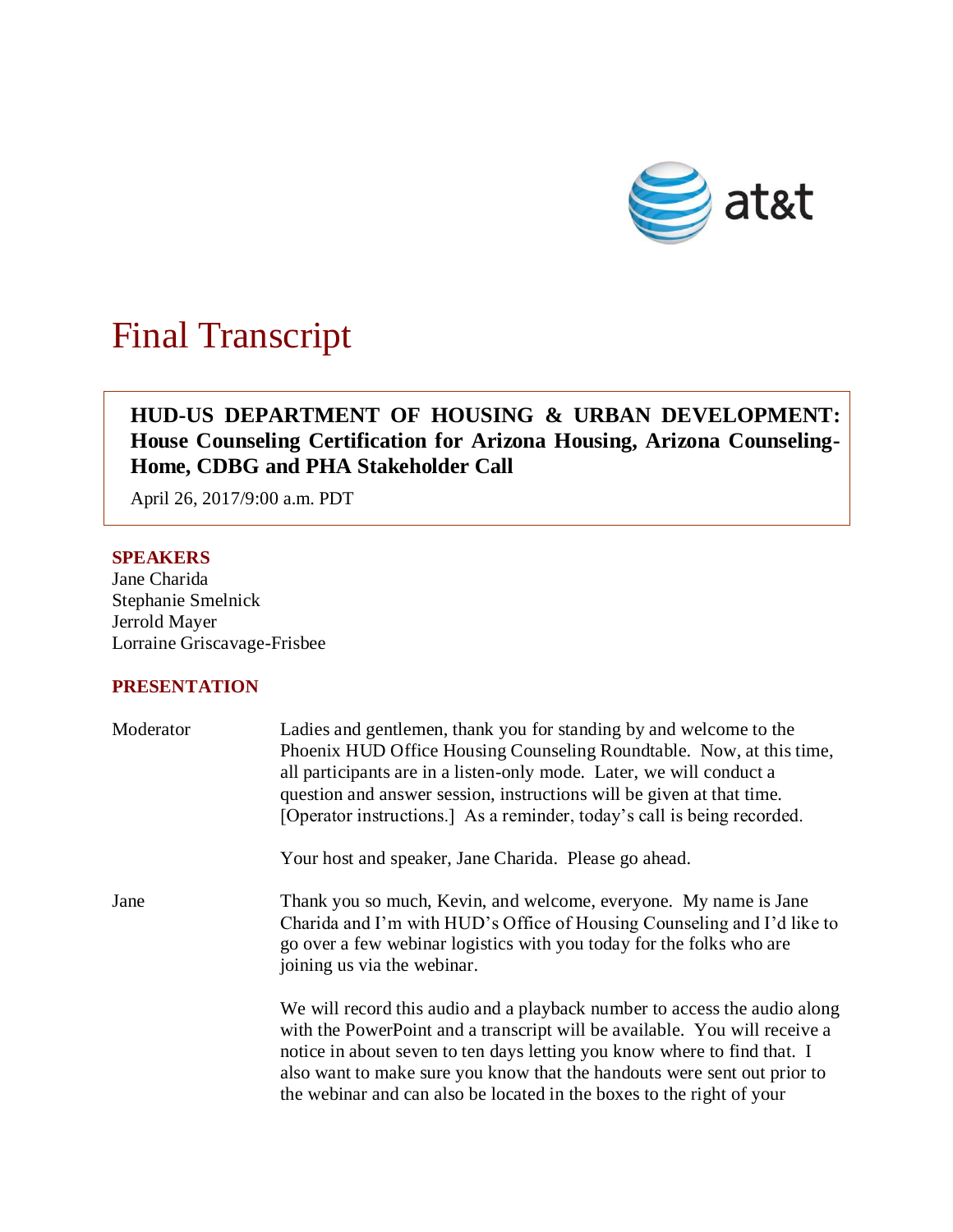| <b>HUD-US DEPARTMENT OF HOUSING &amp; URBAN DEVELOPMENT</b> |
|-------------------------------------------------------------|
| Host: Kristen Villalvazo                                    |
| April 26, 2017/9:00 a.m. PDT                                |
| Page 2                                                      |

screen, if you'd like to pull those up and that way you'll be able to follow along as we proceed.

We will have a  $Q\&A$  period at the end of the presentation. The operators will give you instructions on how to ask your questions. We also have another method. If you prefer to, you can write questions or comments into the boxes to the right of your screen and we'll do our best to get to those in the presentation.

During the discussion, the phones will be unmuted so while you are waiting to queue up, please make sure your phone is on mute until it's your turn to speak. We will issue a survey at the end of the session, so we really appreciate your comments as well as any suggestions that you have on how we can make these presentations better, or if you have any other ideas for topics you'd like to learn more about.

We'll also issue a certificate of training. You'll get an email from GoToWebinar within the next 48 hours letting you know that this is your certificate of training. Please be sure to print that out and save it for your records.

Now, it's my pleasure to turn over today's presentation to Stephanie Smelnick, HUD Field Office Director for the Phoenix office. Thank you.

Stephanie Thank you. Welcome, everyone. As she said, I'm Stephanie Smelnick, I'm the Director of the Phoenix Field Office. I'm very excited to see the people in the room and to know there's people on the phone. Today, we're going to be talking about the housing counseling certification and as she said, there's going to be an open discussion later where you can ask the questions that you need to ask.

> Without further ado, I would like to introduce Jerry Mayer, who's the Director of the Outreach and Capacity Building with the Office of Housing Counseling.

Go ahead, Jerry.

Jerry Thank you, Stephanie, and I really appreciate the opportunity along with Lorraine, who's there onsite with you all to present on housing counselor certification, and thank you, especially to the Phoenix office of HUD, for helping to organize today's webinar.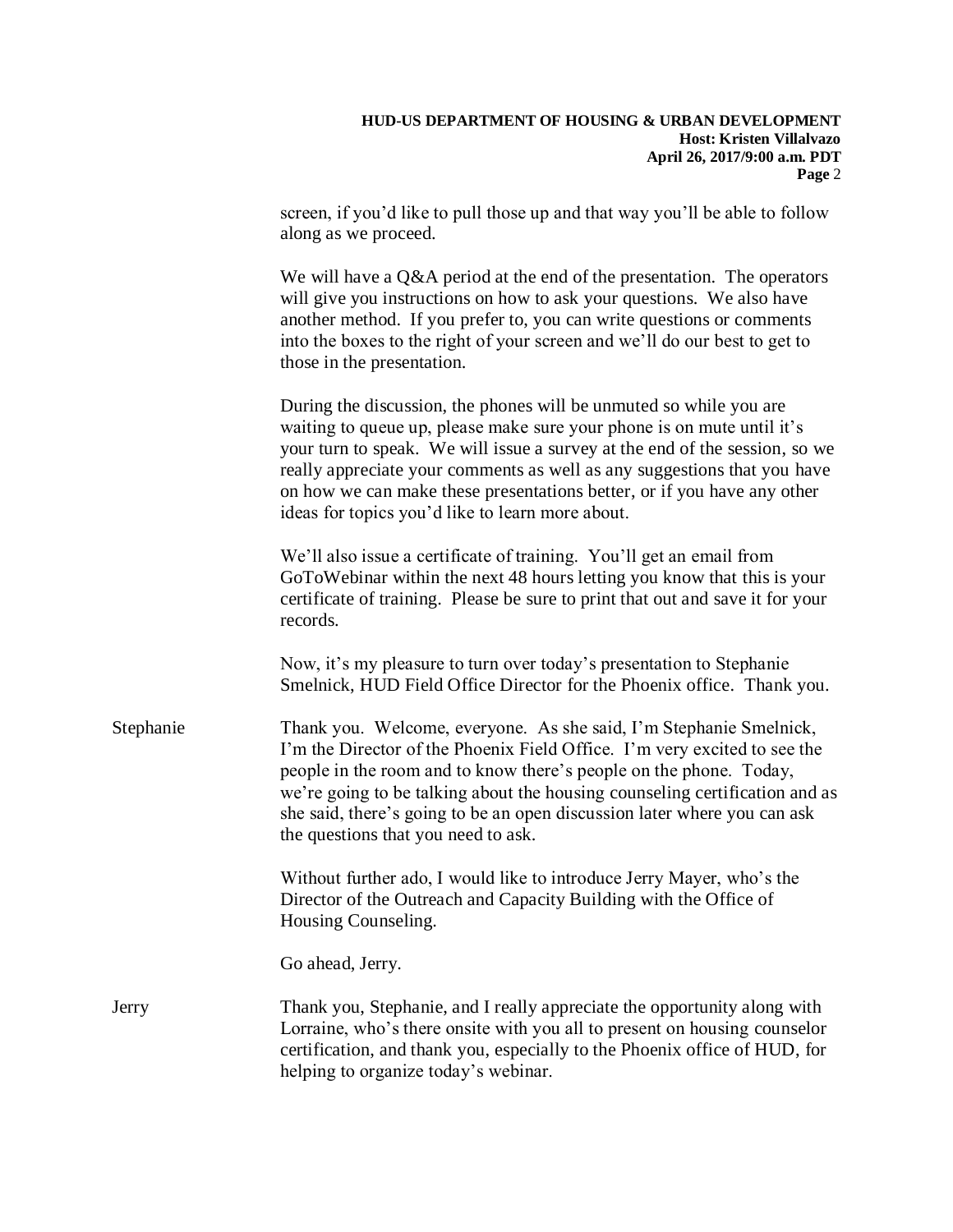Today, we're going to talk about housing counselor certification and our agenda today, the first part of it, is really going to be the housing counselor certification portion. We're going to talk about HUD's Office for Housing Counseling and what is housing counseling, the housing counselor certification program that we're rolling out, what the effects could be on other HUD programs, some of the requirements for home ownership counseling, and then some resources and other information.

To start off, HUD's Office of Housing Counseling's mission is to help families obtain, sustain and retain their homes, and we accomplish this mission through a very strong nationwide network of HUD-approved housing counseling agencies and their counselors, who will be the subject of certification. Our network has approximately 1,900 housing counseling agencies nationwide and HUD monitors their compliance with our regulations and we oversee their independence, making sure there are no conflicts of interest. And, we also help them with content and standards and the things that they need to do to comply with our regulations.

And, HUD also connects clients and consumers with participating housing counseling agencies through our website and also through various search tools such as found on our website and on the Consumer Financial Protection Bureau's website that brings the client to the agency across the internet. And, finally, HUD provides grant funding for qualified applicants. We're right in the middle of processing our grants right now and we hope to have some announcements out fairly soon on NOFA awards.

So, what is housing counseling? Housing counseling is independent expert advice that's customized to the need of consumers. It addresses the consumers' housing barriers and helps them achieve their housing goals, and must include these elements: client intake, client budget, a financial and housing affordability analysis, an action plan, except for reverse mortgage counseling, referrals to appropriate other services and a reasonable effort to follow up with the client.

Here are some statistics for you and we'll have some local statistics as well. Nationwide, you can see that in FY '16 about 32% of housing counseling activity was geared towards group education. This is primarily towards first-time homebuyers, people purchasing homes and you can also see that the purple slice of the pie, at 19%, is also geared towards that prepurchase. But, that's one-on-one counseling.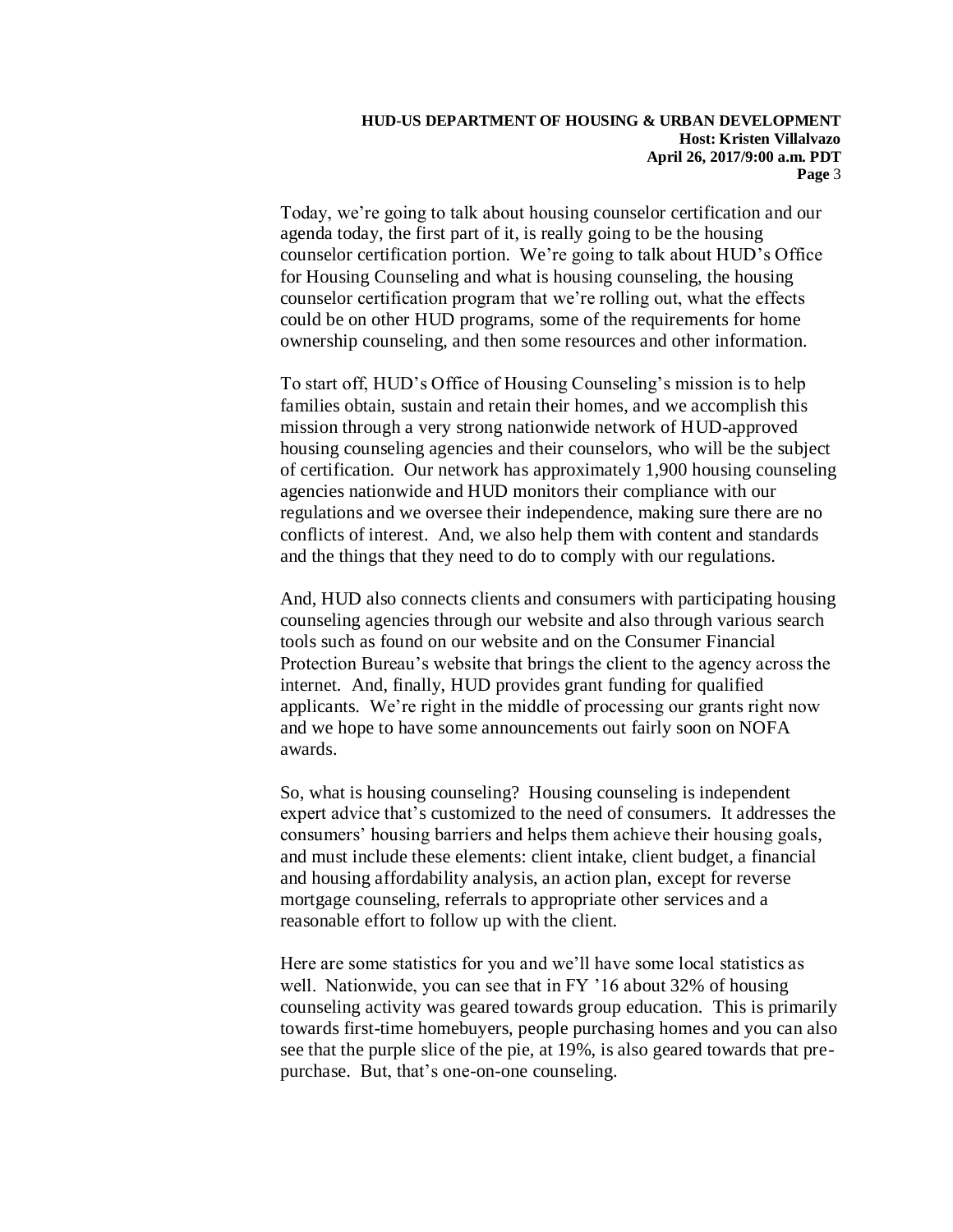Then, post-purchase is the little light blue 4%, so if you add all those up, you're well in excess of 50% of housing counseling activity geared towards pre-purchase. Now, on the upper left quadrant, at 26%, that's your mortgage delinquency, and if we were to be showing you the same pie chart a few years ago, it would be like two-thirds of the chart because we were in the depths of the foreclosure crisis. Now, that's kind of receded and pre-purchase, first-time homebuyer type counseling, has really become more than half of the counseling that's going on nationwide.

Now, rental counseling nationwide is about 10% and reverse mortgage nationwide at about 7%. And then there's that little 2% sliver and that's our homeless counseling, which is really important and we wish there was a lot more homeless counseling activity out there because there is certainly a great need. If you're with an agency that is thinking about homeless counseling and how to do more, we'd certainly like to have a discussion with you on that.

Now, the national impact on one-on-one counseling, you can see that 388,000 or so worked with a housing counselor to develop a sustainable household budget; almost 300,000, 293,000 received fair housing information, which is extremely important; about 197,000, close to 200,000 there, improved their financial capacity; and about 190,000 or so gained accesses to resources to help improve their housing situation. You can see that housing counselors are making a big difference for a lot of people.

Now, if we look at Arizona, there's a big difference, in terms of group education, is a much larger slice of the pie, in Arizona, and also that prepurchase is also a very large slice of the pie, post-purchase not so much, HECM kind of reduced and rental a little bit more. That homeless number is close to zero, statistically almost zero, and there are homeless folks in Arizona, so if any of your agencies are contemplating doing some homeless assistance, we would certainly love to talk to you about that.

Last year, there was about \$0.5 million in HUD funding that went into housing counseling in Arizona for the 39 agencies. Not all of them are grantees but some of them are and some of them get funding from their intermediary so they get funding from a couple of different ways. And, about 28,000 folks were seen in the state of Arizona through our HUDapproved housing counseling network.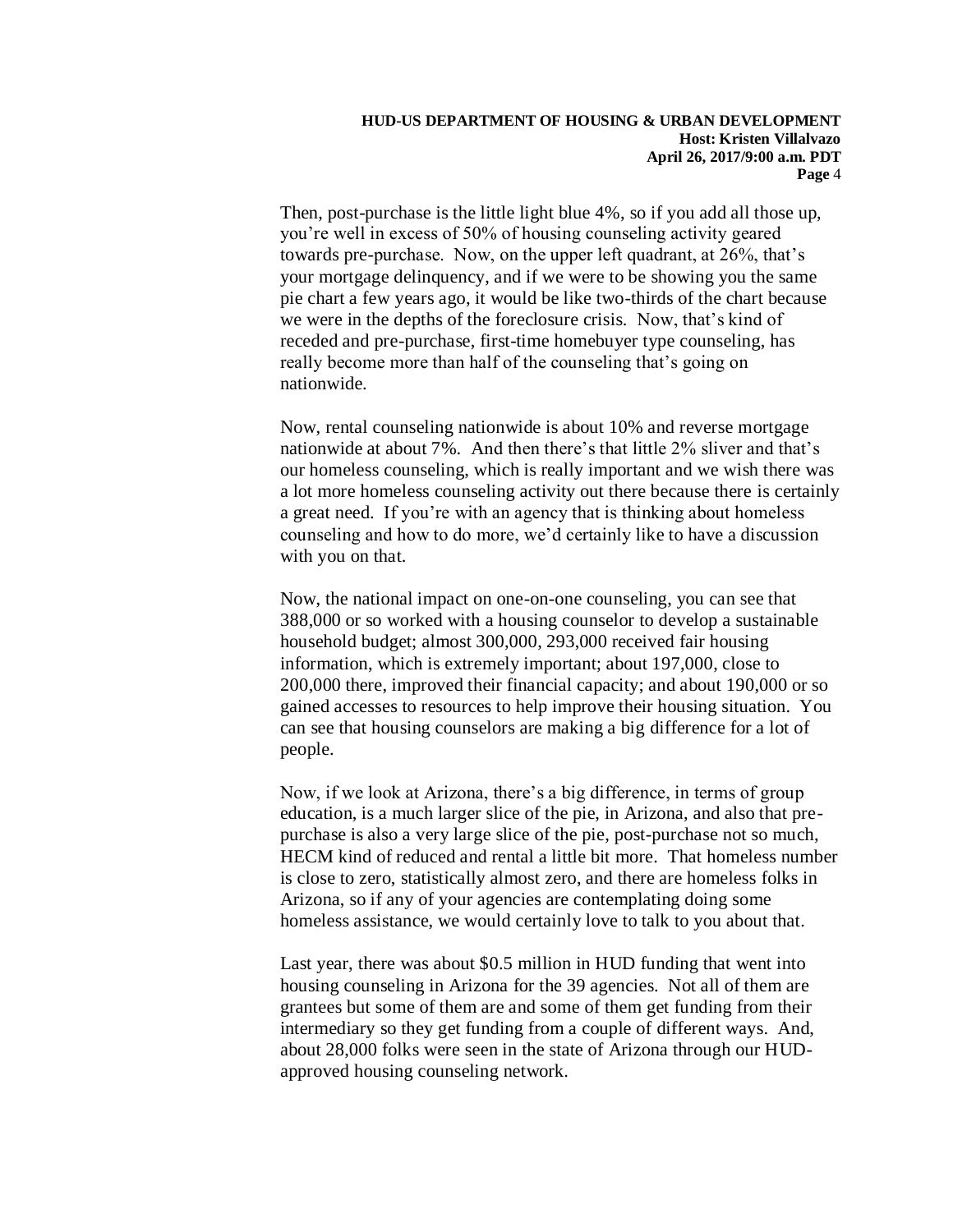Now, the impact just in the state of Arizona was about 7,500 or so developed that sustainable household budget; about 3,600 or so received fair housing information; about 2,300 received one-on-one counseling and group education; and a little over 2,000 improved their financial capacity after receiving housing counseling. So that is a lot of consumers that were helped in the state of Arizona by the network of housing counseling.

Now, let's talk about some of our program initiatives. We have a lot of research that's on our website, and I think there'll be a slide on that a little bit later, that allows you to prove that housing counseling is effective for consumers, it's effective for lenders and realtors because they get better educated consumers who in turn are able to perform better on their mortgages.

Now, if you see this little poster we have here, it's called Beat the Odds. It was sent out to a lot of our housing counseling agencies nationwide. If you have not gotten one of these posters, you can send me an email or you can send an email to housing.counseling@HUD.gov and you can say I want one of these posters. We also have in in Spanish.

And, a couple of the things that I want to point out on this poster, which could be hung up in the counseling agency's lobby, if they're so inclined, is that the homeowner's net worth is 36 times that of your average renter, which is amazingly significant and very important to let clients know that homeownership does add value to them.

Then, there's another statistic there on the right side that I'll point out and that basically says that a borrower who's in trouble with their mortgage and they see a HUD-approved housing counseling agency, they're 283 times more likely to receive a loan modification than someone that's just trying to do it on their own. So, the value proposition of housing counseling is extremely important and this poster helps you make that case when you're talking to your clients.

Also, on our website, we've posted a lot of toolkits for our industry professionals on a whole range of subjects from things like how to create a workplan, and so on. And, if you review our website on the HUD Exchange and you see a toolkit that you think needs to be revised, and you think we should add a topic that would be helpful to you, we want to know about that because we will get right to work on creating a new toolkit on that topic. And, you can just send an email to housing.counseling@HUD.gov and we will get right on that.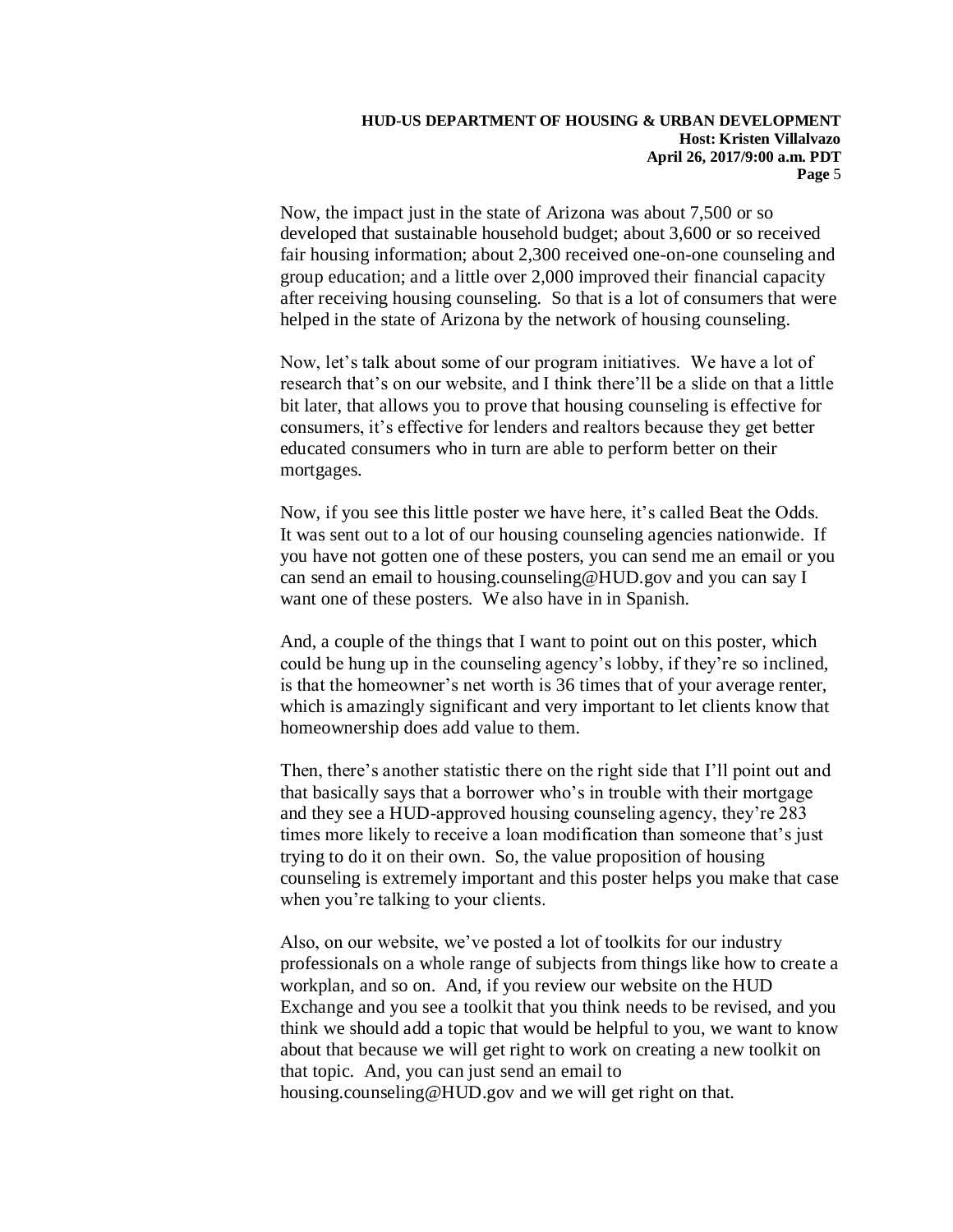Another area that I'd like to let you know about is our Housing Counseling Federal Advisory Committee. Those of you who are on our Listserv know that we have a meeting coming up on May  $15<sup>th</sup>$  of this year and our Housing Counseling Federal Advisory Committee consists of 12 folks drawn from our industry and also some lenders and realtors and just some ordinary citizens who are interested in housing counseling to meet quarterly and advise us on what we're doing.

And, it's really great to have these folks on board because it gives us a sounding board and their advice is very important to us. The meetings are public and anyone can attend. You can attend remotely or in person. They're held in Washington D.C. if you're so inclined. We'd certainly love to see you all there. There will be opportunities in the future to refresh the Advisory Committee. They all serve for specific terms and if you're interested in serving on the Housing Counseling Federal Advisory Committee, we would love to have your application to review. The committee members are chosen by the HUD secretary, so this is a great opportunity to get involved with housing counseling on a very high level and we encourage your participation.

So, these are those studies that I was referring to and you can see here's eight of them and there's a lot more. They're all on our website and each one of these little boxes gives you a little indication of the benefit that housing counseling has brought to consumers. Those studies are available. You can download them, you can excerpt from them; you can reference them. These make the case that housing counseling works and I think it puts to rest any doubts about housing counseling. In scientific terms, it's measured, it's proven housing counseling does work.

Now, let's talk about housing counselor certification. So, we rolled out our housing counselor certification earlier this year, I think in January. Some of the key provisions of the final rule that came out are that all housing counseling provided under any connection with all HUD programs must be performed by a HUD-certified housing counselor, and we'll talk more about those programs in a little bit.

A HUD-certified housing counselor is a housing counselor who has passed the HUD certification exam and works for a HUD-approved housing counseling agency. Some of the benefits of certification, and these are benefits that will be really to consumers and the counselors themselves. And, the first thing that I want to point out is the credential for the housing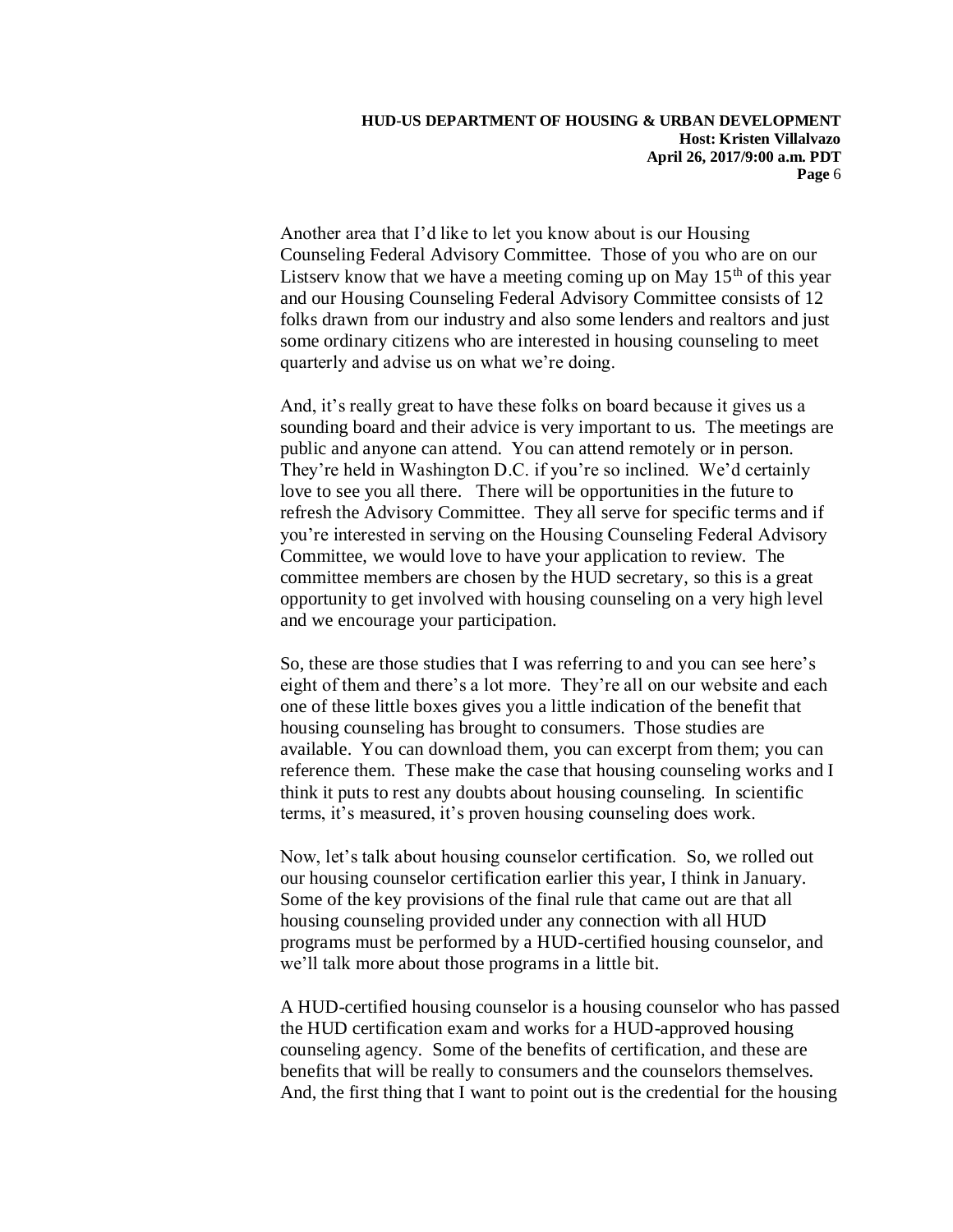counselor. In the mortgage industry, and in the real estate industry, everyone has a credential, everyone has a license, a certificate of some sort, whether they're a real estate broker or agent, a loan officer, a title person, an appraiser, everyone is professionally certified in some way except for our housing counselors.

And, Congress recognized that housing counselors are professionals, just like all of the other folks that are involved in a real estate transaction, and decided that we're going to certify those counselors to bring them up to the same professional level as everyone else. Now, housing counselors are great professionals right now. They showed what they could do during the foreclosure crisis, they were essentially our first responders when it came to helping consumers who were in crisis and losing their homes, and this recognizes the critical role that housing counselors have played in the last few years and elevates the counselor, professionally, as far as the consumer is concerned in our industry.

And, what we're going to be doing is we're going to be changing our messaging around so that we're going to be telling consumers to ask for a HUD-certified housing counselor that works at a HUD-approved housing counseling agency. This is going to help consumers avoid scammers and con artists and the consumers will definitely benefit from working with HUD-approved agencies as opposed to working with nobody or working with some sort of a fly by night organization. We think that the testing that we're going to be doing will give housing counselors broader knowledge and equal better counseling, and it's certainly going to increase the visibility and awareness of housing counseling nationwide and then hopefully, we'll just take housing counseling up to a whole new level.

So, the counselor certification will require that counselors pass a certification exam that'll cover six major topics. We'll go into those in a second. Now, counselors only have to pass the certification once and they're certified for life. They will be certified as long as they're working for a HUD-approved agency that is approved to participate in our housing counseling program and we're going to verify that through an electronic federal system.

Counselors can become certified just as soon as that exam is available but they will have 36 months, or 3 years, after the exam becomes available to get this done. So, there's really no need to rush out and do it on day one because you have three years to get this done after we open testing, so you have ample time to study and prepare.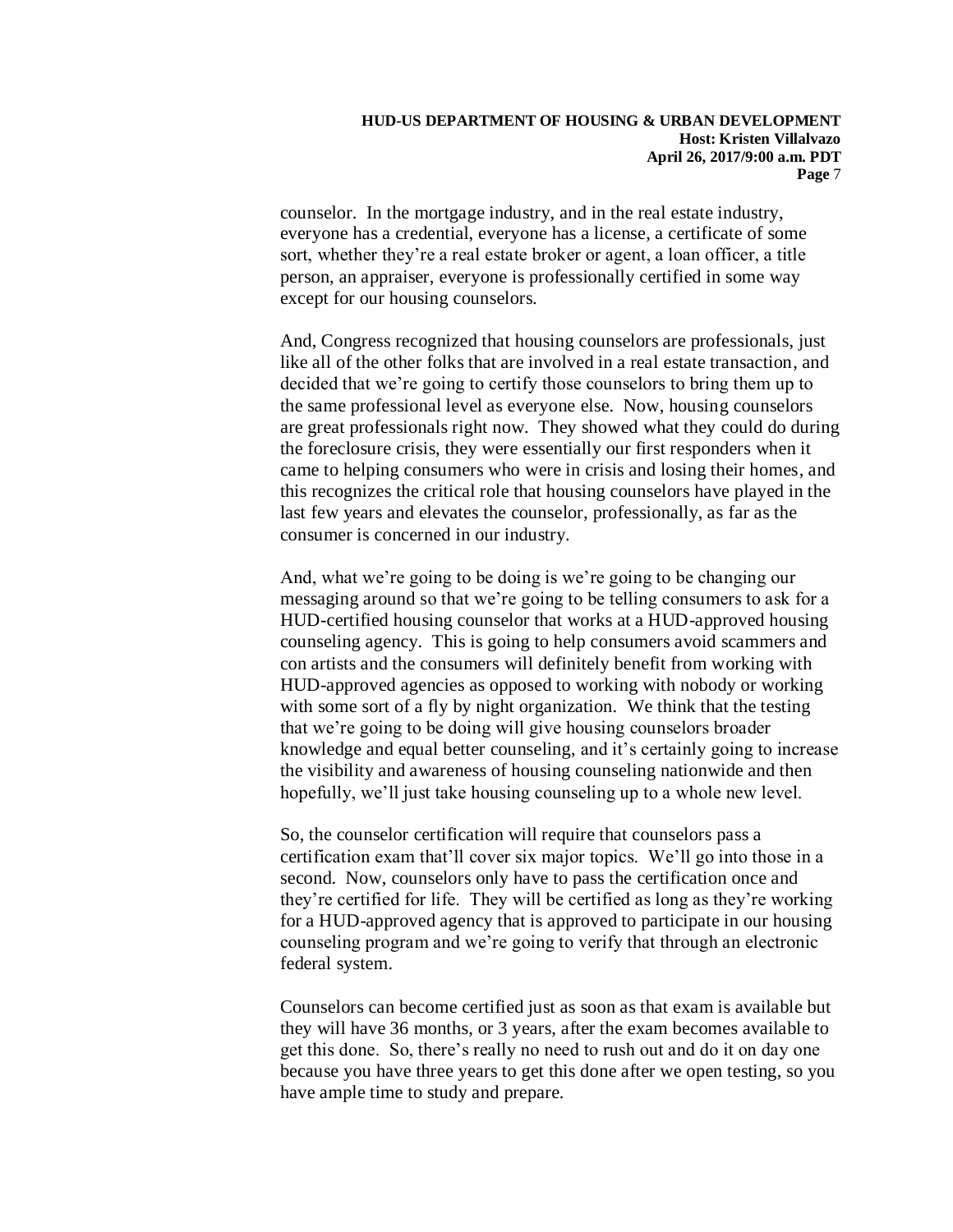There'll be six topics that we will be testing counselors on and those are financial management, property maintenance, responsibilities of home ownership and tenancy, fair housing laws and requirements, housing affordability and avoidance over responses to rental and mortgage delinquency and avoidance of eviction and mortgage default. That's a mouthful but it's really important.

You'll need to register to take the exam through the website we set up for you and that's www.HUDhousingcounselors.com. There will be a free practice exam and a free study guide that'll be available. So the best way to describe how this is going to work is you avail yourself of the free study guide and then you take the free practice exams to hone your proficiency. And, this is kind of the concept that's kind of like what you see at the Department of Motor Vehicles, where you can go online and you take the practice exams until you feel you can pass that driving test, and then you go and you plunk down your money and you take the driving test and you pass with flying colors.

So, we're going to give you this opportunity through the free practice exams to hone those skills and make sure that when you do sit for the exam, you do really well.

Now, you'll be able to take the exam proctored online or at a physical proctoring site and that's up to you which way you'd prefer to do it. We'll accommodate both means. Now, the estimated cost is going to be about \$100 for the online and about \$140 for the proctored in-person version and that is subject to change and we're working hard to get those costs down. The fees go to defer the cost of the certification exam and program and like I said, we're working to get that price down for you. Now, one thing to remember is that the fee can be paid for out of your HUD housing counseling grant, so counselors shouldn't have to go out-of-pocket in order to take the test.

The test will be available in English and Spanish and while you can take that test multiple times, until you pass, you have to pay a fee each time. So, that's where that free practice exam is going to come into play. Sit there and do the practice exam until you know that you are proficient and that you will pass your certification exam. So, you only have to pay that fee once. We don't want you to have to go to any extra expense; that's why we set up that free practice exam for you.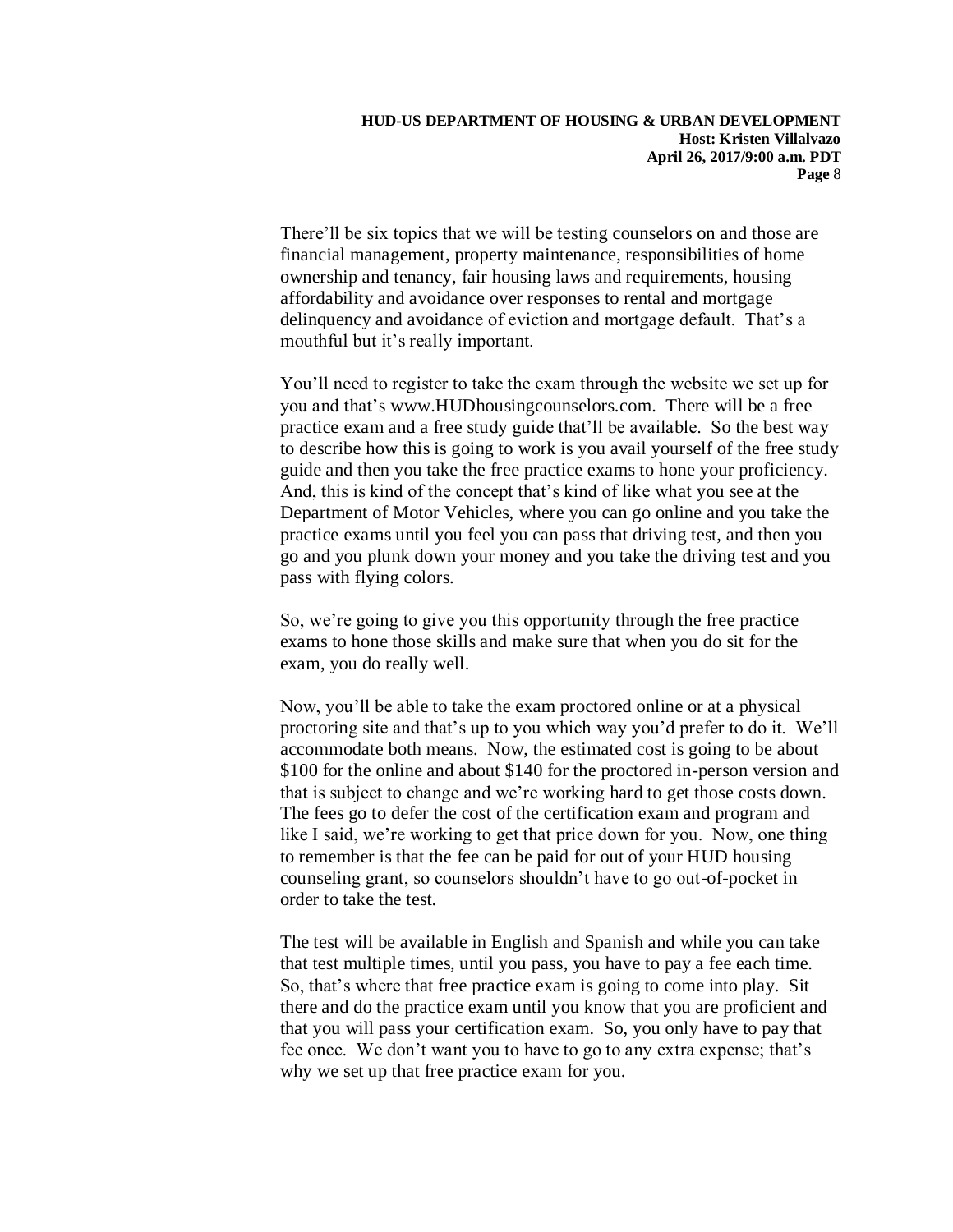And, we're going to publish a Federal Register notice to announce the availability of the exam, so look out for that on our Listserv and our website and in the Federal Register and that'll tell you when you can start taking your exam. But, again, no need to all rush in there at once. You'll have three years to get this done.

So, kind of the impact on our intermediaries, which are also known as pass-through organizations, they're like housing finance agencies, and multi-state organizations, and also on the administrative staff of local housing counseling agencies. If you're not doing housing counseling, let's say you're an administrator, a board member, an executive director, an accountant, and you just don't see clients, and you don't counsel anyone, then you don't need to take this exam.

The exception would be like let's say you're working at a small housing counseling agency and you have a couple of counselors and the flu is going around and the counselors call in sick and you have a waiting room full of people. And, historically, other folks have stepped in to help those clients, maybe the executive director does, maybe even the accountant if they're trained in housing counseling. Now, if those folks want to continue doing that, they probably should get certified, if you want to count what they're doing on your HUD 9902, and it's important that you get credit for all the counseling that you're doing out there. So, if you're not doing that role, if you're strictly the accountant, then you don't have to worry about certification but if you fill in once in a while, then you probably should get certified.

Now, the impact on other HUD programs, so we said, like we said earlier, that all housing counseling provided under or in connection with all HUD programs has to be by a HUD-certified housing counselor and a HUDcertified housing counselor is a housing counselor who has passed the HUD exam and works for a HUD-approved housing counseling agency. It's certainly worth repeating this particular slide.

So, let's talk about what's not housing counseling because this impacts housing authorities and community development corporations that are doing something that they may think is housing counseling but may not exactly be the entire spectrum of housing counseling that we talked about in that early slide where we had like client intake and budgets and things like that.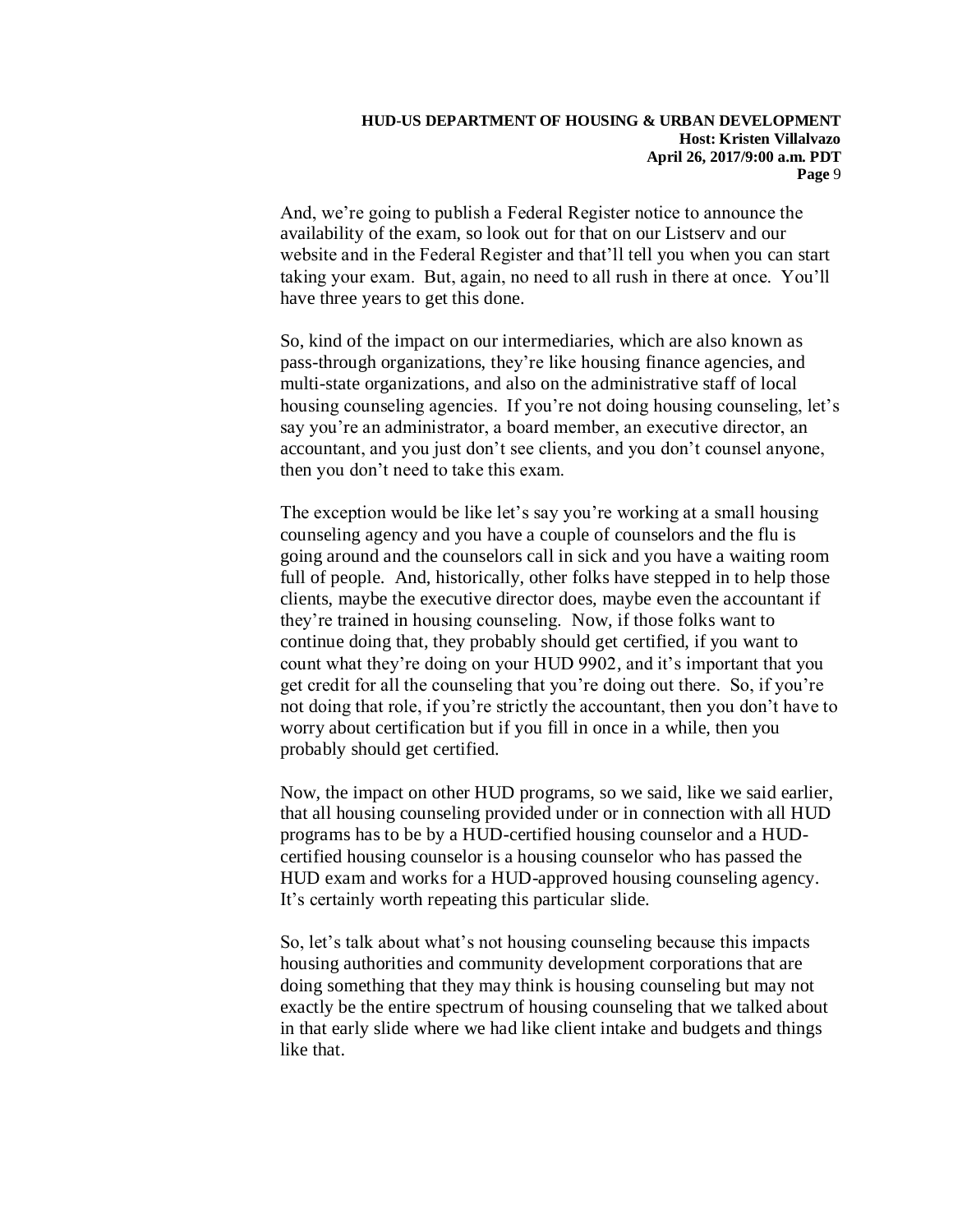So, what's not housing counseling is simple services that provide housing information or just referrals, routine administrative activities, client intake, case management, program eligibility. In other words, the receptionist at the housing counseling agency may not need to be certified because they're just collecting information.

And, then, some specialized stuff, case management that provides housing services that are incidental to something larger, like housing of people with AIDS, emergency shelter grants or continuum of care services that really isn't housing counseling. Now, fair housing advice and advocacy, that is just processing complaints and filing claims, is not housing counseling because they know they're not taking a budget or doing that other stuff we were talking about. Then, group education without any individualized services at all, no one-on-one sessions, that's not really housing counseling either.

So, let's go a little bit more into group education. Group education is usually for one or more people. It could be in a classroom, it could be online, it could be a simple conference call or any other delivery method that arises in the future. The major differences from a one-on-one housing counseling session is that it's not customized for individual needs and it doesn't offer any individual or financial analysis or a client action plan. It's a group of people taking a course either online or in a classroom so they're not getting that same one-on-one full cycle, full unit of housing counseling. But, all HUD-approved housing counseling agencies, this is the caveat, must offer counseling on the same topics as group education.

Then, additionally, group education must be overseen by a HUD-certified housing counselor. Now, that doesn't mean you can't have guest speakers. We encourage guest speakers, someone who knows about the loan process, someone who knows about the real estate process; that's great. We love to see those professionals come in and participate in group education so long as the course is overseen by a HUD-certified housing counselor.

So, what organizations might possibly be affected by this new rule on housing counselor certification? We have state and local governments that do some counseling, Public Housing Authority, certainly, the State Housing Finance Agencies. About half of the State Housing Finance Agencies nationwide are already HUD-approved intermediaries and certainly the other 50% might be looking very carefully at their participation.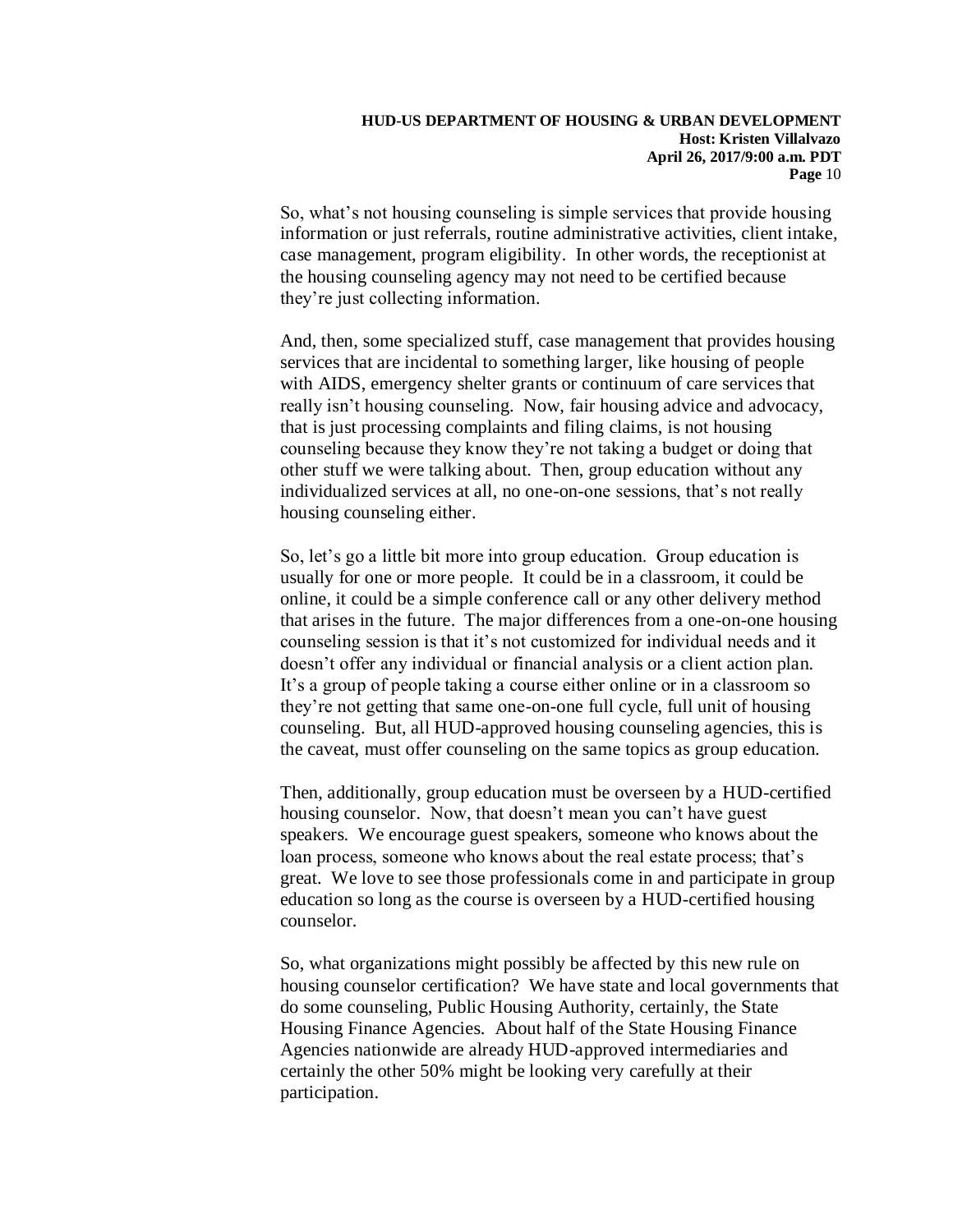Also, community housing development organizations, CHDOs, and your CDBG block grant recipients and community development corporations may be doing activities that fit the definition of housing counseling, so they should look carefully at this as well. And, then, a variety of other non-profit or local government agencies that are also doing housing programs for consumers that may fit the definition of housing counseling.

Now, there are some HUD programs that we know will probably be affected and those include CDBG, PIH and home programs could be affected depending on the activity that's going on, and we really narrowly defined this rule so that it should be fairly easy for those program areas to determine if they're doing housing counseling and we're always available to consult. So, if you have a question, that can be sent to housing.counseling@HUD.gov and we will answer that question for you.

Now, some of the examples that we see in the home program, down payment assistance and purchasing units with home funds very frequently come with a requirement for counseling by a HUD-approved housing counseling agency and then going forward they will probably be inserting by a certified counselor working at a HUD-approved housing counseling agency. Then, on CDBG, there are programs that pay for housing counseling when that assistance requires housing counseling, so a lot of municipalities are inserting that language into their grants to their subrecipients so that housing counseling is required from a HUD-approved agency. Then, family self-sufficiency, but only if the home ownership counseling is performed as funds, then the coordinator will have to be certified as well.

So, some of the options for affected agencies, if you think that what you're doing might fall under housing counseling, one option is to apply for HUD approval or join up with a HUD-approved intermediary or State Housing Finance Agency as an affiliate. We have a HUD approval process and it could take about 60 days to go through our approval process. We do a lot of due diligence on our applicants to make sure they're qualified so leave some time for this.

At the end of 3 years or 36 months, agencies will have to be in compliance, so we strongly advise that you do not wait until the end of the 3-year period but really start thinking about this at the beginning of the 3 year period. Then some of the other options that you have is you can partner with a HUD-approved housing counseling agency and do referrals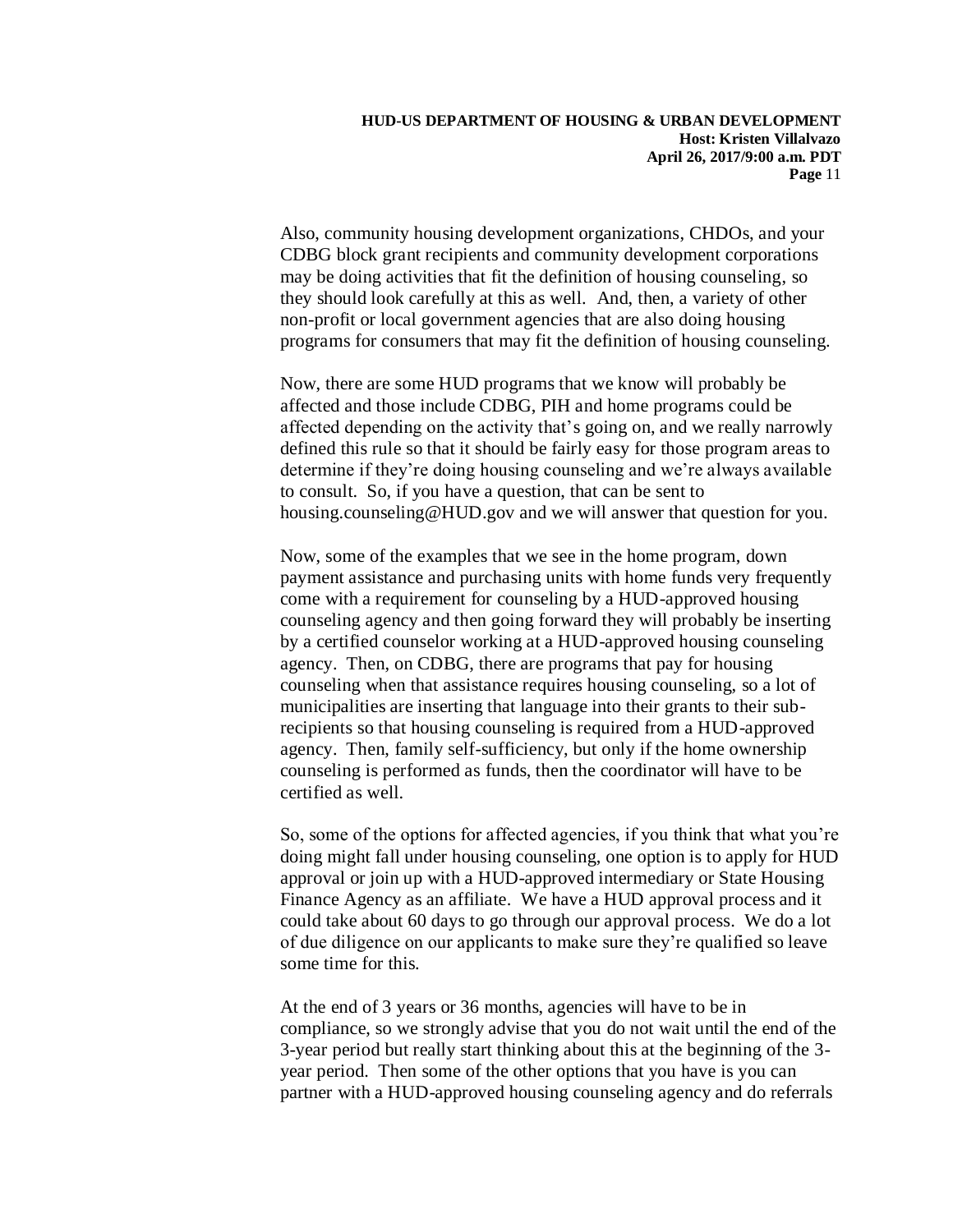or funding agreements with them so that they could handle those aspects for the program. And, an example of that might be a Public Housing Authority that is doing a lot of work and maybe doesn't have staff and resources to take on housing counseling, well they could partner with an existing HUD-approved housing counseling agency in their area and handle compliance that way.

Another aspect could be to modify the program in that agency so that it is compliant, which means stop doing things that look very much like housing counseling and sort of work things around so that that is a little bit different or upgrade your program so it is compliant, which would mean you'd have to apply for approval.

Then, finally, the one we don't want to see is to stop delivering those housing counseling services. We think there needs to be more services. This is an option but I think it should be a last resort option because consumers need assistance from all of our partners and to stop delivering housing counseling services is probably a last resort that really should not happen. We want to see more housing counseling.

So, how to become HUD-approved if you're not already a HUD-approved housing counseling agency, you need to be a non-profit or a state or local government entity. You need at least one year's experience providing housing counseling and you need at least a year of operation in a proposed geographic service community and you need to demonstrate that you have the sufficient resources in order to carry out a housing counseling program. Now, in terms of experience of housing counseling, we do look at substantially similar experience as well, so if you're doing something that's very similar to housing counseling but it's not exactly housing counseling, we will definitely take that under consideration.

Now, to get the ball rolling, you only need to email housing.counseling@HUD.gov and schedule an appointment with one of our application advisors and they're standing by to talk to you about your organization and help you pull your application together, go over your qualifications to make sure that your application would be successful. We found that since we've added application advisors to the process that we're seeing a very good success rate with qualified applicants and a much lower reject rate from unqualified applicants. It's also reduced workload on the part of counseling agencies that are applying because someone is there to advise them and hold their hand throughout the process. And, it's also reduced workload and saved some tax dollars for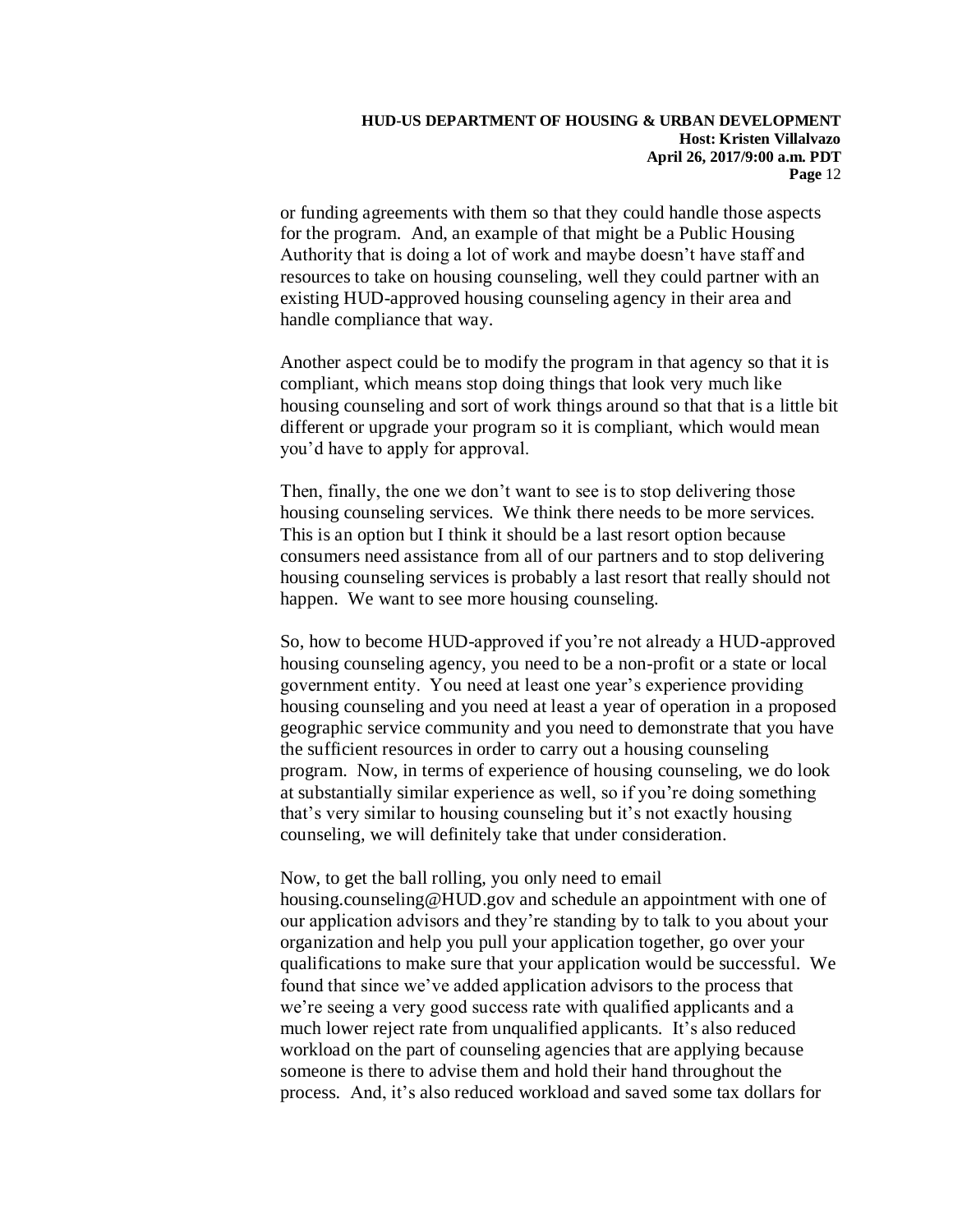consumers because we are not reviewing every single application that crosses our threshold. Instead, we're talking to counseling agencies and prospective counseling agencies to make sure that they're qualified before they submit that application.

There's a website that is listed below that talks all about the housing counseling application process and takes you through the entire thing on our website. All of these links, just to remind you, are available in the PDF download that you can download from this and you're all going to receive this by email as well, so there's no need to scribble down long URL links. You're going to have it in your inbox and you can download it right now through the system.

We also added a housing counseling agency eligibility tool, which is kind of exciting. It's sort of a decision tree so that if you're thinking that you want to take your agency and go through the HUD approval process, it'll take you through this decision tree, walk you through it, and like if it asks you do you have a  $501(c)(3)$  and you answer yes, it takes you to the next section. If you answer no, it will tell you that you need a  $501(c)(3)$  or you need to be a local government or state government in order to proceed.

What it also includes is some educational material that explain the various steps and finally, it will give you a user report with all of the deficiencies that you need to follow up on so that you can become qualified. And, the tool has been well-received by potential applicants. It allows them to have a very educated discussion with our application advisors and instead of starting the discussion with I want to become HUD approved, what do I do, the discussion starts with I took the eligibility tool and I see I have to work on items 4, 3, 7, 16 and 12 and that is a much more efficient discussion and much more fruitful for the applicants. It also speeds the whole process up.

So, we would encourage you— Lorraine I just wanted to check with the folks in the room, is there any body here that is not currently in the housing counseling program? Okay. So, I don't know about those on the telephone but everybody here is HUD approved but it's still a great tool just to look at to brush up on eligibility requirements and it only takes 30 minutes. Okay, thank you, Jerry.

Jerry Oh, sure. Thanks, Lorraine. Yes, I think it's a valuable tool and if you have some spare time and you want to test your agency and just use the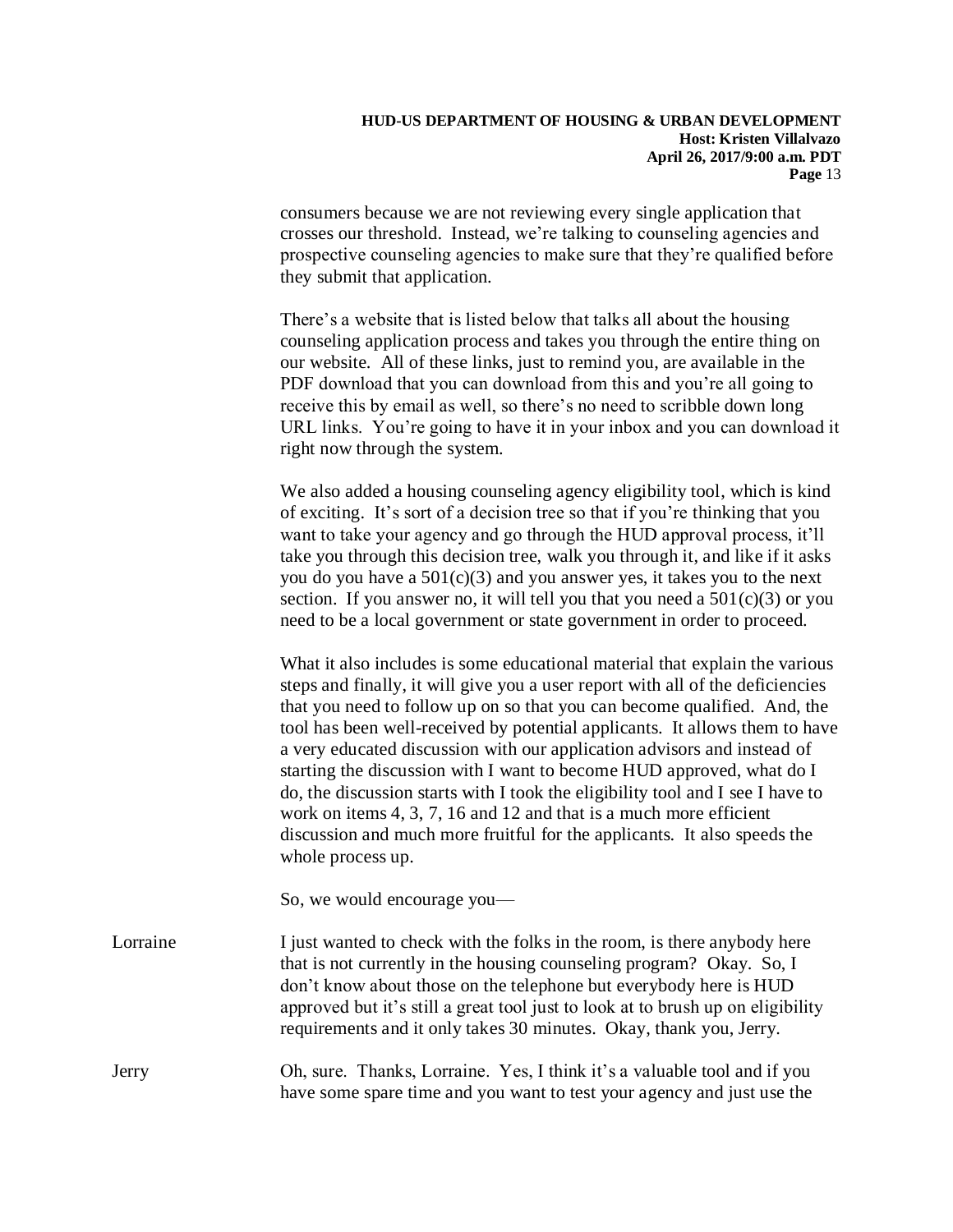eligibility tool, you might learn some things about your agency and your qualifications, so it's certainly worthwhile at some point.

So, what became effective on January  $13<sup>th</sup>$  when we published this Federal Register notice on the Final Rule for Housing Counselor Certification and one of the items is a requirement that agencies participating in HUDs housing counseling program must address the entire process of home ownership. That's from A to Z, how to find a home, all the way through to how to sell your home if you want to trade up and do something different, and information on mortgages and real estate brokers and to every aspect of home ownership.

There were requirements, which already existed, but we reiterated in this that the distribution of home inspection materials is very important, that the home inspection pamphlet, that you all know and love, for your protection get a home inspection—we also look to make sure when we do our monitoring that is provided to every potential homebuyer so that they know a home inspection is very important.

Now, there's also a new requirement and that's on the misuse of housing counseling program grant funds and this is called a material violation. And, basically, in a nutshell, a material violation is money that is misappropriated and unaccounted for and maybe goes to the wrong place, and that material violation, essentially stealing the housing counseling money, which I know no one on this call is doing. But, stealing that money will result in the housing counseling agency being forever barred from ever receiving housing counseling money ever again, so we're very careful about material violations.

Now, if you're having some problems with your budget or you're having some problems accounting for counseling money, what we would ask is that you contact us upfront and we'll help you work through that. Errors is not a material violation and bringing that to our attention will help us help you get through that little problem and get it fixed. So, don't be shy about calling us when you think there's an issue. We want to help you through that, we do not want to have any material violations, so please contact your housing counseling point of contact right away when you have any questions at all about the use of housing counseling funds.

Then, finally, on this slide, a federal election law. There's a new prohibition against distributing housing program grant funds to any organization that's convicted of any violation under federal election law.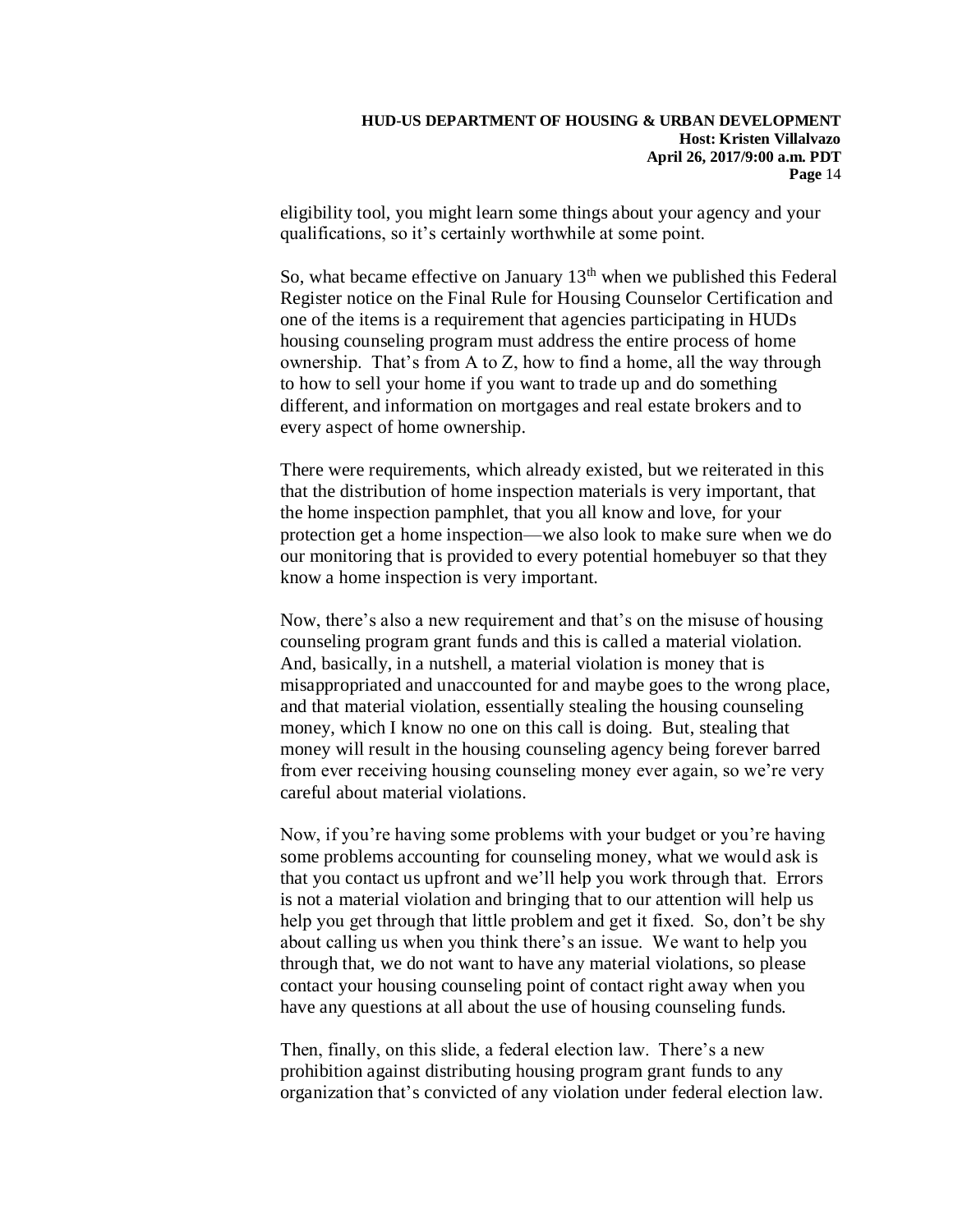|          | We haven't seen that in our housing counseling program but should it<br>arise, that would also prevent the housing counseling agency from ever<br>again receiving housing counseling funds from HUD. So, that's very<br>important to pay attention to.                                                                                                                                                                                                                                                                                                                                                                                                                                                                    |
|----------|---------------------------------------------------------------------------------------------------------------------------------------------------------------------------------------------------------------------------------------------------------------------------------------------------------------------------------------------------------------------------------------------------------------------------------------------------------------------------------------------------------------------------------------------------------------------------------------------------------------------------------------------------------------------------------------------------------------------------|
| Lorraine | Jerry, I have a question in the room, "How would they find out about<br>election law violations?" And, basically, they would have been notified<br>by the authority that oversees it if they had any election law violations.<br>Correct?                                                                                                                                                                                                                                                                                                                                                                                                                                                                                 |
| Jerry    | Oh, yes. If an organization is indicted and found guilty of an election law<br>violation, you'll know it because you'll be talking to people with badges<br>and attorneys and your life will be miserable. So, don't violate election<br>laws.                                                                                                                                                                                                                                                                                                                                                                                                                                                                            |
|          | So, what is home ownership counseling? Home ownership counseling is<br>counseling that covers the decision to purchase a home, the selection and<br>purchase of a home, issues arising during and affecting home ownership,<br>which could include financing, or refinancing, default, foreclosure, and<br>any other financial decisions.                                                                                                                                                                                                                                                                                                                                                                                 |
|          | And, then things that are unexpected, like a flood takes out the house and<br>the homeowner needs to recover or there's a fire or the heating pump<br>breaks or all these kinds of issues that could cause a mortgage to go into<br>default because the homeowner now has to make a decision. And it's very<br>important that home ownership counseling cover those eventualities to<br>prepare home buyers for those eventualities. And, also, finally, the sale<br>and disposition of a home.                                                                                                                                                                                                                           |
|          | So, some of the examples we have of home ownership counseling are pre-<br>purchase, post-purchase, mortgage default and of course reverse mortgage<br>counseling, also known as HECM, or the home equity conversion<br>mortgage. The home ownership counseling requirement is in the Federal<br>Register under our housing counseling rule 214.300. It, basically,<br>reiterates again that housing counseling has to address the entire process<br>of home ownership. And, the housing counseling agency has to be<br>prepared to address all of the home ownership topics that are relevant to<br>any individual's needs or circumstances and provide any information a<br>client requests on the home ownership topic. |
| Lorraine | Jerry, before you continue, I just want to say a couple of things about<br>home ownership topics. Note the emphasis and bolding of the word                                                                                                                                                                                                                                                                                                                                                                                                                                                                                                                                                                               |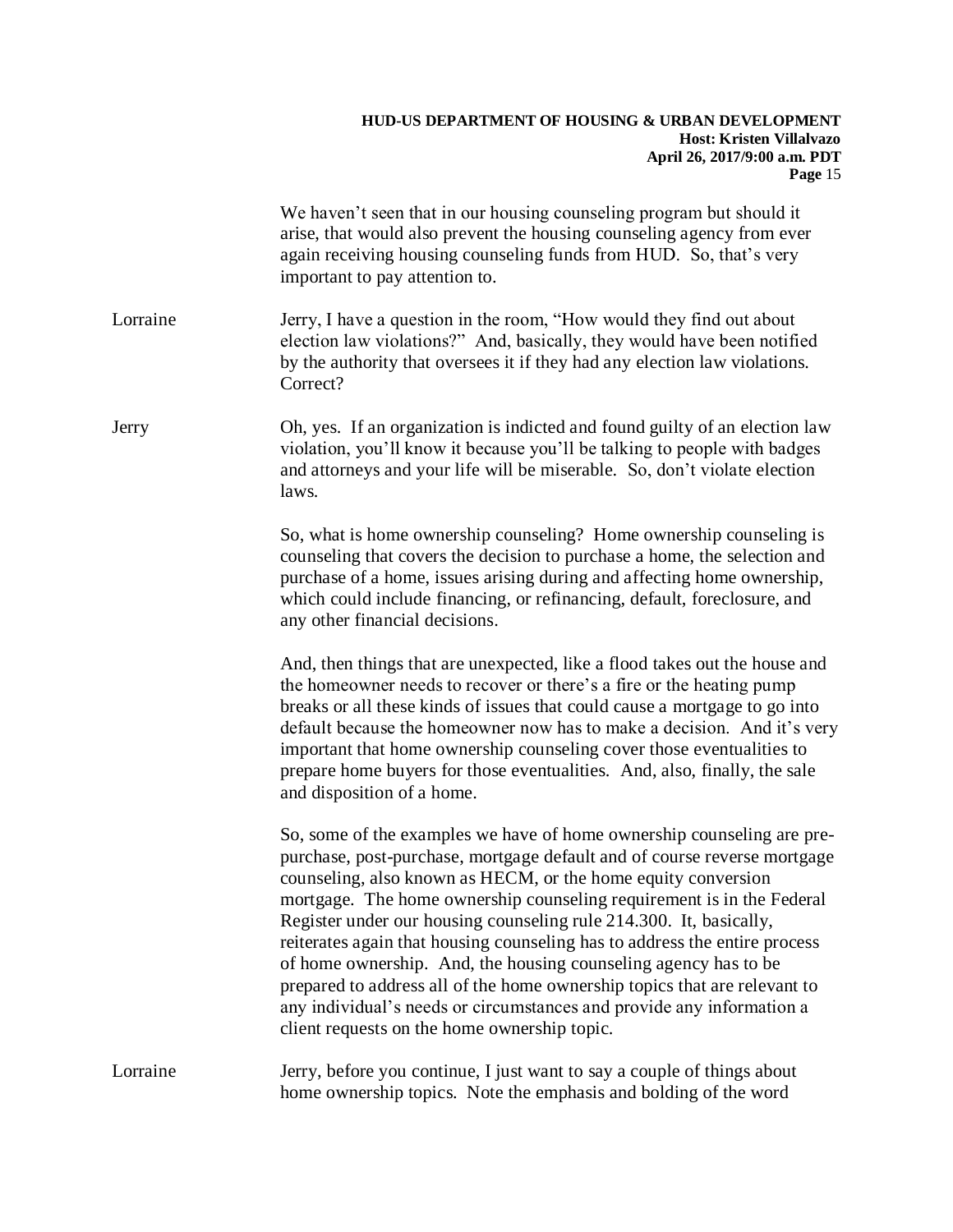agencies. We do expect counselors in individual counseling sessions to have to go through every single topic with each client that is in one of those four categories. What we're looking for is the agency workplan to address how you might do it.

I am going to talk about Desert Mission. I visited their office on Monday and they require all of their clients, their pre-purchase clients to go to homebuyer education first so they, in essence, have chosen that manner to cover these topics for their pre-purchase clients. And so as an agency, you can decide is that how you want to handle it. Do you want to provide hand notes? And we have several FAQs that cover this.

Lastly, we aren't expecting you to update your workplan immediately and send it to us. When we come out to have a performance review, at that time, we'll talk to you about updating your workplan. Okay. Thank you, Jerry.

Jerry Alright. Thanks, Lorraine. I appreciate that. Now, let's talk about some resources and other information. On our HUD Exchange, which is the website we rolled out last year, you can click on housing counseling, HUDExchange.info@housingcounseling will take you right to it, and you'll find press releases and the Federal Register notice that announced certification. There'll be a list of the programs that are covered by housing counselor certification and charts of supervisions and dates that'll take you through the timeline.

> You can also subscribe to our Listserv and our *Bridge* Newsletter and this will give you more information about housing counseling. Our Listserv will publish a notice, the Federal Register notice, and bring it right to your inbox on the date it appears so you don't have to wait and you'll also find those toolkits and program models and other resources on our website that we talked about earlier.

> We've also posted a really extensive list of frequently asked questions about housing counselor certification and a bunch of other housing counseling topics and it's searchable. It's a very dynamic database. You can download it as a PDF and print it out and read it at your leisure. There's hundreds of questions so you probably want to start by searching by topic for what you're interested in. We just published, yesterday in fact, a whole bunch of new frequently asked questions that were based upon feedback and questions that we got from our stakeholders. We try to turn those around fairly quickly and then we don't just answer one person,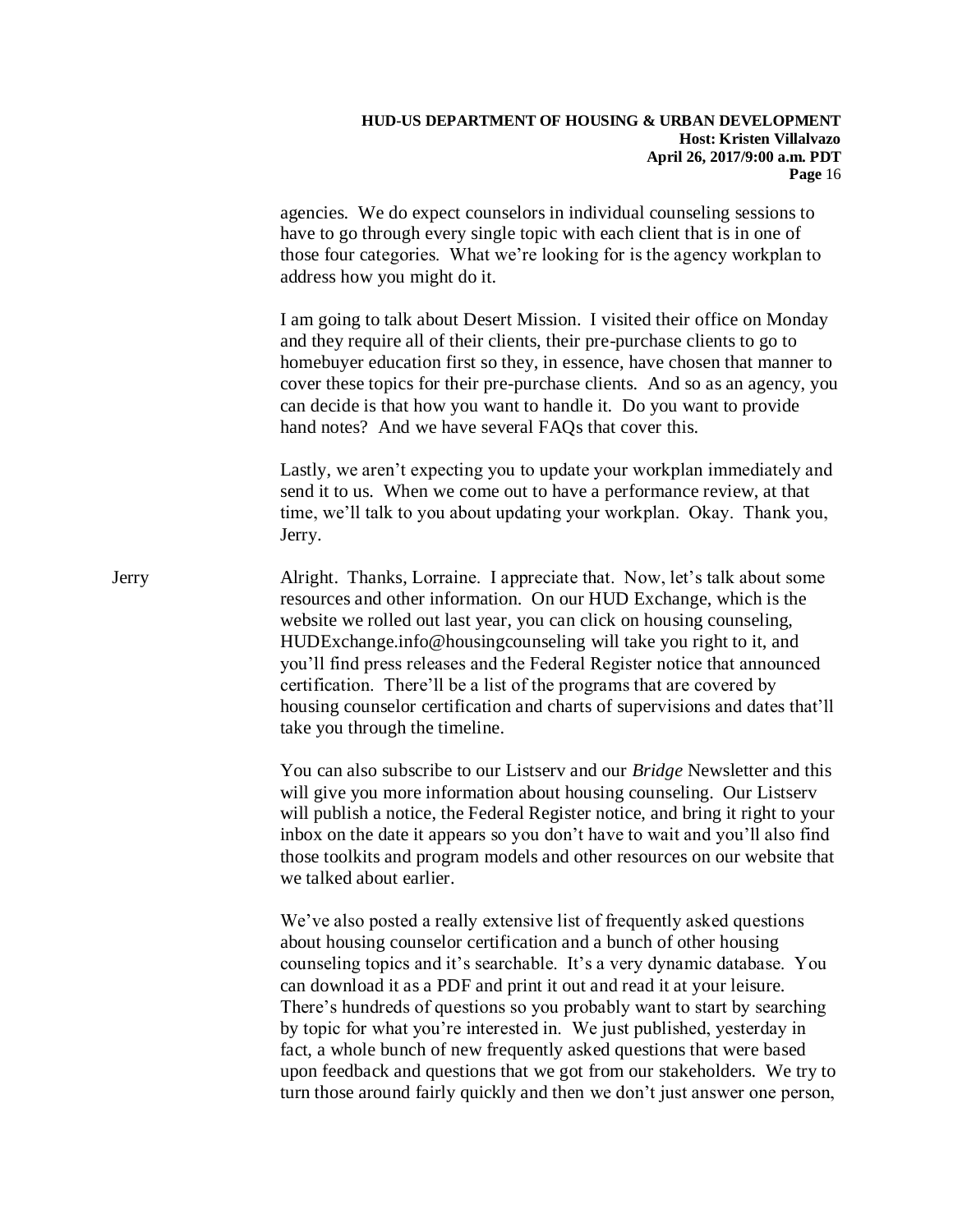# **HUD-US DEPARTMENT OF HOUSING & URBAN DEVELOPMENT Host: Kristen Villalvazo April 26, 2017/9:00 a.m. PDT Page** 17 we try to save the question as a frequently asked question and then answer it for everybody because you may have the same question as that person that just emailed us a question. And, if you have that question, and you don't see it covered in frequently asked questions on our website, just email housing.counseling@HUD.gov and we will get you an answer. We try to answer all of our inquiries within 24 hours and hopefully, you'll find the service to be very good for answering your questions. Now, the Office of Housing Counseling, like I said, can be found at www.HUDExchange.info/counseling. The housing counseling training and testing website is www.HUDhousingcounselors.com and again, you can always email us at [housing.counseling@HUD.gov.](mailto:housing.counseling@HUD.gov) These links are in the PDF version that you can all download during this presentation on the right side of your screen, and you'll also be emailed a copy as well. Now, we're ready for questions and Kevin, if you could open up the line for questions and Jane, in the meantime, if we have questions from the audience through the webinar, why don't we start with those. Moderator [Operator instructions]. Lorraine While we're waiting, does anyone in the room have a question? Tracy Do you have a gauge of what you think the increase will be because of the publications, the certifications, the press releases? Lorraine That's a good question. Tracy wanted to know if we had any idea how certification and our efforts to increase visibility of housing counseling and the certification, the fact that counselors are going to be certified, do we have any way of determining how much that's going to increase demand for services? Jerry Well, we don't know. What we do know is that in our messaging, by telling consumers to contact a HUD-certified counselor at a HUDapproved agency, it should direct a certain amount of business to counseling agencies but we don't know what that will be yet. And, then, plus, the addition of the other program areas that are not currently HUDapproved housing counseling agencies could change the landscape as well.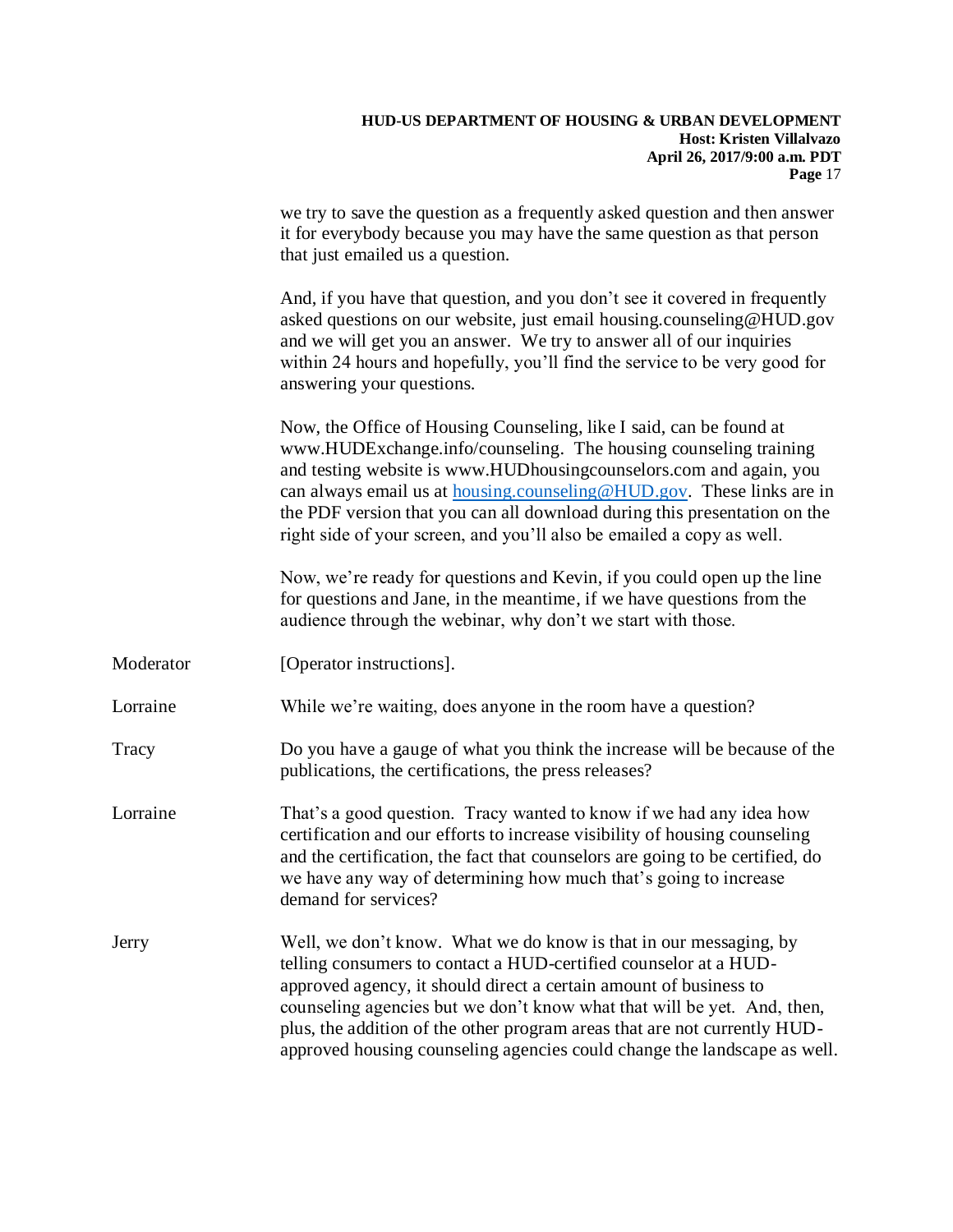|          | We do have a lot of, for example, public housing authorities that are<br>currently HUD-approved housing counseling agencies but we're expecting<br>more to join the network. We don't know how many more will join the<br>network, so it's really going to be an as-we-go gauging kind of thing going<br>forward.                                                                                                                                                                                  |
|----------|----------------------------------------------------------------------------------------------------------------------------------------------------------------------------------------------------------------------------------------------------------------------------------------------------------------------------------------------------------------------------------------------------------------------------------------------------------------------------------------------------|
| Lorraine | We have a potential. There are approximately 800 housing authorities that<br>participate in the Family Self-Sufficiency Program. Those of you that<br>might be familiar with that program, and so they would more than likely<br>come under the housing counselor certification requirement. And, then,<br>community planning and development, there's probably 1,000 grantees<br>that are involved in the community development block grant. That may<br>also have the potential of this program. |
|          | But, remember what Jerry had said, these other agencies have options.<br>They can, of course, become approved themselves or they can reach out to<br>you. So, there might be opportunities for you to maybe make relationships<br>with them and maybe also possible funding from them. So, we don't<br>really know how that's going to progress, but there may be opportunities.                                                                                                                   |
|          | Yes, sir?                                                                                                                                                                                                                                                                                                                                                                                                                                                                                          |
| M        | I was just going to ask based upon what you just said there, is it a<br>possibility that you all could survey them to get an idea of their intentions,<br>which would give an indication to those [audio disruption] who might be<br>looking to partner versus who might be looking to-                                                                                                                                                                                                            |
| Lorraine | The question that came in, perhaps we could survey them to see if they are<br>interested in what's happening. And, Jerry, I welcome your feedback, too.<br>We've had an aggressive outreach campaign to notify them, to let them<br>know this program is on the horizon, but that was the main reason that we<br>had these three-year period, so it will give them plenty of time to make<br>their decision.                                                                                       |
|          | Jerry, would you like to add anything?                                                                                                                                                                                                                                                                                                                                                                                                                                                             |
| Jerry    | Yes, in terms of running a survey, we haven't done that. It's something<br>that we could consider. We have, anecdotally, we've talked to a lot of<br>public housing authorities and community development corporations and<br>block grant recipients and there's a lot of interest out there. So, we<br>certainly expect to see interest grow but we're kind of thinking that it's                                                                                                                 |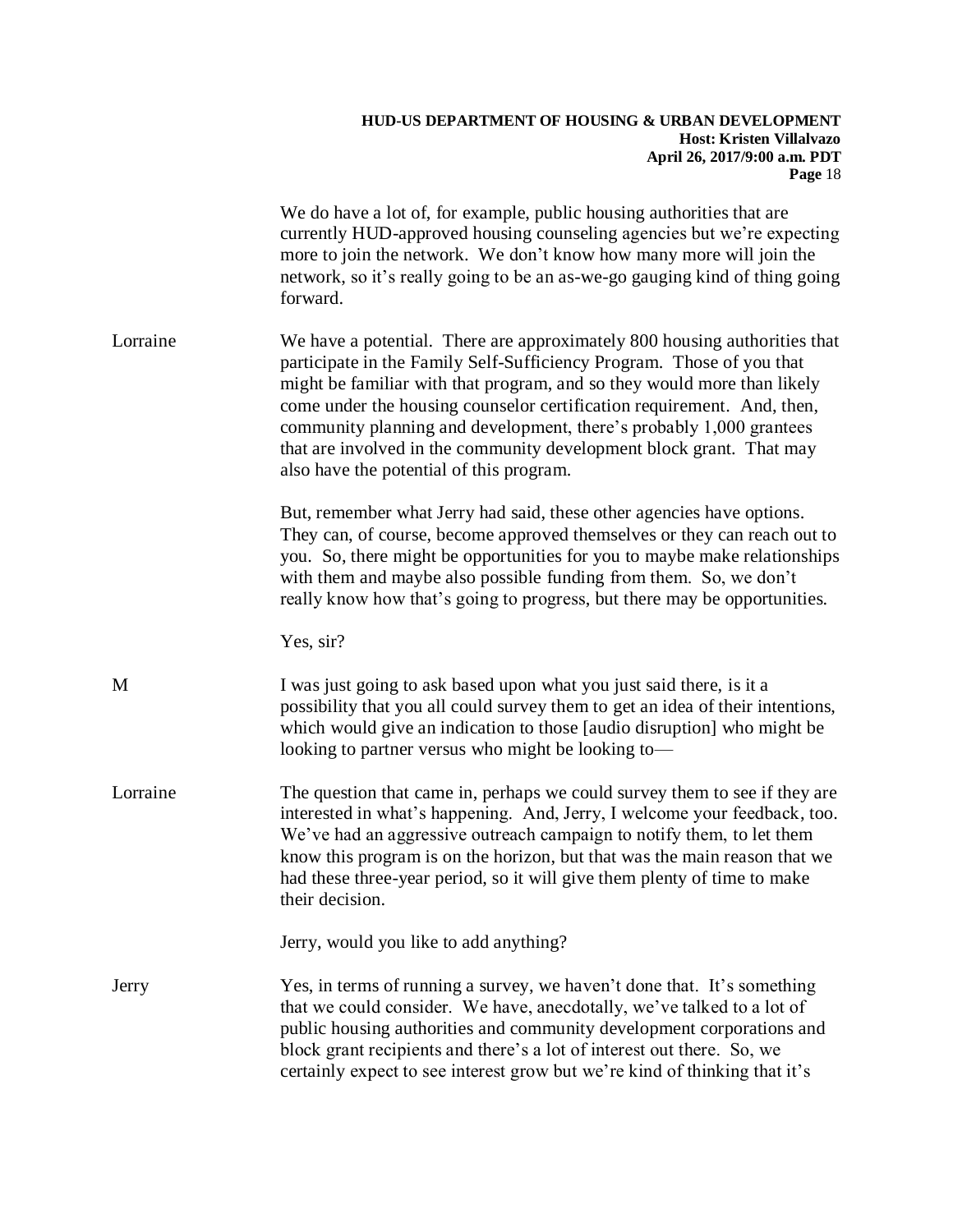going to grow over this three-year period. We don't expect to see it happen all at once.

Right now, our pipeline of approvals for new agencies has not altered, so at this point we're in a wait and see mode and I think they are as well. A lot of agencies, currently, are working—public housing authorities and especially community development organizations, are working on a lot of big issues and housing counseling is certainly on the horizon for them, but we're not so sure that this is their highest priority, at the moment.

- Lorraine Do we want to see if there are any callers?
- Moderator At this time, we have no questions from the phones.
- Lorraine Oh, no. Okay. Well, that's good.
- Jane This is Jane. We don't have any written in questions either, at this time.
- Jerry Alright. Are there any other questions in the room?
- Lorraine Somebody wants to know where your office is located, Jerry.
- Jerry Oh, I'm in Santa Ana, California and the Office of Housing Counseling is a virtual office and we're scattered all over the country. Lorraine is in Las Vegas, Jane is in Kentucky and we have folks in about half of HUD's offices nationwide.
- Lorraine Okay. Last call for questions.
- Moderator [Operator instructions].

Lorraine What I'd like to do, the second part of our presentation is going to be a stakeholder's discussion and as we welcome those on the telephone, especially, to chime in on that discussion, I think we'll take about a fiveminute break and then come back. But, before we do that, I just want to emphasize again, www.HUDhousingcounselors.com is our training website. It's free. You can do online or you can do downloadable study guides.

> We are in the process of translating the study guide into Spanish, so we will have the practice exam and the study materials in both English and Spanish as well as the test itself but it's free. If doing online training is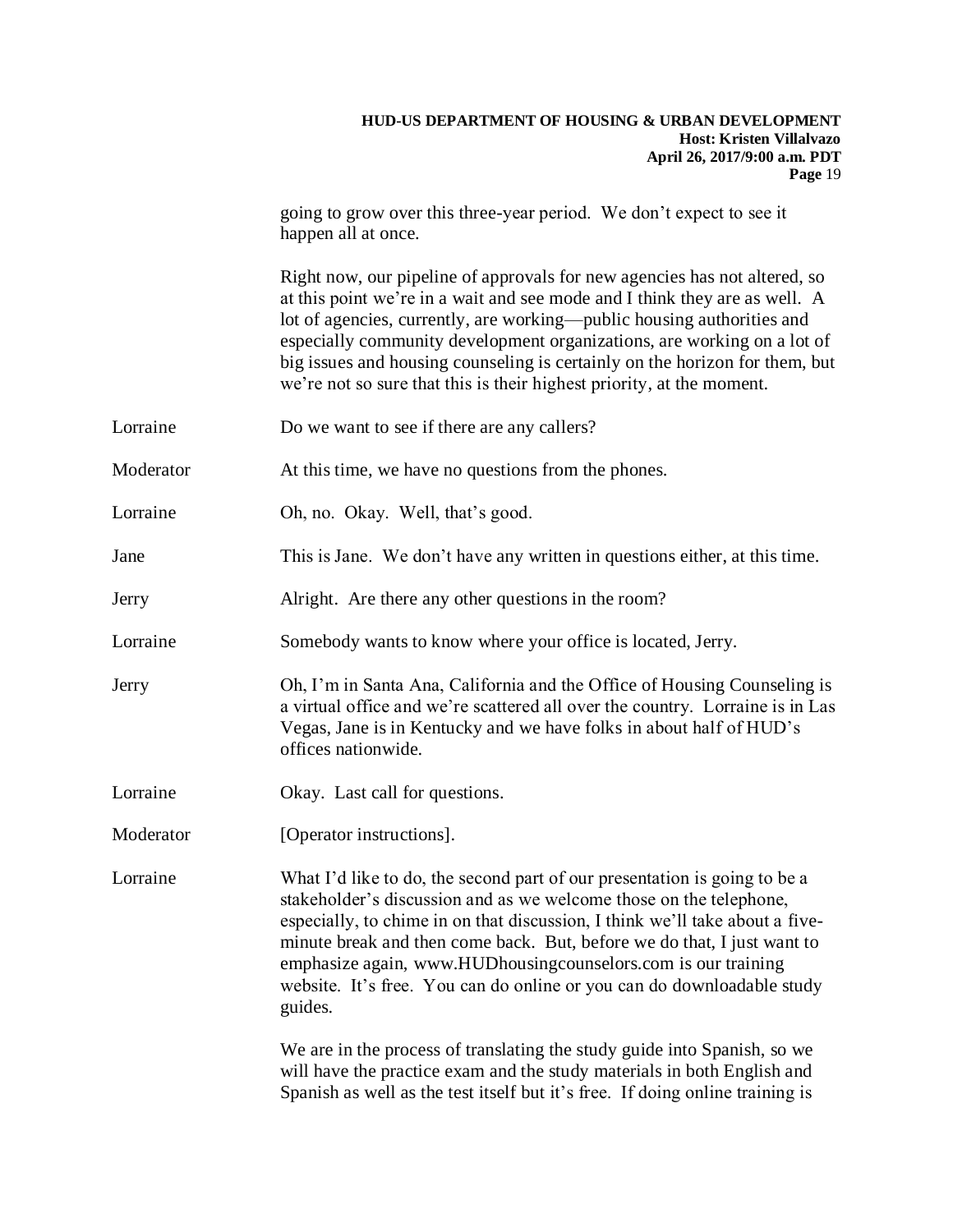|           | not conducive to your learning style, our training grantees,<br>NeighborWorks, National Counselor [indiscernible], NCRC, and Rural<br>Community Assistance Corporation also have online and in-person<br>training. |
|-----------|--------------------------------------------------------------------------------------------------------------------------------------------------------------------------------------------------------------------|
|           | Tracy, you were telling me they're having a class in Phoenix, right?<br>NeighborWorks?                                                                                                                             |
| Tracy     | Yes. Place-based [ph] training that Chase is putting on next week.                                                                                                                                                 |
| Lorraine  | Okay, great. So, that's another opportunity for you. Are they offering<br>scholarships for it?                                                                                                                     |
| Tracy     | Yes, it's free.                                                                                                                                                                                                    |
| Lorraine  | So, those of you on the telephone as well, there'll be a Neighbor Works-<br>sponsored class for free next week.                                                                                                    |
|           | Okay. Why don't we just take about a five-minute break and then—<br>Stephanie, where are the restrooms?                                                                                                            |
| Stephanie | Straight down the hall on the right-hand side.                                                                                                                                                                     |
| Lorraine  | Okay. Alright. Jerry, we're going to take a couple of minutes. Okay?                                                                                                                                               |
| Jane      | We're going to put you on mute. Great job, Jerry. Thank you.                                                                                                                                                       |
|           | [Break]                                                                                                                                                                                                            |
| Lorraine  | Jane, when we get started again, can you identify, for the group,<br>everybody that is signed on for the webinar?                                                                                                  |
| Jane      | Sure.                                                                                                                                                                                                              |
| Lorraine  | And that way we'll know who all is participating. Thank you.                                                                                                                                                       |
|           | Jane and Jerry, we're going to get started in one minute but I'm wondering<br>if you can go back to slide 11? One of the first questions is to ask the<br>group how has their activity changed since 2016.         |
| Jerry     | Jane has control right now so she'll be able to wind it back to 11 for you.                                                                                                                                        |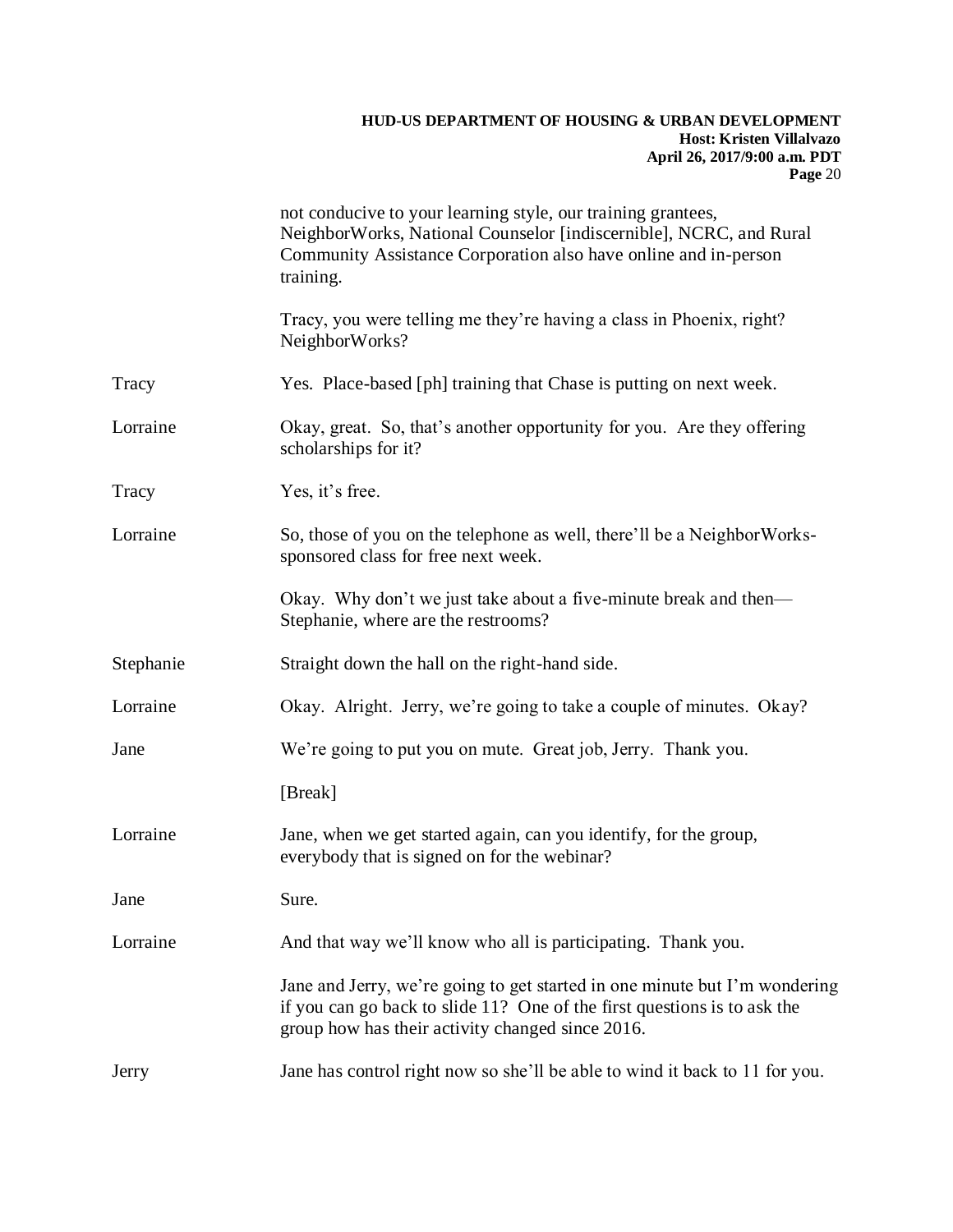| Lorraine | Okay, that'd be great.                                                                                                                                                                                                                                                                                                                                                                                                                                                                                  |
|----------|---------------------------------------------------------------------------------------------------------------------------------------------------------------------------------------------------------------------------------------------------------------------------------------------------------------------------------------------------------------------------------------------------------------------------------------------------------------------------------------------------------|
| Jerry    | Okay.                                                                                                                                                                                                                                                                                                                                                                                                                                                                                                   |
| Jane     | Slide 11 is actually where we introduce you, Lorraine. What was the title?                                                                                                                                                                                                                                                                                                                                                                                                                              |
| Lorraine | It's the Arizona Housing Counseling Activity—oh, that's right. I don't<br>have the logistics slides.                                                                                                                                                                                                                                                                                                                                                                                                    |
| Jane     | Okay. I have it. Thanks. You should be able to see it on your screen<br>now.                                                                                                                                                                                                                                                                                                                                                                                                                            |
| Lorraine | Yes, there we go. Thank you. I certainly do. On the second part of the<br>presentation, I don't know if, as a group, you have the opportunity to get<br>together and talk about housing-related topics. Do you have, like for<br>example, through the Arizona Housing Alliance, do they get together?                                                                                                                                                                                                   |
| W        | There is a group but they haven't met in a long time.                                                                                                                                                                                                                                                                                                                                                                                                                                                   |
| W        | Workloads are crazy.                                                                                                                                                                                                                                                                                                                                                                                                                                                                                    |
| Lorraine | I think if it is something that you're interested in doing, they would be<br>more than happy to work with Stephanie to help coordinate that. What I<br>actually do in Las Vegas, we have a much smaller pool. We get together<br>twice a year and we typically combine like some training or bring in a<br>guest speaker that'll talk about Nevada-based programs, and so it becomes<br>an opportunity to network and it also becomes an opportunity, too, to learn<br>some information that helps you. |
|          | What I would like to do first, if you don't mind, is have everybody<br>introduce themselves.                                                                                                                                                                                                                                                                                                                                                                                                            |
| W        | [Indiscernible].                                                                                                                                                                                                                                                                                                                                                                                                                                                                                        |
| W        | [Indiscernible].                                                                                                                                                                                                                                                                                                                                                                                                                                                                                        |
| Owen     | Owen Carlson [ph], Newton Community Development Corporation.                                                                                                                                                                                                                                                                                                                                                                                                                                            |
| W        | [Indiscernible].                                                                                                                                                                                                                                                                                                                                                                                                                                                                                        |
| Lorraine | Okay, great.                                                                                                                                                                                                                                                                                                                                                                                                                                                                                            |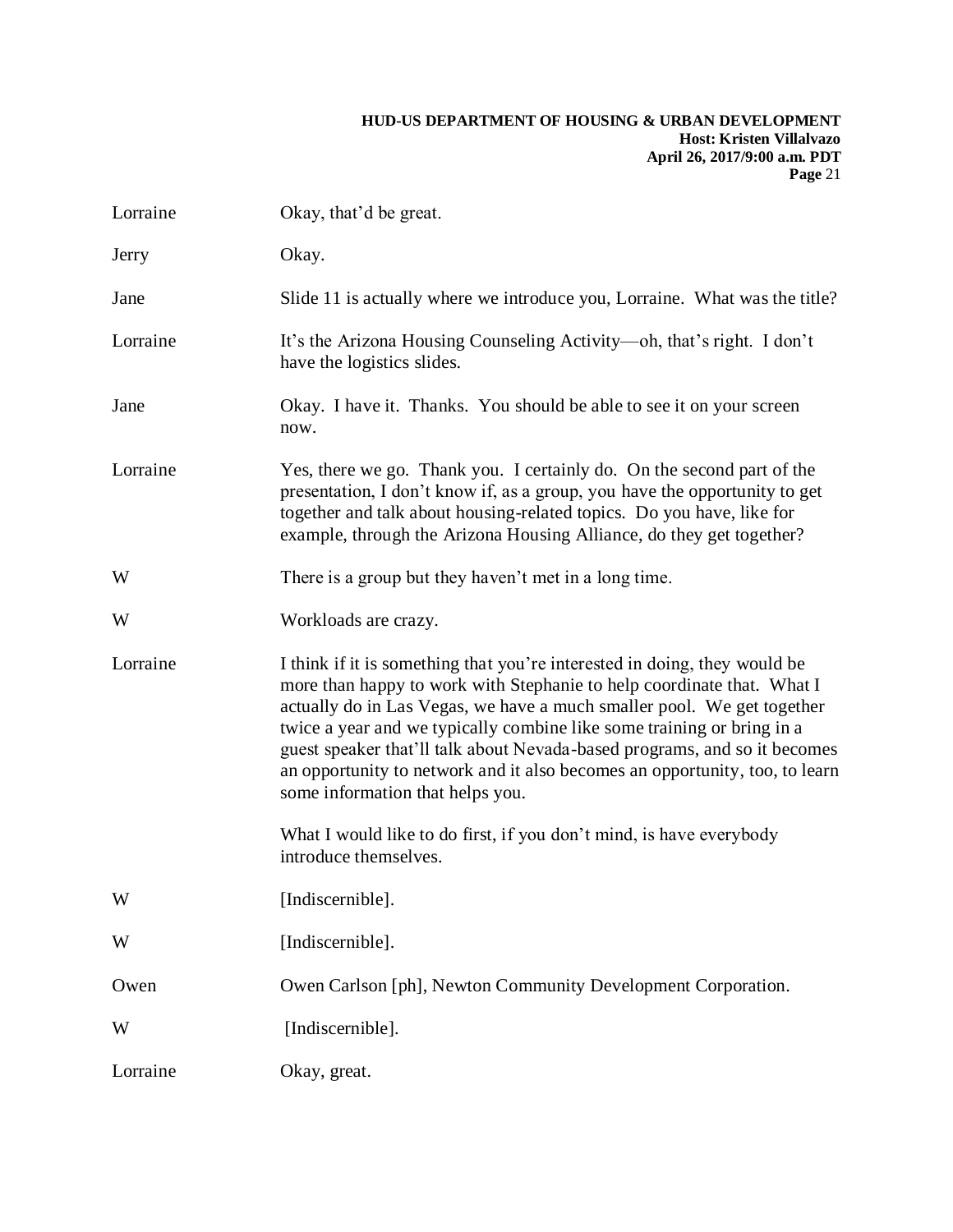| Anita    | Anita Baldwin [ph], City of Chandler, CDDT Programs [ph].                                                                                                                                                                                                                                                                                                                                                                                                    |
|----------|--------------------------------------------------------------------------------------------------------------------------------------------------------------------------------------------------------------------------------------------------------------------------------------------------------------------------------------------------------------------------------------------------------------------------------------------------------------|
| Lorraine | Great. But, are you already in HUD's program, housing counseling<br>program or no? No, okay. Do you provide housing counseling services or<br>at least what we would define through your program or do you refer those<br>out?                                                                                                                                                                                                                               |
| W        | We normally refer those out.                                                                                                                                                                                                                                                                                                                                                                                                                                 |
| Lorraine | Okay. Okay. And, you can most certainly continue to do that. We have<br>representatives from the city of Chandler, from Newtown and Desert<br>Mission. And, Jane, could you share with us who's on the telephone, the<br>agencies?                                                                                                                                                                                                                           |
| Jane     | I'll be happy to, Lorraine, and apologies in advance if I butcher your<br>name. We have Anita Baka [ph], Chris Eondeto [ph], Francisca Peones<br>[ph], Herb Jackson, Ines Galarza, Corrina Ortega, Morris Brundage,<br>Lavera Thompson, Maria Dios Reyes, Owen Moorhead, Rolanda Sivas<br>[ph], Cheri Tate, Theresa Torres, Veronica Garcia, Linea Gonzales, and<br>Yvonne Arreola [ph].                                                                     |
| Lorraine | Okay, great. Thank you very much. And, please, the stakeholders<br>meeting only works if everybody besides we, HUD folks, talk. So, this is<br>an opportunity for you to share.                                                                                                                                                                                                                                                                              |
|          | So, going back to this slide 18, and this was last year's activity and group<br>education was the primary and then mortgage default was about 24%.<br>Can you share with us any trends? Is your service kind of mirroring that<br>for FY '17 or are you seeing increases in pre-purchase or group ed? I'm<br>just curious, what's going on? And, let's give the folks on the telephone<br>an opportunity. You can either call in or type in in the chat box. |
|          | Hi, ladies. Would you please introduce yourselves? Everyone announced<br>who they are and where they're from.                                                                                                                                                                                                                                                                                                                                                |
| W        | I'm [Indiscernible].                                                                                                                                                                                                                                                                                                                                                                                                                                         |
| Lorraine | Thank you.                                                                                                                                                                                                                                                                                                                                                                                                                                                   |
| W        | [Indiscernible].                                                                                                                                                                                                                                                                                                                                                                                                                                             |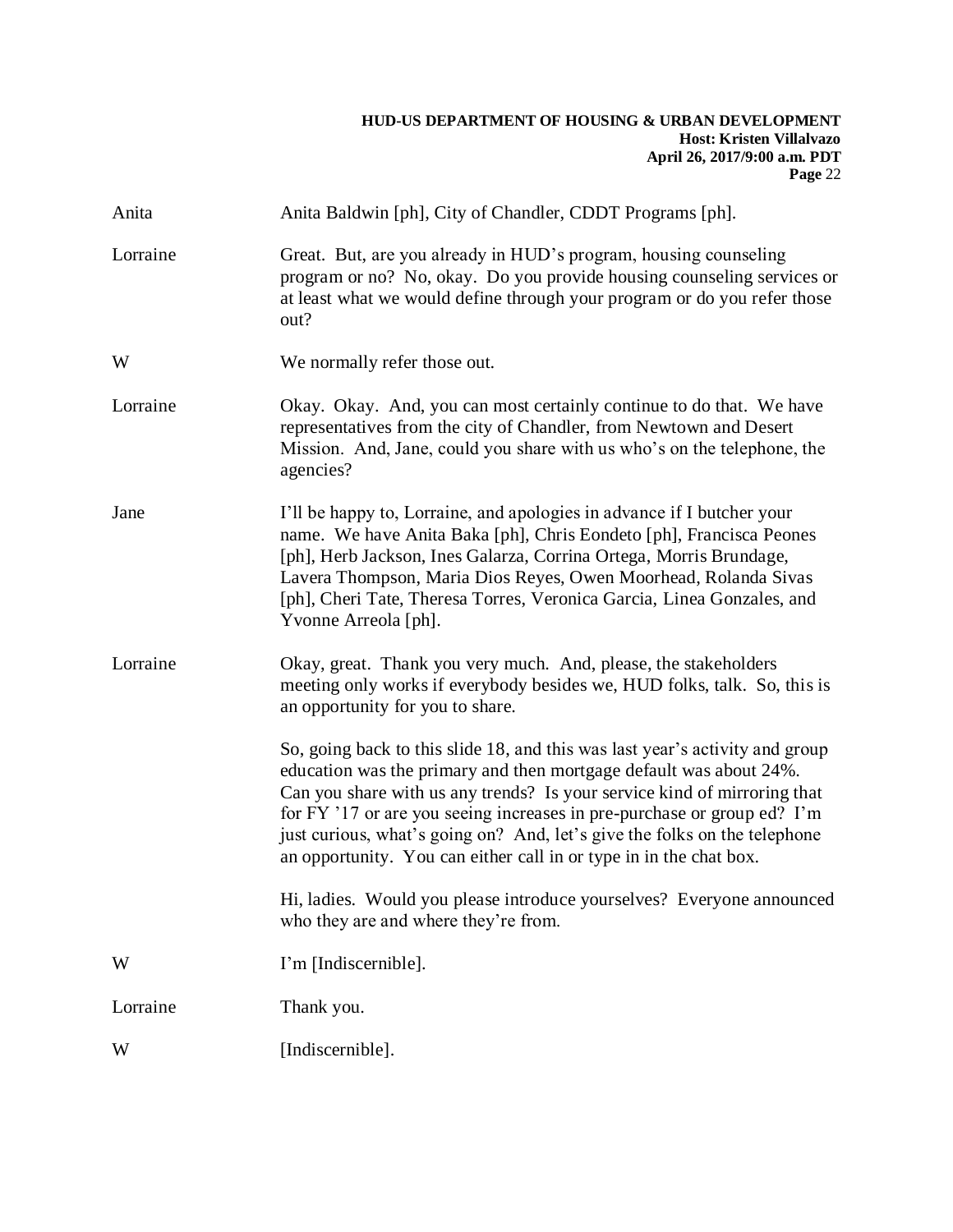| Lorraine  | Alright. We're doing the stakeholder's portion. Jane, do we have<br>anybody that is willing to share how their activities are changing or are<br>they the same?                                            |
|-----------|------------------------------------------------------------------------------------------------------------------------------------------------------------------------------------------------------------|
| Jane      | So far, we don't have any written in questions. Operator, could you open<br>the queue, please?                                                                                                             |
| Moderator | [Operator instructions]. One moment.                                                                                                                                                                       |
| Lorraine  | We'd really like your feedback, how your services are. While we're<br>waiting, let's start with Housing America. Have you seen any changes in<br>your service demand?                                      |
| W         | We were providing foreclosure companies [indiscernible].                                                                                                                                                   |
| Lorraine  | Oh, okay.                                                                                                                                                                                                  |
| W         | [Indiscernible].                                                                                                                                                                                           |
| Lorraine  | Okay, thank you.                                                                                                                                                                                           |
| W         | We're seeing a lot more renters coming in. They're not really interested in<br>getting all the documents together for rental counseling. We're getting a<br>lot more questions from the community on that. |
| Lorraine  | Oh, on the rental.                                                                                                                                                                                         |
| W         | Yes.                                                                                                                                                                                                       |
| Lorraine  | Are you noticing any trends like in fair housing issues or landlord tenants<br>or just trying to find affordable rentals?                                                                                  |
| W         | We do work for a lot of people who are landlord tenants. Unfortunately, a<br>lot of them are at eviction, and it's a little too late.                                                                      |
| Lorraine  | Oh, no.                                                                                                                                                                                                    |
| W         | That's the calls we get, too.                                                                                                                                                                              |
| W         | Yes.                                                                                                                                                                                                       |
| W         | Yes.                                                                                                                                                                                                       |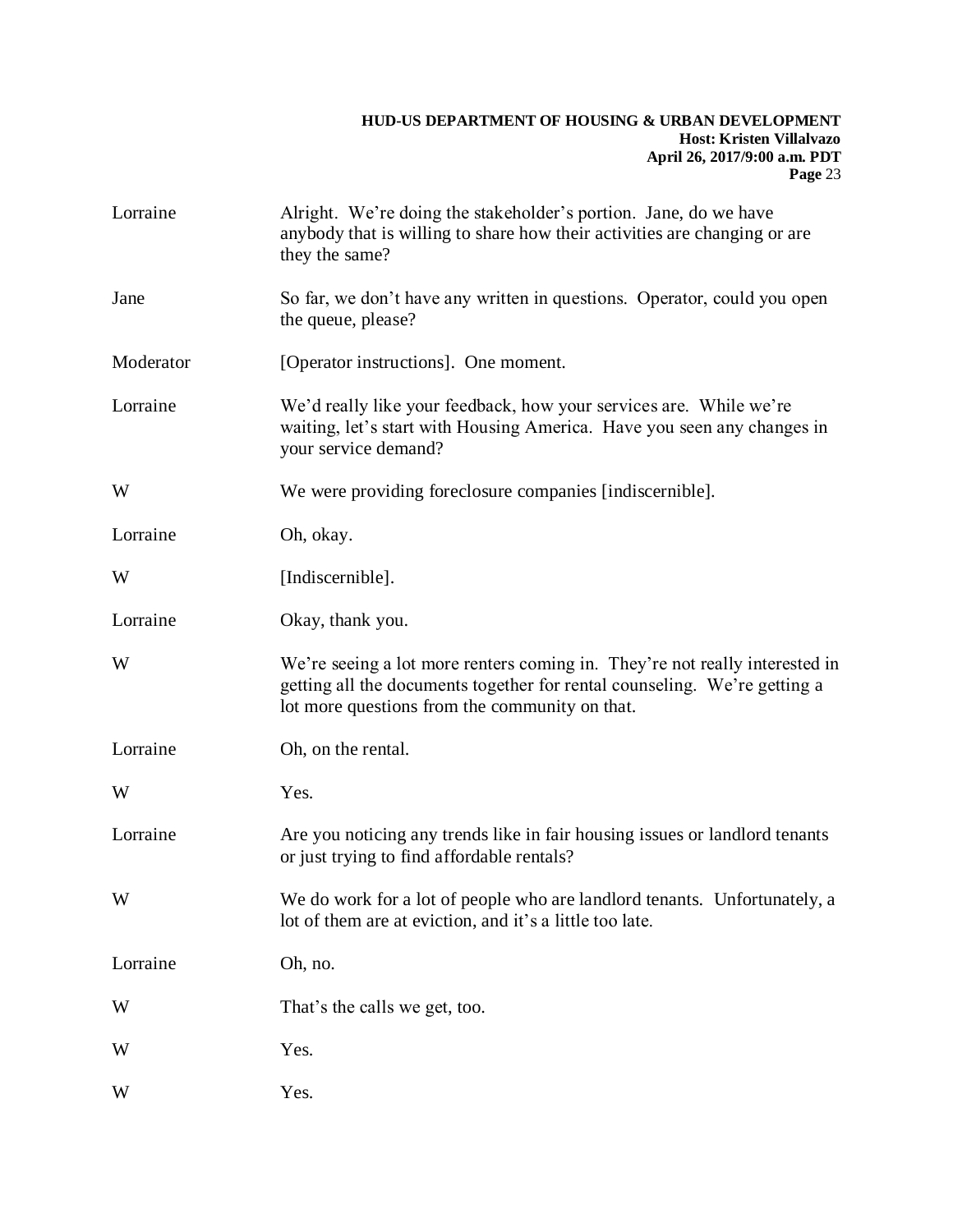| W         | They're trying to find affordable housing.                                                                                                                                                                                                                                                                                                                                                                                                                                                                                                                                                                                                                                                                                                                                                                                                                                                                          |
|-----------|---------------------------------------------------------------------------------------------------------------------------------------------------------------------------------------------------------------------------------------------------------------------------------------------------------------------------------------------------------------------------------------------------------------------------------------------------------------------------------------------------------------------------------------------------------------------------------------------------------------------------------------------------------------------------------------------------------------------------------------------------------------------------------------------------------------------------------------------------------------------------------------------------------------------|
| Lorraine  | Affordable housing.                                                                                                                                                                                                                                                                                                                                                                                                                                                                                                                                                                                                                                                                                                                                                                                                                                                                                                 |
| Moderator | We have response from the line of Edna McLaughlin. Please go ahead.                                                                                                                                                                                                                                                                                                                                                                                                                                                                                                                                                                                                                                                                                                                                                                                                                                                 |
| Edna      | Hi. Can you hear me?                                                                                                                                                                                                                                                                                                                                                                                                                                                                                                                                                                                                                                                                                                                                                                                                                                                                                                |
| Lorraine  | Yes.                                                                                                                                                                                                                                                                                                                                                                                                                                                                                                                                                                                                                                                                                                                                                                                                                                                                                                                |
| Edna      | Thanks for hosting, Lorraine. I have two comments. One is CHRA in<br>Phoenix is seeing a high level of demand for pre-purchase counseling,<br>especially from current renters. We started an online homebuyer<br>education course that really has taken off. It seems to be more convenient<br>for renters. And then as well now that we have a little bit of funding<br>available through WISH and still open doors, we're seeing a lot of people<br>that want to purchase right now, a lot of long-term clients but some that<br>are ready. So, that's our comment about the housing component.<br>My next question, which I tried to ask earlier, is if we have housing<br>counselors whose certification through NeighborWorks or NHNLA are<br>getting ready to expire, do we wait until the HUD certification becomes<br>available, or do we continue getting them recertified with NeighborWorks<br>or NHNLA? |
| Lorraine  | Jerry, do you want to answer that one?                                                                                                                                                                                                                                                                                                                                                                                                                                                                                                                                                                                                                                                                                                                                                                                                                                                                              |
| W         | Maybe Jerry is on mute.                                                                                                                                                                                                                                                                                                                                                                                                                                                                                                                                                                                                                                                                                                                                                                                                                                                                                             |
| Lorraine  | The answer is our certification is not designed to replace other<br>certifications. Ours is fulfilling the requirement of the law and our final<br>rule. We would strongly encourage you to continue with your other<br>certification and your other training. So, I would plan on having them<br>renew their certificates.                                                                                                                                                                                                                                                                                                                                                                                                                                                                                                                                                                                         |
| Jerry     | I'm sorry, Lorraine, yes, I was on mute. I agree completely. Professional<br>certification and professional career development is separate from housing<br>counselor certification, which is sort of a legal requirement and we<br>strongly encourage that to continue.                                                                                                                                                                                                                                                                                                                                                                                                                                                                                                                                                                                                                                             |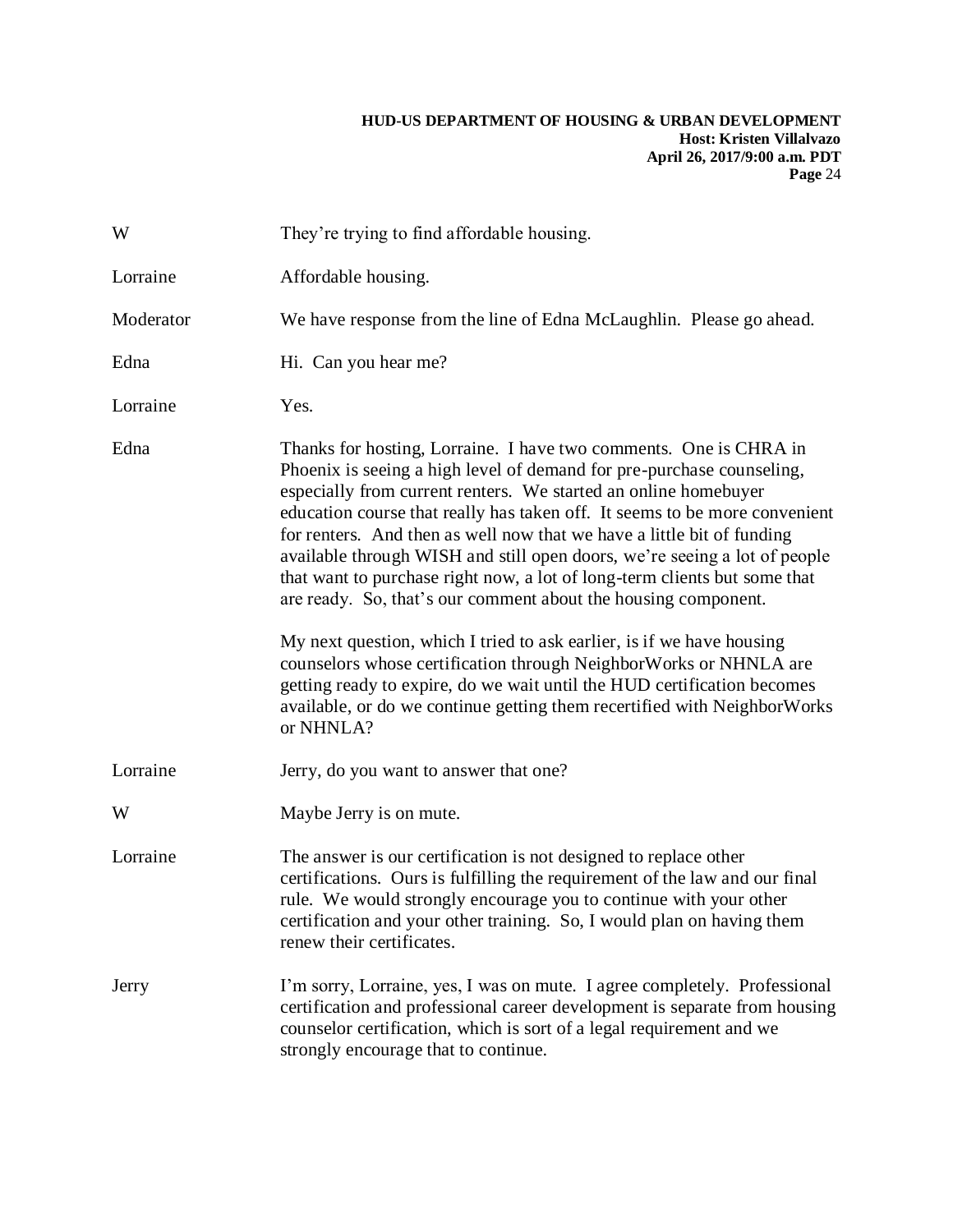|           | When we do performance reviews, one of the things we look for is that<br>housing counselors have met continuing education requirements. Now,<br>this is not a part of the certification exam because once you're certified, as<br>a HUD-certified counselor, you're certified for life, so long as you're<br>working at a HUD-approved housing counseling agency. But, that doesn't<br>mean that professional development and those certifications aren't just as<br>important, so we certainly encourage your participation. And, also,<br>remember that HUD does provide money to all of our training NOFA<br>grantees to give you scholarships for your counselors. So, we try to<br>minimize the cost of counselors having to obtain further professional<br>development training. |
|-----------|----------------------------------------------------------------------------------------------------------------------------------------------------------------------------------------------------------------------------------------------------------------------------------------------------------------------------------------------------------------------------------------------------------------------------------------------------------------------------------------------------------------------------------------------------------------------------------------------------------------------------------------------------------------------------------------------------------------------------------------------------------------------------------------|
| Lorraine  | Alright. Thank you very much. We still have a question. I'm going to<br>ask the gentleman from Newtown.                                                                                                                                                                                                                                                                                                                                                                                                                                                                                                                                                                                                                                                                                |
| M         | I think we're seeing a lot of folks who are interested in pre-purchase<br>counseling. It seems like some of the places fill up, and more people<br>become interested in finding down payments [audio disruption] buy a<br>house. We do a lot of work with what we would call long-term clients,<br>who are quite a ways away from the ability to purchase a house, mostly<br>because of credit issues [audio disruption] a huge barrier and then saving<br>for a down payment [audio disruption].                                                                                                                                                                                                                                                                                      |
|           | Over the past two years, we've been working really closely with many of<br>the family self-sufficiency programs and we see that there is quite a need<br>there [audio disruption]. People that come into that program early on are<br>usually quite a ways from being able to buy a home and we know that they<br>have credit issues [audio disruption].                                                                                                                                                                                                                                                                                                                                                                                                                               |
| Lorraine  | Well, I applaud you for sticking with the client over a long period of time.<br>So the gentleman was sharing with us that they work with their clients<br>long-term and see an increase in pre-purchase and down payment<br>assistance. So, thank you very much for sharing that.                                                                                                                                                                                                                                                                                                                                                                                                                                                                                                      |
|           | Anybody else on the telephone?                                                                                                                                                                                                                                                                                                                                                                                                                                                                                                                                                                                                                                                                                                                                                         |
| Moderator | Yes. We have response from Herb Jackson. Please go ahead.                                                                                                                                                                                                                                                                                                                                                                                                                                                                                                                                                                                                                                                                                                                              |
| Herb      | Thank you. Thank you for hosting this call. I just wanted to bring you up<br>to speed on what's going on here at the Urban League. We've also<br>noticed an uptick in pre-purchase. Quite a few people are interested now.<br>My barriers there mostly are they can't afford what they think they can                                                                                                                                                                                                                                                                                                                                                                                                                                                                                  |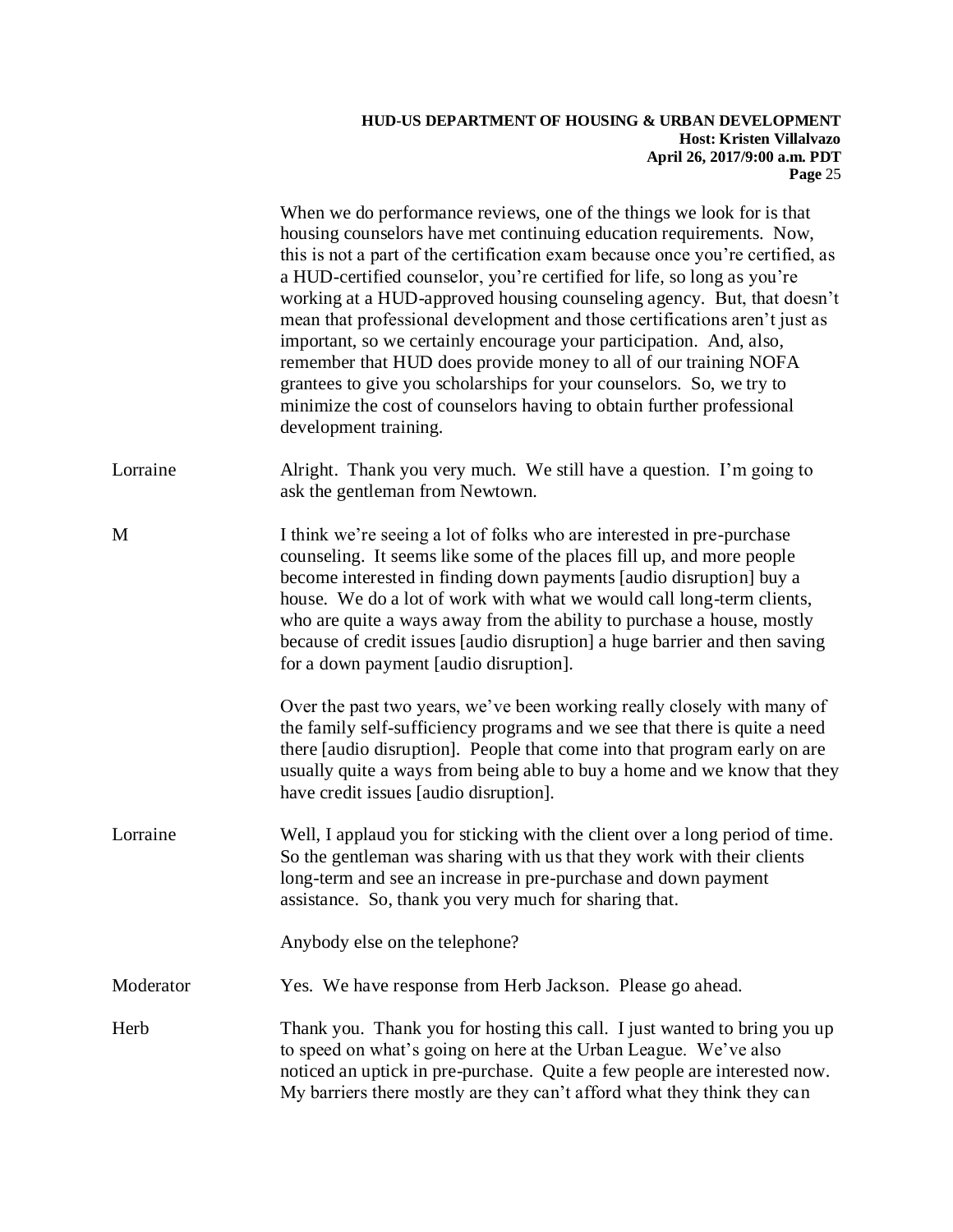|           | afford because housing costs, as we all know in Phoenix, has risen quite a<br>bit. So, even if you have great credit, it's kind of tough with the down<br>payment assistance available to buy a \$232,000 house when you make<br>\$60,000 a year. So, that's one of the issues.                                                                                |
|-----------|----------------------------------------------------------------------------------------------------------------------------------------------------------------------------------------------------------------------------------------------------------------------------------------------------------------------------------------------------------------|
|           | The other issue that I'm running into is I'm getting a lot of resets on the<br>MODs and so I'm getting folks coming back in now who are now—<br>unfortunately for them, their wages didn't reset upward. They are unable<br>to now afford their homes so I'm having some of those issues too, but<br>that's kind of what's happening here at the Urban League. |
| Lorraine  | Okay. Thank you very much for sharing. I was wondering about that<br>because a lot of MODs that are five years is coming up. Is anybody else<br>experiencing that? You guys stopped offering mortgage default. What do<br>you do? Do you get calls from former clients?                                                                                        |
| W         | If former clients that [indiscernible] ownership again.                                                                                                                                                                                                                                                                                                        |
| Lorraine  | Oh, okay. Good.                                                                                                                                                                                                                                                                                                                                                |
| W         | We see a lot of people [indiscernible]. We work with them to establish<br>credit [indiscernible].                                                                                                                                                                                                                                                              |
| Lorraine  | Other members of the group shared with us, they are finding folks that had<br>foreclosures or short sales are now coming back into the purchase process,<br>also new immigrants have to establish credit histories and things like that.                                                                                                                       |
| W         | Herb, what is the response from the bank when you have to go back on<br>modification?                                                                                                                                                                                                                                                                          |
| Moderator | I think Herb's line may have gone on music hold. That's the music that<br>you hear now. He may have answered a call or something so I'm going to<br>mute him real quick here. Okay?                                                                                                                                                                            |
| Jane      | While we're waiting for Herb to get back on the line, we do have some<br>written in feedback and a question as well. Another in Arizona is working<br>towards pre-purchase but they are still getting modification requests and<br>most of those are of the module resets.                                                                                     |
| Lorraine  | Okay.                                                                                                                                                                                                                                                                                                                                                          |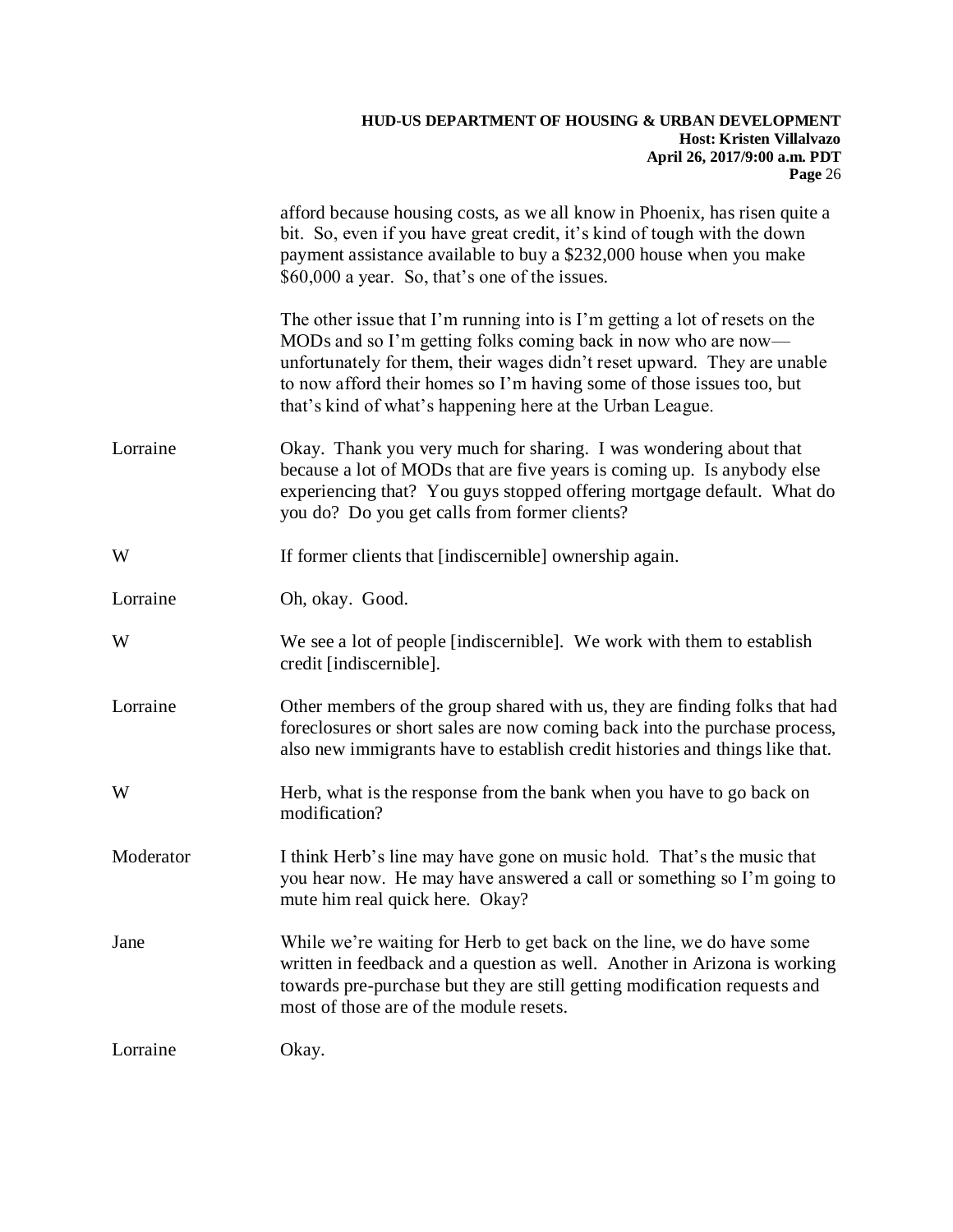| Jane     | A question that we had is from a housing counselor who's in the process<br>of getting a license as a mortgage loan originator and wanted to know if<br>having that license would prevent them from getting the certification as a<br>counselor.                                                                                                                                                                                                                                       |
|----------|---------------------------------------------------------------------------------------------------------------------------------------------------------------------------------------------------------------------------------------------------------------------------------------------------------------------------------------------------------------------------------------------------------------------------------------------------------------------------------------|
| Lorraine | Jerry, would you like to answer that question?                                                                                                                                                                                                                                                                                                                                                                                                                                        |
| Jerry    | That's kind of a conflict of interest question or also known as identity of<br>interest question, and what we want to see from our housing counseling<br>agencies and counselors is that housing counselors should not be mortgage<br>originators for clients that they're seeing as housing counselors.                                                                                                                                                                              |
|          | If you're employed at a HUD-approved housing counseling agency, it<br>might not prohibit you from obtaining your counseling certificate but if<br>you are—for example, if you are an originator at a for-profit lender, you<br>wouldn't get a housing counselor certificate because you have to be<br>employed at the housing counseling agency and the executive director of<br>that agency will have to go into our system and certify that you are an<br>employee of that company. |
|          | So, we really wouldn't be looking to see that there's no identity of interest;<br>that any transactions are arm's length. Basically, the model that most<br>housing counseling agencies follow, if they are doing some community<br>lending, because there are a lot of agencies that do community lending, is<br>that the counselor is not the same person doing loan origination; that that<br>client is handed off to another person.                                              |
|          | And, also, very important that clients know that obtaining a mortgage or<br>any other services through that housing counseling agency is not a<br>condition of being a client under HUD's housing counseling program. So,<br>even if that client declines to participate in a mortgage program or some<br>other program, it shouldn't preclude them from receiving some quality<br>housing counseling.                                                                                |
| Lorraine | Okay, great. Thank you very much, Jerry.                                                                                                                                                                                                                                                                                                                                                                                                                                              |
| Mercedes | Lorraine, I have a comment. A lot of the clients that call us for pre-<br>purchase are looking for down payment assistance, that's the reason<br>they're calling. I was just wondering if the other agencies experience the<br>same thing [indiscernible] it would be nice if they just came and [audio]<br>disruption]. I was wondering how we could capture everybody, not just<br>those with the down payment assistance.                                                          |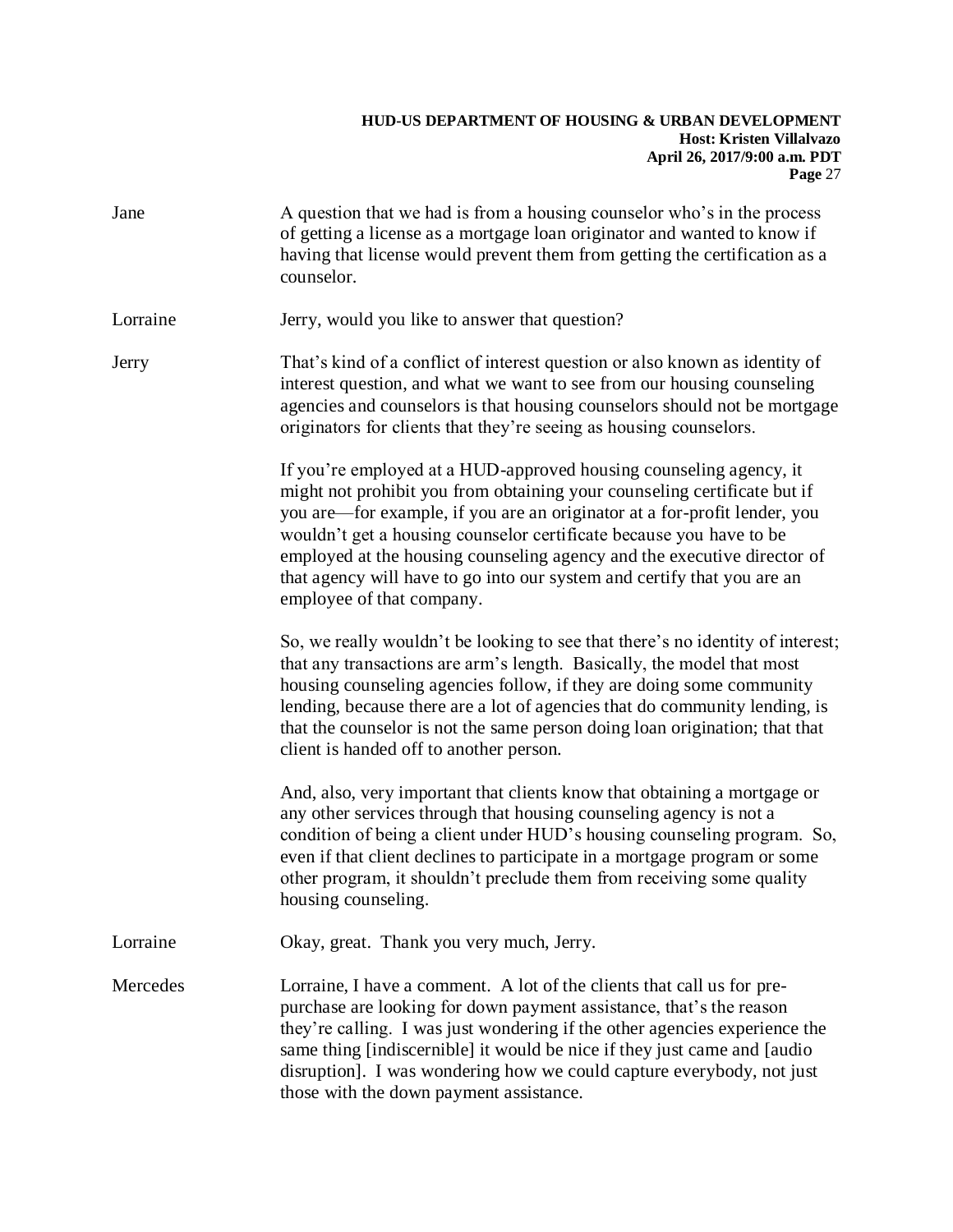| Lorraine  | That's a very good question. I don't know if you all heard Mercedes but<br>she was saying that most of the clients that are interested in pre-purchase<br>are actually looking for the money and so whatever it takes, then they go<br>ahead. And if that means they have to take buyer ed or housing<br>counseling then they do it. But, we're wondering if there's any way we<br>can get more folks interested in having pre-purchase counseling, just to<br>learn the process and understand the process.<br>Any comments or feedback to that from folks on the telephone?                                   |
|-----------|-----------------------------------------------------------------------------------------------------------------------------------------------------------------------------------------------------------------------------------------------------------------------------------------------------------------------------------------------------------------------------------------------------------------------------------------------------------------------------------------------------------------------------------------------------------------------------------------------------------------|
| Moderator | I'll go back to Herb's line. One moment, please. Herb, are you there?                                                                                                                                                                                                                                                                                                                                                                                                                                                                                                                                           |
| Herb      | Yes, I'm here.                                                                                                                                                                                                                                                                                                                                                                                                                                                                                                                                                                                                  |
| Lorraine  | We had a question for you.                                                                                                                                                                                                                                                                                                                                                                                                                                                                                                                                                                                      |
| Edna      | Okay.                                                                                                                                                                                                                                                                                                                                                                                                                                                                                                                                                                                                           |
| Tracy     | This is Tracy. How are you finding the banks to work with when you go<br>back to renegotiate the modifications?                                                                                                                                                                                                                                                                                                                                                                                                                                                                                                 |
| Herb      | It's kind of tough to say. It really depends upon the client, I think. A lot<br>of times, I find them to be—if it's one of the bigger banks like Wells<br>Fargo or Chase, because I've developed a relationship with them, it's a lot<br>easier. With these odd ones, line Shellpoint and Bayview, people like that,<br>it's difficult. They don't seem to understand what you're asking for and<br>they're kind of back to that old thing, give me more documents, give me<br>more documents. You send them and they don't understand them and I'm<br>calling them and kind of going back and forth with them. |
|           | But the Wells Fargo's and the Chase's, I haven't had any Bank of<br>America, but Wells Fargo and Chase, because of relationships I've<br>established when we were doing this before, I don't seem to have a<br>problem with them.                                                                                                                                                                                                                                                                                                                                                                               |
| Lorraine  | That's interesting. Thank you.                                                                                                                                                                                                                                                                                                                                                                                                                                                                                                                                                                                  |
| W         | Is there anybody from Trellis on the call?                                                                                                                                                                                                                                                                                                                                                                                                                                                                                                                                                                      |
| Lorraine  | Trellis, any representatives from Trellis, can you also share what you're<br>seeing?                                                                                                                                                                                                                                                                                                                                                                                                                                                                                                                            |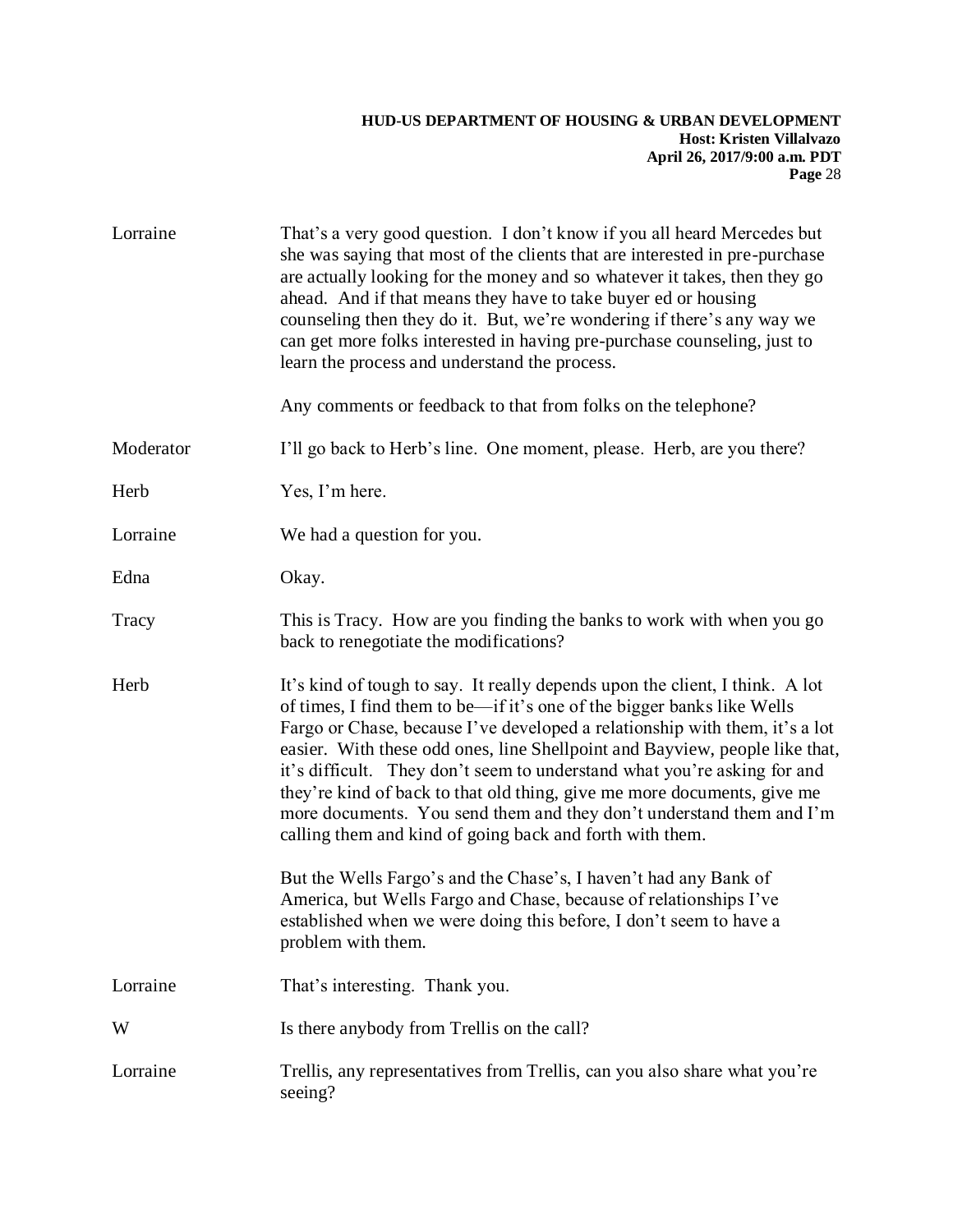- Moderator And if you're on the phone, just go ahead and press star zero if you want to respond. Okay, no response at this time.
- Lorraine She might have left. So, then, I just wanted to go back to Mercedes's question. Any ideas about how we can get more people interested in prepurchase counseling? One of the things that we are working on are lender and realtor toolkits because we want them to understand the value of housing counseling for their clients. It makes their job easier if they have an educated client.
- Mercedes Some of them do [indiscernible].
- Lorraine I think there's a fear factor. I've heard real estate professionals say, I sent them to the housing counseling and they never come back to me. Well, perhaps, they got educated and you weren't exactly a shining star, there's a ledger in the street. But, anyway, the key is to educate all of our industry partners and we're doing that through the toolkit, we're doing that through our federal housing counseling Federal Advisory Board because we actually have lenders and real estate professionals on there that are giving us ideas on ways we can bring the industry in it, and increase the visibility of housing counseling.

Okay. I'm going to move on to the next topic we had and that is HCEM counselors but we don't have Trellis on the line. How many people have come to Nancy West's presentation? She's with our Santa Ana home ownership center. She does FHA updates. She does a fantastic job. Next time you hear she's in town, it's really worth attending, especially those of you that do pre-purchase because she talks a lot about FHA changes.

She was telling me there's only one agency that offers HECM counseling for all of the Phoenix Metro area.

- Moderator I'm sorry for the interruption, we do have that line you were asking for. It's open now. Okay?
- Lorraine Yes, okay. Can you also talk about the HECM issue?
- Theresa Hi Lorraine, this is Theresa. I don't think we have the housing counselor on the line who's doing the HECM counseling. She's actually with a client so I was like trying to let them know that we were here listening, it's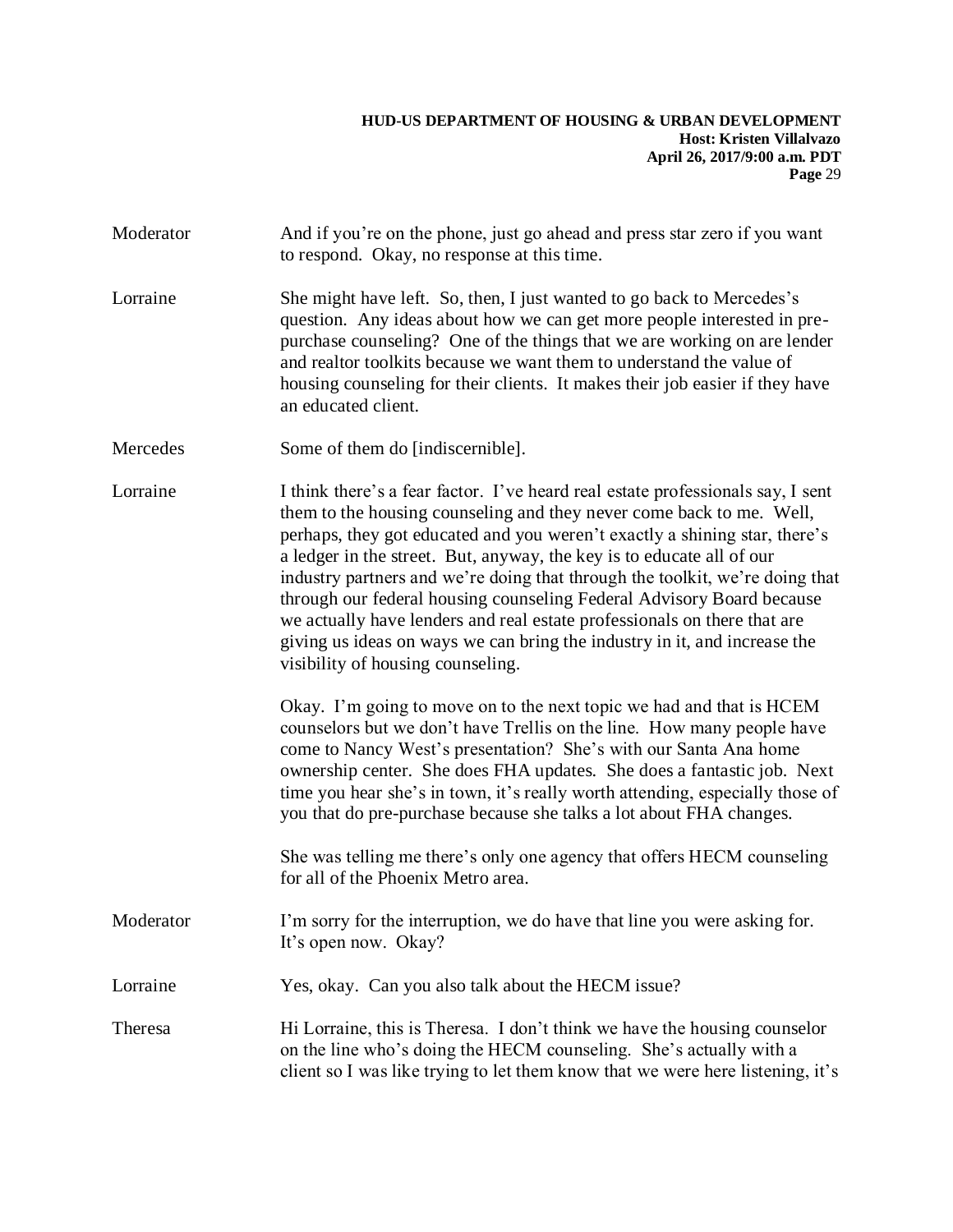just that I had my phone on mute. I realized that. I was like what's going on, I pressed the line, but it was on my side that I muted the phone.

| Lorraine | Are you Theresa Torres?                                                                                                                                                                                                                                                                                                                                                              |
|----------|--------------------------------------------------------------------------------------------------------------------------------------------------------------------------------------------------------------------------------------------------------------------------------------------------------------------------------------------------------------------------------------|
| Theresa  | Yes, that's me.                                                                                                                                                                                                                                                                                                                                                                      |
| Lorraine | You moved to Phoenix.                                                                                                                                                                                                                                                                                                                                                                |
| Theresa  | I sure did.                                                                                                                                                                                                                                                                                                                                                                          |
| Lorraine | Wow, we miss you.                                                                                                                                                                                                                                                                                                                                                                    |
| Theresa  | I miss you guys, too. I miss Vegas.                                                                                                                                                                                                                                                                                                                                                  |
| Lorraine | I'm glad, though, that you're working here in Phoenix. The community<br>will definitely benefit from you. Theresa worked for an agency in Las<br>Vegas and she was very dedicated, especially for mortgage default clients,<br>and she would always call me up and say, this FHA lender isn't doing<br>what they're supposed to do. Great. Well, congratulations on your new<br>job. |
| Theresa  | Thank you.                                                                                                                                                                                                                                                                                                                                                                           |
| Lorraine | Okay, so we don't know much. We can't talk much about HECM.                                                                                                                                                                                                                                                                                                                          |
| W        | [Audio disruption]?                                                                                                                                                                                                                                                                                                                                                                  |
| Lorraine | That's a possibility, MMI, Theresa, may have some HECM counselors in<br>their offices here. I'm trying to verify that information because<br>apparently, Trellis has been getting all of the referrals and they can't<br>handle the volume.                                                                                                                                          |
| Theresa  | I can tell you by talking to the person who's in charge of doing the HECM<br>counseling that she is very busy, not just with the local, but we also do the<br>national HECM counseling. So, we do get clients from out of state that<br>are getting the counseling that is required for them to go through the<br>HECM process.                                                      |
| Lorraine | Those of you that do not do HECM counseling now, something [audio]<br>disruption]. You do have to take an exam, the HECM Roster, so it's a                                                                                                                                                                                                                                           |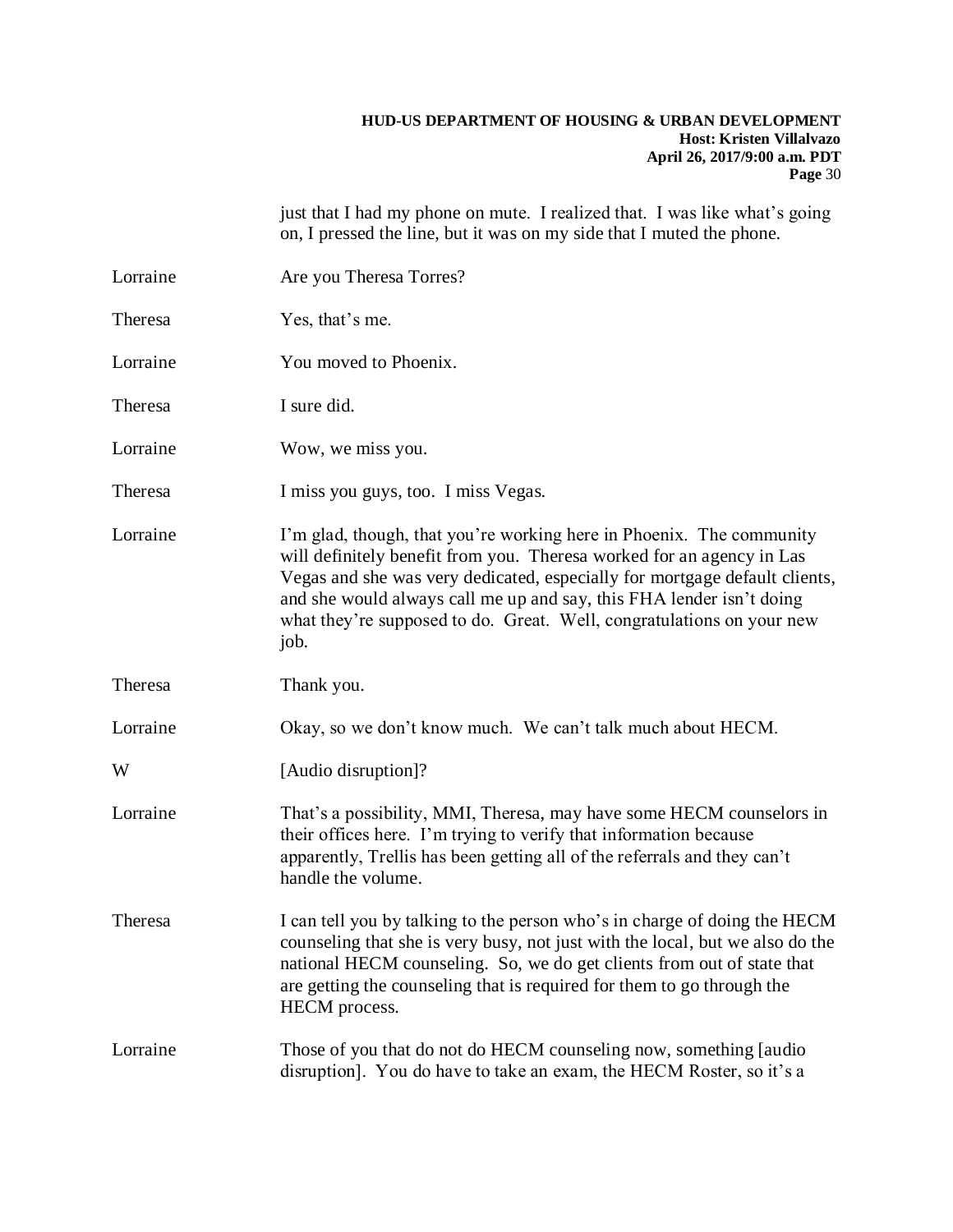# **HUD-US DEPARTMENT OF HOUSING & URBAN DEVELOPMENT Host: Kristen Villalvazo April 26, 2017/9:00 a.m. PDT Page** 31 two-step process. You pass the exam. NeighborWorks, especially, has HECM training available to help you prepare. HECM is very complex. It's a complex mortgage concept and you have to be able to explain it to seniors that sometimes have difficulty understanding, so it is challenging but it is also worthwhile because it's one of the best ways that a senior can maintain their independence and stay in their home. So, something to consider. If you are interested in learning more about HECM, and becoming certified, just send us an email at housing.counseling@HUD.gov and we'll have our HECM experts reach out to you. And you can also charge for HECM counseling. W Is there a reason counselors don't want to do? Just because it's more difficult, more time-consuming? Lorraine Yes. I think taking the test—when you hear that, taking another test, what do you think? No. W Mainly, we haven't known there was such a market for it, but with the aging of the baby boomers it makes sense, so we definitely have to bring that up. We may want to consider it. Lorraine Something to consider and you know it is a potential revenue stream for you, an option. W Can you set your own fees on what you charge? Lorraine I'm not sure of the fee schedule. I don't think we have a set fee anymore but I think you have to be able to justify your fee. I have seen typical fees around \$125 to \$150 per counseling session. Okay. I was just curious. I don't know if we have any rural agencies on the telephone. I know WACON was planning to attend. Does anybody serve outside of Maricopa County in the room? Okay. So, you're way south. Great. You guys drove in. Wow. Jane Lorraine, I'm sorry to interrupt but we have a couple of more people who are on the line who'd like to talk about HECM counseling.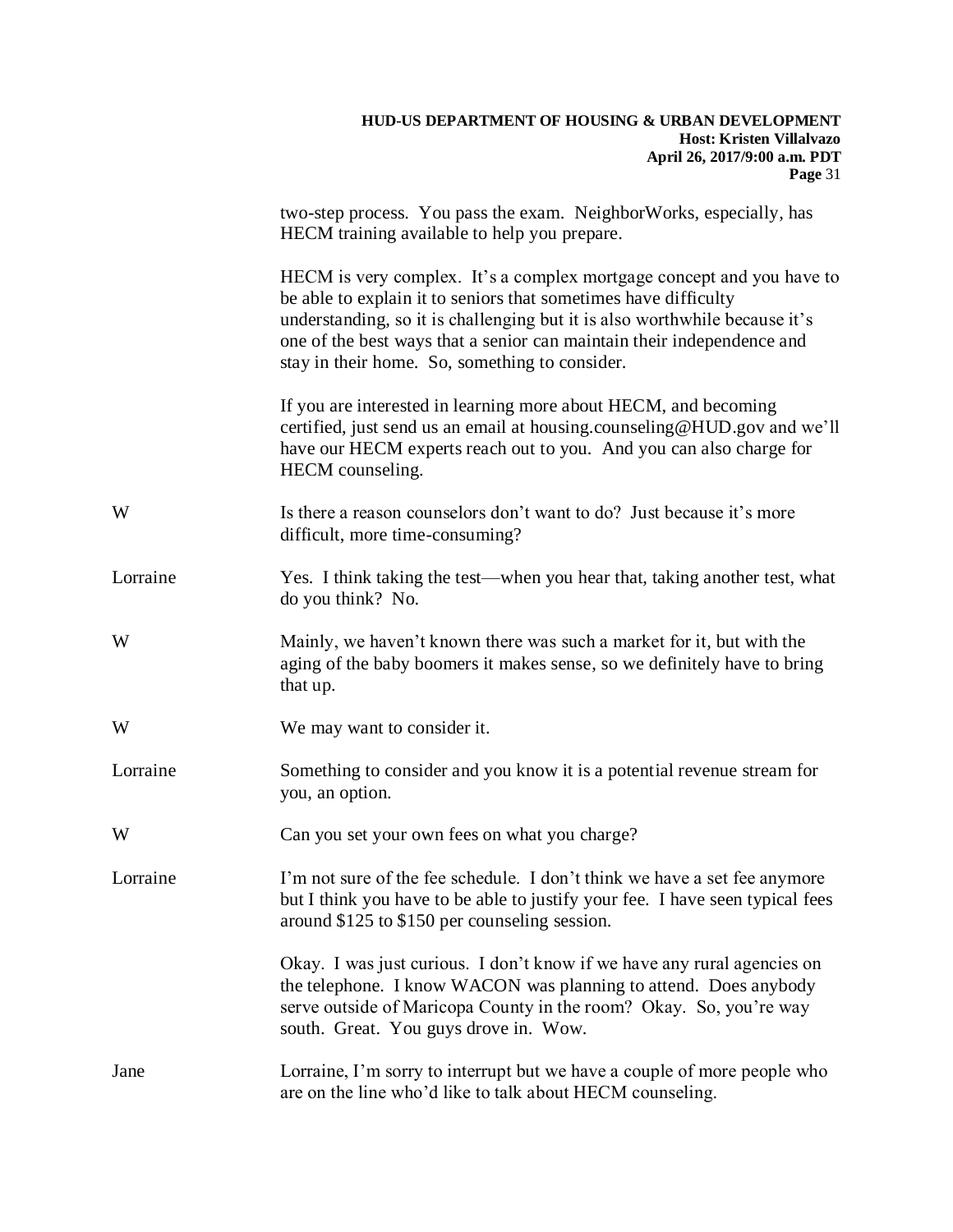| Lorraine  | Great.                                                                                                                                                                                  |
|-----------|-----------------------------------------------------------------------------------------------------------------------------------------------------------------------------------------|
| Jane      | Cheri Tate and then Kris [audio disruption] Family Housing Resources.                                                                                                                   |
| Lorraine  | Okay. Go.                                                                                                                                                                               |
| Jane      | Operator, would you mind?                                                                                                                                                               |
| Moderator | Okay, I'm going to open the line briefly and let them speak. Go ahead and<br>say something now.                                                                                         |
| Cheri     | Hello?                                                                                                                                                                                  |
| Moderator | Okay.                                                                                                                                                                                   |
| Cheri     | Okay.                                                                                                                                                                                   |
| Moderator | One moment, please. If you're there, go ahead and hit star zero right now.<br>Star then zero on your phone. Okay, one moment, please.                                                   |
| Lorraine  | It's much easier to do everything in person. Thank you for those of you<br>that came.                                                                                                   |
| Moderator | Alright, now that line is open now. Okay.                                                                                                                                               |
| Cheri     | Hi. This is Cheri Tate. Can you hear me?                                                                                                                                                |
| Lorraine  | Yes.                                                                                                                                                                                    |
| Cheri     | Hi. I do HECM counseling at Western Arizona Council of Government so<br>for those of you that have an overflow, don't hesitate to send them to me<br>and I've been doing it since 1992. |
| Lorraine  | What agency are you with?                                                                                                                                                               |
| Cheri     | I'm with Western Arizona Council of Government.                                                                                                                                         |
| Lorraine  | Okay, great. Where is your office located?                                                                                                                                              |
| Cheri     | We're in Yuma, Arizona.                                                                                                                                                                 |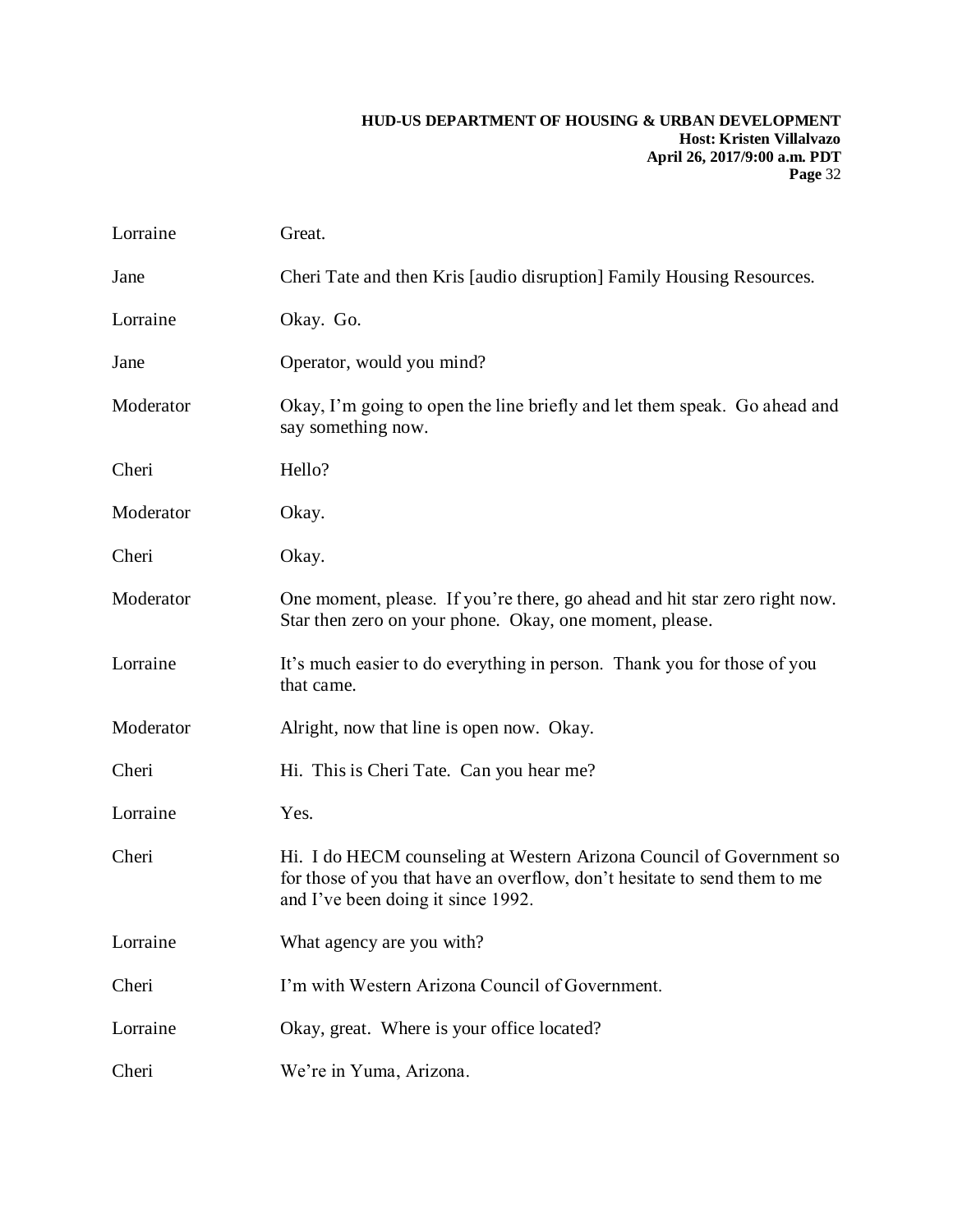| Lorraine | Great.                                                                                                                                                                                                                                                                                                                                                                                                                                                                                             |
|----------|----------------------------------------------------------------------------------------------------------------------------------------------------------------------------------------------------------------------------------------------------------------------------------------------------------------------------------------------------------------------------------------------------------------------------------------------------------------------------------------------------|
| Cheri    | And, we serve Yuma, Mojave and La Paz so I'm certified to do them in a<br>couple of states, and I've been doing them, like I said, I've been doing<br>them since 1992. I did them with Consumer Credit Counseling Services<br>Southwest which then became MMI, so it is intimidating but anybody that<br>gets into it loves it because you get to be the middleman.                                                                                                                                |
| Lorraine | It's nice to help seniors. Well, thank you very much, Cheri. I appreciate<br>that.                                                                                                                                                                                                                                                                                                                                                                                                                 |
| Cheri    | No problem.                                                                                                                                                                                                                                                                                                                                                                                                                                                                                        |
| Lorraine | Any other comments?                                                                                                                                                                                                                                                                                                                                                                                                                                                                                |
| Cheri    | I was going to comment on what we do down here. We're seeing a lot of<br>the modifications coming back and our pre-purchase is really the same as<br>it is in Phoenix. You wouldn't think so in this area but unless they're<br>working with Housing America, and they're doing the sweat equity<br>programs or they are looking for the WISH programs, it's just very<br>difficult.                                                                                                               |
|          | Because the housing stock prices are going up and wages are not keeping<br>up with them, so it becomes difficult.                                                                                                                                                                                                                                                                                                                                                                                  |
| W        | Does anybody have a slide about that? It would be really good to educate<br>our board about the—has the state put out anything? Do you know? I'm<br>sorry, I'm trying to figure out if anybody has a slide that they put together<br>about the rise in prices compared to what wages are doing in Arizona or<br>even in Maricopa.                                                                                                                                                                  |
| W        | HUD PDR has done—when they come in and they do the surveys, they've<br>done the economic surveys and they have reports out on Flagstaff and I<br>think, the Phoenix MSA and the Tucson area, so I can give it to Lorraine<br>and she can send it out to everybody. It's a very comprehensive report, it<br>talks about jobs, it talks about wages, it talks about the housing, what's<br>available. I hold statistics in all three of those MSAs, the demand is far<br>outpacing the construction. |
|          | I mean, what you guys know intuitively and I knew that, too, but when I<br>pulled the numbers, I was like wow. It's really off, like I'll just use an<br>example. The demand for sales in the Flagstaff MSA is 1,075 units and                                                                                                                                                                                                                                                                     |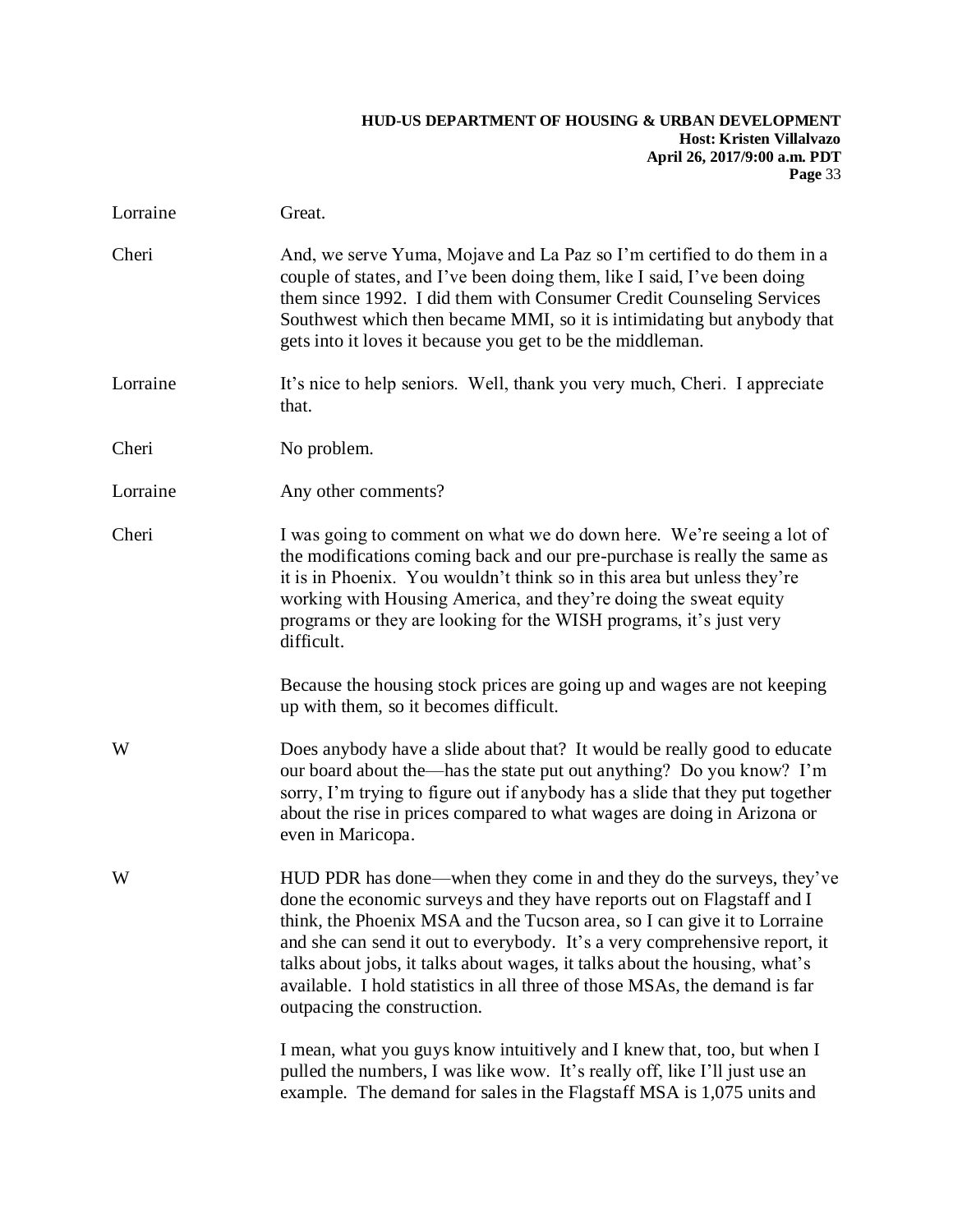|           | under construction is 170 and Phoenix is worse. Phoenix, Mesa,<br>Scottsdale, demand is 72,000 units for sale and under construction is 3,600<br>units. There's a huge difference.                                                                                                                                                                                                                                                                                                     |
|-----------|----------------------------------------------------------------------------------------------------------------------------------------------------------------------------------------------------------------------------------------------------------------------------------------------------------------------------------------------------------------------------------------------------------------------------------------------------------------------------------------|
|           | What they've done, of course, because you have more demand than<br>supply, it drives up the prices and so all of the median prices of housing is<br>in the mid-250 range for both Coconino County, Maricopa, even Pima<br>County down in Tucson is about \$178,000, just for median. So, you know<br>that there's more above and there's just not too many below. So,<br>intuitively, you already know that. We'll get you that link to those reports<br>and they're very educational. |
| Moderator | We have a response on the phone from the line of Kris. Please go ahead.                                                                                                                                                                                                                                                                                                                                                                                                                |
| Kris      | Yes. I'm calling from Tucson Family Housing Resources. I also do<br>reverse mortgage counseling.                                                                                                                                                                                                                                                                                                                                                                                       |
| Lorraine  | Great. Thank you, Kris. And, again, the name of your agency?                                                                                                                                                                                                                                                                                                                                                                                                                           |
| Kris      | Family Housing Resources.                                                                                                                                                                                                                                                                                                                                                                                                                                                              |
| Lorraine  | Okay. Wonderful. In Tucson, that's great to know.                                                                                                                                                                                                                                                                                                                                                                                                                                      |
| W         | Do you still have the mortgage credit certificate?                                                                                                                                                                                                                                                                                                                                                                                                                                     |
| Kris      | Yes, we do, for Pima County.                                                                                                                                                                                                                                                                                                                                                                                                                                                           |
| W         | Thank you.                                                                                                                                                                                                                                                                                                                                                                                                                                                                             |
| Lorraine  | Great. Anybody else on the phone want to share?                                                                                                                                                                                                                                                                                                                                                                                                                                        |
| Moderator | [Operator instructions].                                                                                                                                                                                                                                                                                                                                                                                                                                                               |
| Lorraine  | I have a lot of questions about your services. Are there any particularly<br>different challenges? Obviously, housing is a statewide issue, and the<br>price of housing. Do you have any issues with your more rural<br>communities? Like, for example, do they not have internet access for one<br>thing? No, you're not seeing issues with that. Okay. Well, that's good to<br>know.                                                                                                 |
| W         | [Indiscernible].                                                                                                                                                                                                                                                                                                                                                                                                                                                                       |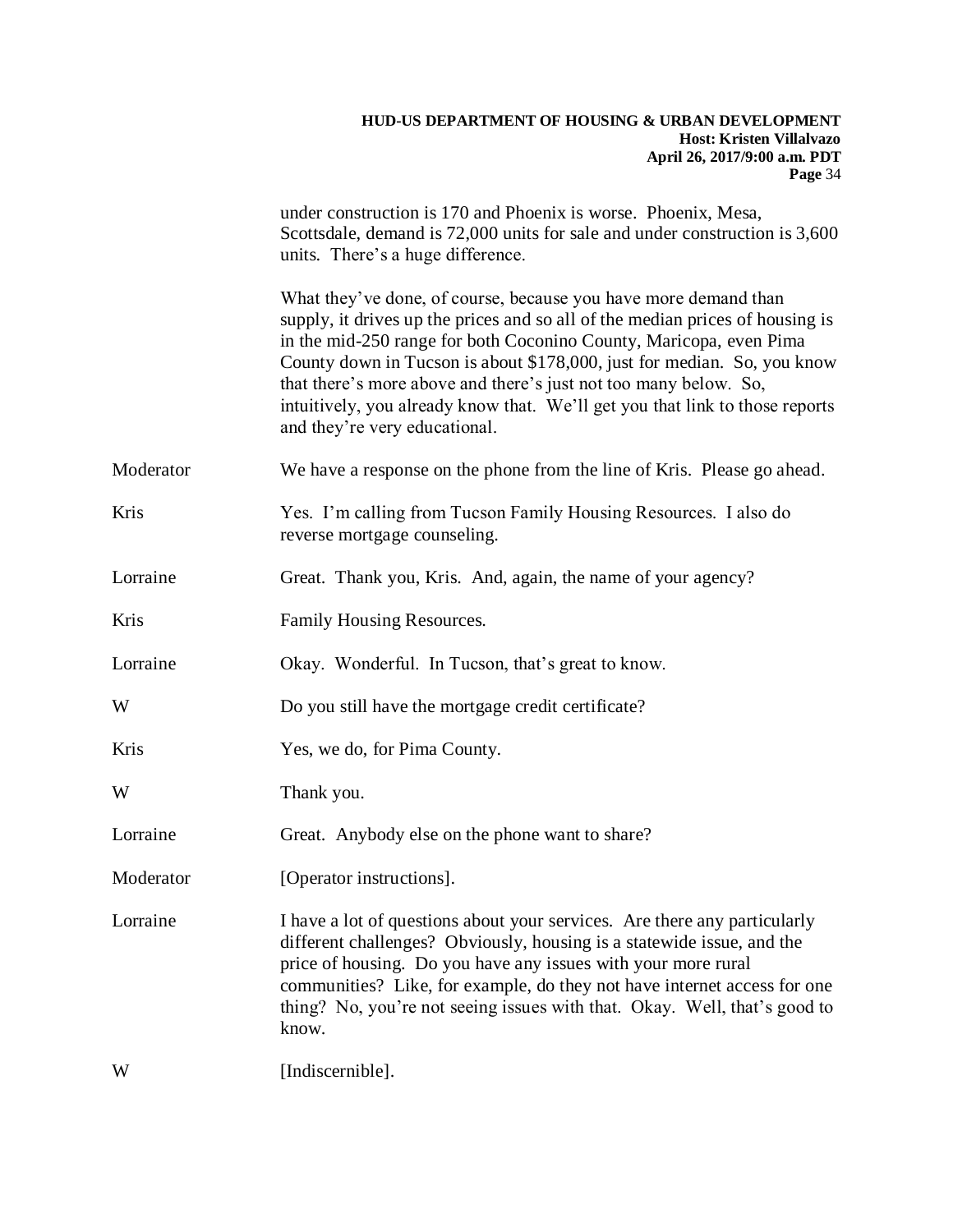| Lorraine | That's really good. She made a comment. One of the challenges for<br>Yuma is they deal with so many immigrants that need to establish their<br>credit history, and I think that's terrific that they're coming to you because<br>I can only give you a basis in Las Vegas. Our immigrants would go to<br>buy a car and they were told that was a good way to establish credit but<br>they were being charged 20% for a car loan. You're all shaking your<br>head. |
|----------|-------------------------------------------------------------------------------------------------------------------------------------------------------------------------------------------------------------------------------------------------------------------------------------------------------------------------------------------------------------------------------------------------------------------------------------------------------------------|
| W        | [Indiscernible].                                                                                                                                                                                                                                                                                                                                                                                                                                                  |
| Lorraine | Now, they don't matter. Yes. That's the power of you guys, the job.                                                                                                                                                                                                                                                                                                                                                                                               |
| W        | We're seeing the refugees, now it's Arabs, Syrians, Iraqis, so that's<br>rewarding.                                                                                                                                                                                                                                                                                                                                                                               |
| Lorraine | That's great. Yes. That is wonderful. Alright. Thank you.                                                                                                                                                                                                                                                                                                                                                                                                         |
| W        | [Audio disruption] and all those people are on unemployment. Like, right<br>now, the steady unemployment has been [indiscernible].                                                                                                                                                                                                                                                                                                                                |
| Lorraine | How about USDA? Is Yuma too big for USDA now?                                                                                                                                                                                                                                                                                                                                                                                                                     |
| W        | [Audio disruption]. Even in rural areas, the property values have<br>increased substantially.                                                                                                                                                                                                                                                                                                                                                                     |
| Lorraine | Wow. They're saying in the rural area, USDA is available but the price of<br>a house exceeds USDA mortgage limits. Anybody else on the phone and<br>then I'm going to get to the ladies from Chandler?                                                                                                                                                                                                                                                            |
|          | Jane, do we have anybody else or any written comments?                                                                                                                                                                                                                                                                                                                                                                                                            |
| Jane     | Not at this time, Lorraine.                                                                                                                                                                                                                                                                                                                                                                                                                                       |
| Lorraine | Okay. Okay. Ladies from Chandler, do you have available sufficient<br>funds for your down payment assistance or are there more requests than<br>you have funding for?                                                                                                                                                                                                                                                                                             |
| W        | [Audio disruption].                                                                                                                                                                                                                                                                                                                                                                                                                                               |
| Lorraine | Okay. That's good.                                                                                                                                                                                                                                                                                                                                                                                                                                                |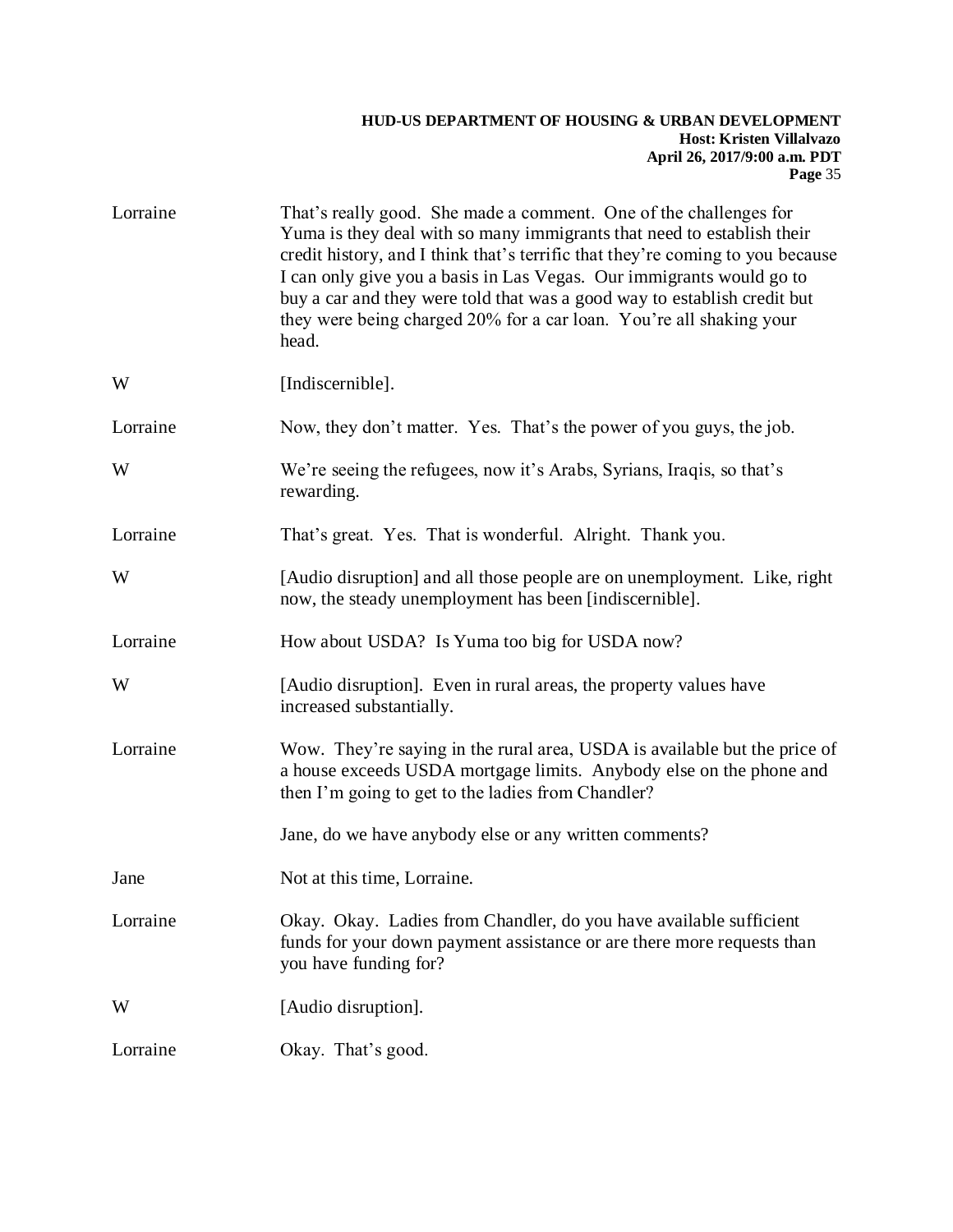| W        | But, one of the things that I can say is that I work with the families that are<br>kind of receiving section 8 because they're all rental and it is becoming<br>very, very challenging for them to find affordable rentals. They think the<br>answer is to transfer to other cities, they can use a voucher and try to find<br>affordable housing in other cities. [Indiscernible] that we work closely<br>with [indiscernible].                 |
|----------|--------------------------------------------------------------------------------------------------------------------------------------------------------------------------------------------------------------------------------------------------------------------------------------------------------------------------------------------------------------------------------------------------------------------------------------------------|
| W        | Same thing, all of the rental amounts have gone up 10% to 15% over ten<br>years but it's where you cannot—even the new properties that are being<br>built down here, studios are going for \$900. It's crazy. I mean, people<br>can't find anything they can afford.                                                                                                                                                                             |
| W        | And, I think, the future is even more scary because they're getting rid of<br>this tax credit.                                                                                                                                                                                                                                                                                                                                                   |
| W        | Right. When the president is discussing changing the corporate tax law,<br>and so the people that take advantage of the tax credit are saying well,<br>what do I need it for now? So, there are already some pricing changes<br>going on on new construction. At one point, we were getting \$0.95 on the<br>dollar, now I'm hearing \$0.65 and it's getting worse.                                                                              |
| W        | And, that's the only way we develop rental units. I mean, Arizona, that's<br>a particularly critical problem because we don't have new affordable<br>rentals coming online.                                                                                                                                                                                                                                                                      |
| W        | And, also, there's discussion about the CDBG funds, which are being used<br>normally for GAAP funding and the home funds specifically. That's a<br>concern as well.                                                                                                                                                                                                                                                                              |
| Lorraine | Well, thank you all very much for sharing. Now, we would really like the<br>opportunity to get feedback from you about what we're doing, what the<br>Office of Housing Counseling is doing. Jerry and I are part of the Office<br>of Outreach and Capacity Building and the things that we work on are for<br>example, the toolkits and Jane and Charida as well.                                                                                |
|          | Jane and Charida work very closely with our contractor that helps develop<br>and manage the HUD Exchange and we have a lot of toolkits there, we're<br>developing some online training, more toolkits. We need to know if we<br>are fulfilling your training needs, if you have any suggestions, what topics<br>you'd like to see covered and any suggestions in general about our<br>webinars because that's primarily what we do are webinars. |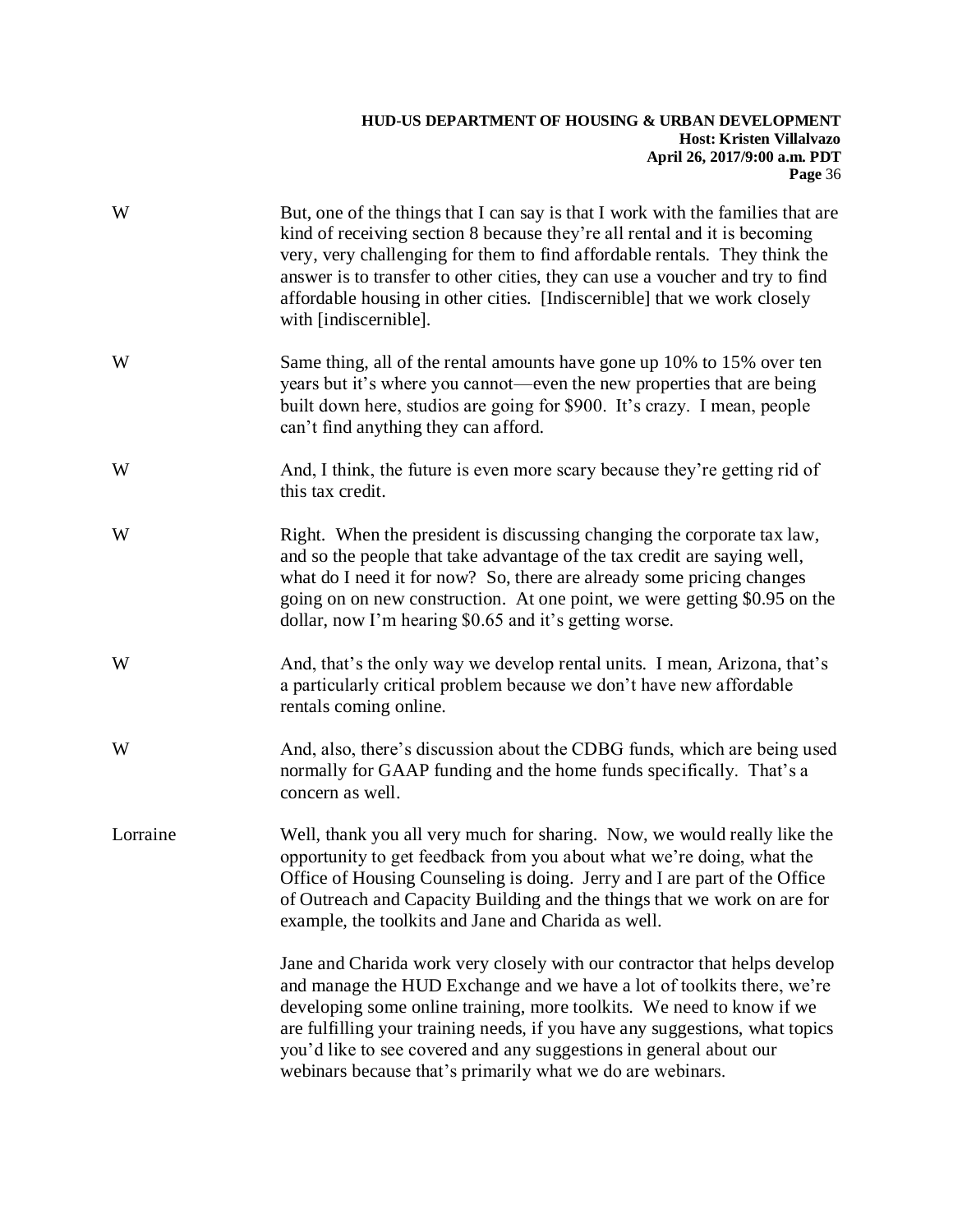|           | Certification has given us the opportunity to meet and see you in person,<br>which I find to be totally invaluable. I love it, it's great having the<br>opportunity.                                                                                                                                                                                                                                                                                      |
|-----------|-----------------------------------------------------------------------------------------------------------------------------------------------------------------------------------------------------------------------------------------------------------------------------------------------------------------------------------------------------------------------------------------------------------------------------------------------------------|
|           | So, I'm going to open it up to people in the room first and then we can<br>queue up some callers about your training needs. Any feedback here?                                                                                                                                                                                                                                                                                                            |
| W         | I'm been doing the modules and I really think they're good.                                                                                                                                                                                                                                                                                                                                                                                               |
| Lorraine  | Okay. On housing counselors.com? Okay, thank you. I'm glad to hear<br>that. Great. How many people watch our webinars? Okay, Mercedes has,<br>you guys watched, too-yes. Alright, thank you. We do post them about<br>a week after and audio only lasts a year but we do have now, we started<br>doing transcripts, which will never go away. So, when the audio is gone,<br>you can read what we said; not as easy as listening but at least it's there. |
|           | So, are you satisfied with the length of the webinars? What's your ideal<br>length for a webinar?                                                                                                                                                                                                                                                                                                                                                         |
| W         | [Audio disruption].                                                                                                                                                                                                                                                                                                                                                                                                                                       |
| Lorraine  | Jerry, we have feedback that they really like the 30-minute webinars.<br>We've been trying to do some of them, calling them tutorials, where we're<br>doing just one focus topic.                                                                                                                                                                                                                                                                         |
| W         | [Audio disruption].                                                                                                                                                                                                                                                                                                                                                                                                                                       |
| Lorraine  | Okay. That's good feedback. Thank you.                                                                                                                                                                                                                                                                                                                                                                                                                    |
| Jerry     | Also, we'd love to have additional small subjects, we call them small<br>subject webinars where we're just focusing in on one little aspect and<br>providing information on that. So, if you have other topics for us that<br>you'd love to see us cover, just let us know at<br>housing.counseling@HUD.gov and we'll crank out a webinar on that topic<br>pretty fast.                                                                                   |
| Lorraine  | Yes. We prefer that our training be geared to what you suggest instead of<br>us trying to figure out what you need. It's much easier.                                                                                                                                                                                                                                                                                                                     |
|           | How about the folks on the telephone? Do we have anybody?                                                                                                                                                                                                                                                                                                                                                                                                 |
| Moderator | [Operator instructions]. Okay, no response from the phone at this time.                                                                                                                                                                                                                                                                                                                                                                                   |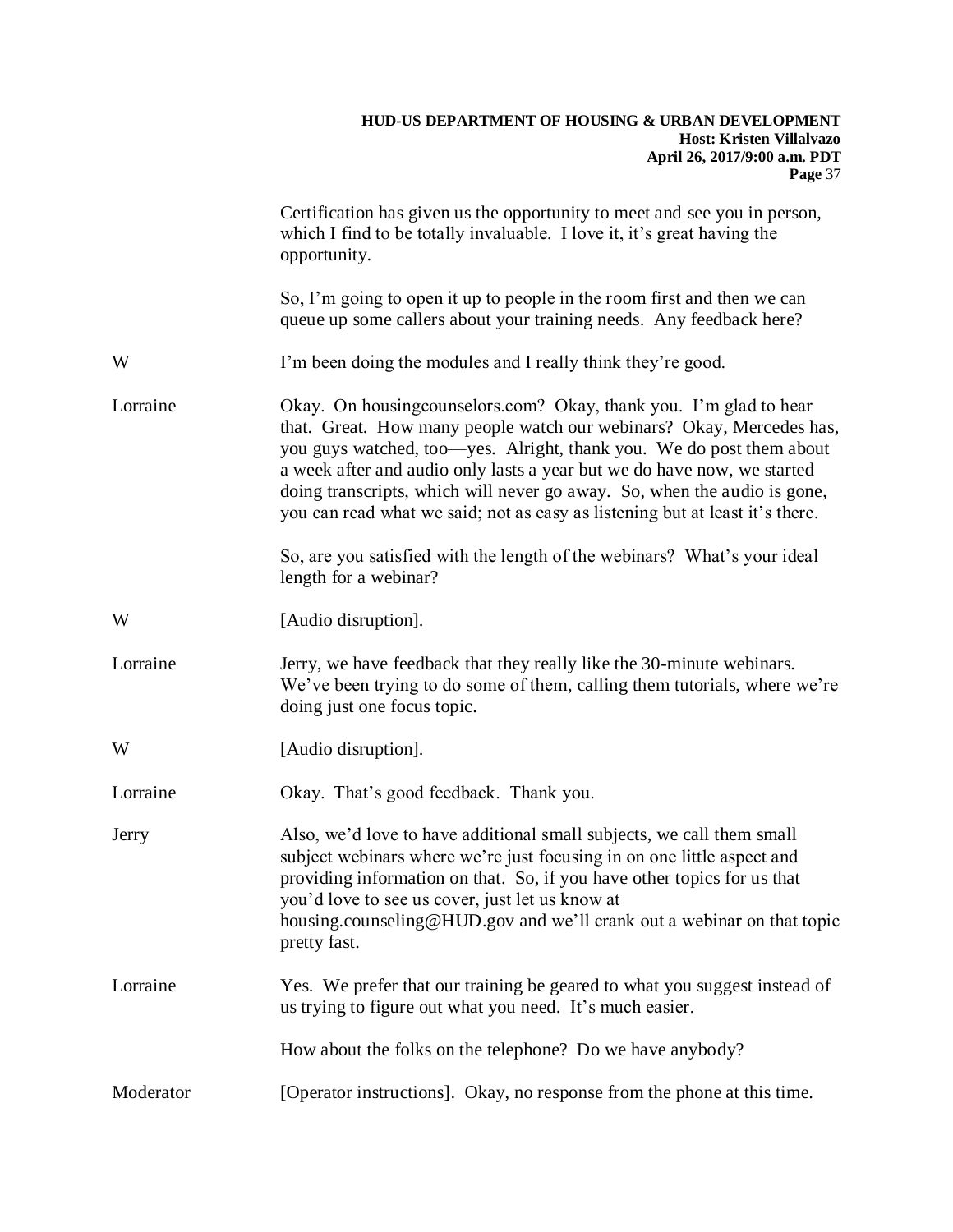| W         | What was the lead time?                                                                                                                                                                                                                                                                                                                              |
|-----------|------------------------------------------------------------------------------------------------------------------------------------------------------------------------------------------------------------------------------------------------------------------------------------------------------------------------------------------------------|
| Lorraine  | The lead time and what?                                                                                                                                                                                                                                                                                                                              |
| W         | When is there another webinar coming up?                                                                                                                                                                                                                                                                                                             |
| Lorraine  | We try to get the notice out at least two weeks out, right, Jerry, or do we<br>try three weeks?                                                                                                                                                                                                                                                      |
| Jerry     | I always encourage our folks to get it out as soon as possible so we can<br>maximize the promotion of that. Sometimes in the past, we've gotten it<br>out a month or so in advance, other times because we're working with a<br>request for something, and we're trying to get it out as quickly as possible,<br>it might be two weeks.              |
|           | But, watch the Listserv, that will give you a catalog of everything that's<br>out there from us, our training partners, our training NOFA grantees, and<br>then some other housing counseling industry-related events as well.                                                                                                                       |
| W         | [Indiscernible]?                                                                                                                                                                                                                                                                                                                                     |
| Lorraine  | Do you get Jerry Mayer Listserv messages? Yes. Definitely. He sends<br>every trainee notice out, that's good. Anybody on the telephone have any<br>feedback? We'd love to hear from you. It's your opportunity.                                                                                                                                      |
| Moderator | [Operator instructions].                                                                                                                                                                                                                                                                                                                             |
| Lorraine  | Okay.                                                                                                                                                                                                                                                                                                                                                |
| Moderator | One moment, someone. Okay, it looks like we have something from<br>Theresa. Please go ahead.                                                                                                                                                                                                                                                         |
| Theresa   | I just have a quick question. Watching those webinars that we have about<br>the certification and the trainings, are they going to be updated as there's<br>going to be any changes in that and that means that we'll have to watch<br>those webinars again? Is that going to be a continuous update as we go<br>along and get into the final stuff? |
| Lorraine  | That's a very good question, Theresa. Her question has to do with<br>HUDhousing counselors.com. That material and the information we have<br>on there changes over time and actually, we didn't release a Listserv                                                                                                                                   |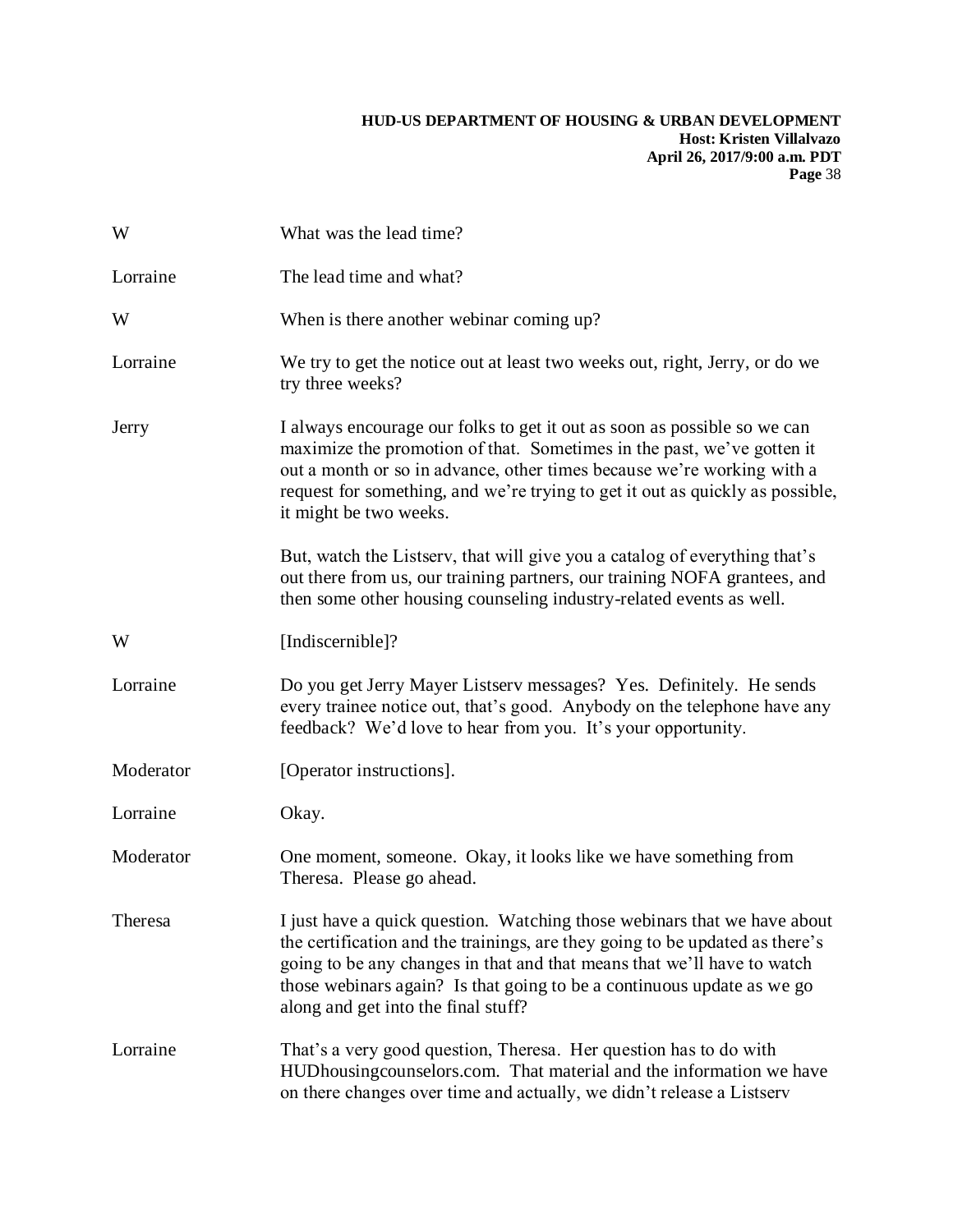|          | message yet because we're waiting for some other things, but we did<br>update some modules because of the Making Home Affordable.                                                                                                                                                                                                                                                                                         |
|----------|---------------------------------------------------------------------------------------------------------------------------------------------------------------------------------------------------------------------------------------------------------------------------------------------------------------------------------------------------------------------------------------------------------------------------|
|          | And, the test is always going to be based on the most current information<br>that's on that website, and on the website is going to be a document called<br>Revision History. So, let's say you've taken the course six months ago<br>and you want to see what's changed, you just look at the Revision History<br>document and it'll tell you what you need to study so you don't have to go<br>through the whole thing. |
| Theresa  | Awesome. Thank you.                                                                                                                                                                                                                                                                                                                                                                                                       |
| Lorraine | We're trying to make it easier for everybody, so a good question, Theresa.                                                                                                                                                                                                                                                                                                                                                |
| Theresa  | Thank you.                                                                                                                                                                                                                                                                                                                                                                                                                |
| Lorraine | Anybody else? Okay. I want to talk about <i>The Bridge</i> . Does everybody<br>read The Bridge?                                                                                                                                                                                                                                                                                                                           |
| W        | Yes.                                                                                                                                                                                                                                                                                                                                                                                                                      |
| Lorraine | Alright. Great. Let me tell you, we're always looking for agency stories<br>and client stories so if you are interested in submitting an article, our next<br>month— June, we're looking for home ownership stories, November we<br>always feature veterans. So those are some common themes.                                                                                                                             |
|          | But, if you want to share with us you have a unique program, you have a<br>good client story to share, just you can send an email to<br>housing.counseling@HUD.gov and put Bridge as the subject and one of<br>us will get back.                                                                                                                                                                                          |
|          | We're having a stakeholders meeting, Jerry, I don't remember when our<br>stakeholders meeting is for <i>The Bridge</i> .                                                                                                                                                                                                                                                                                                  |
| Jerry    | Let me look that up for you. Just give me a moment.                                                                                                                                                                                                                                                                                                                                                                       |
| Lorraine | Thank you. We'd like to invite all of you because we need feedback, we<br>need to know how we can keep your interest level. We need to know what<br>works and what should be changed. Yes?                                                                                                                                                                                                                                |
| Jerry    | Okay, Lorraine, on May 18 <sup>th</sup> we have our <i>Bridge</i> stakeholders meeting. It<br>will be a webinar. You can find the link to it in the last training Listserv.                                                                                                                                                                                                                                               |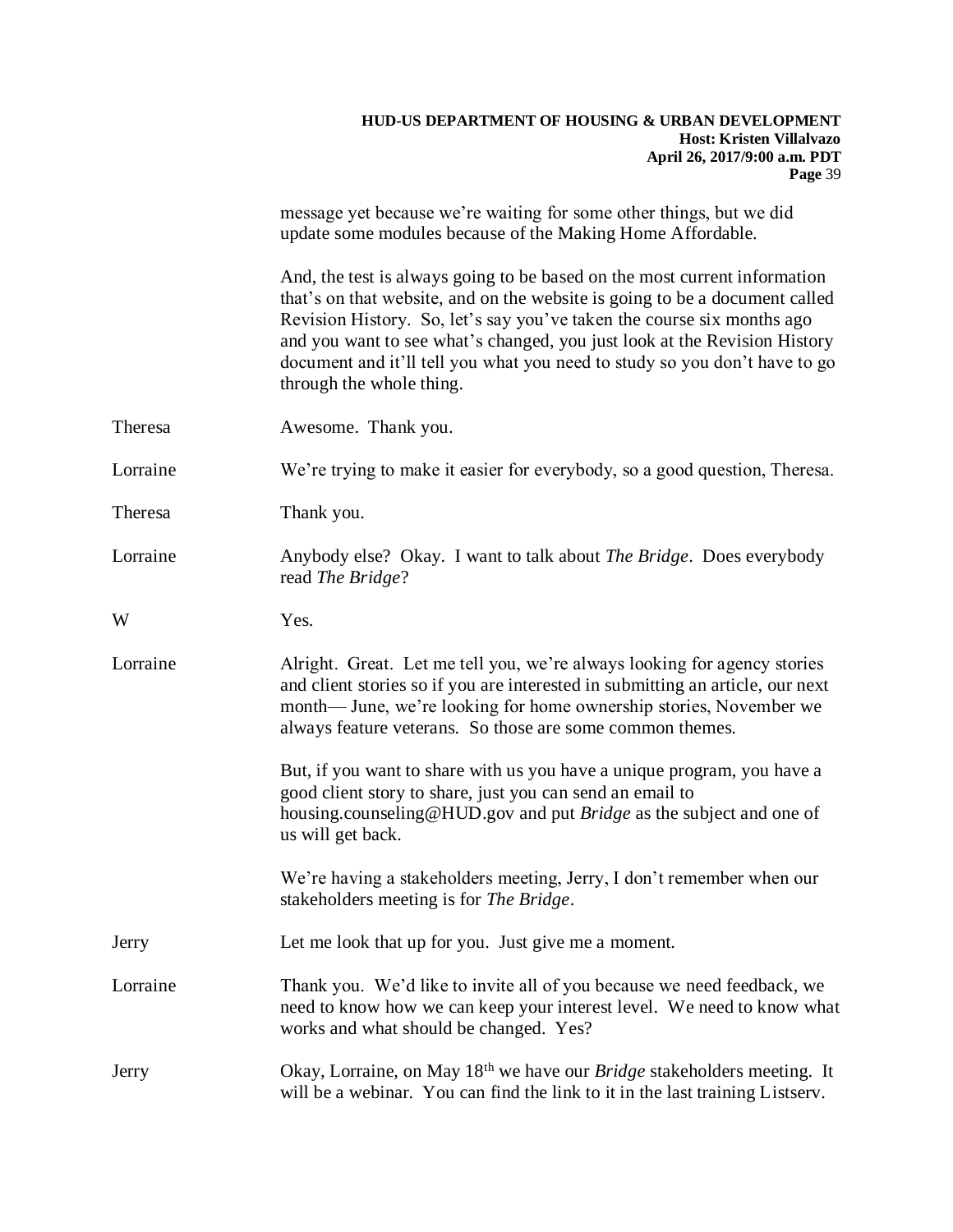|           | <i>The Bridge</i> is a really great opportunity for us to tell your story. We want<br>to feature the best practices and the good works in the community that<br>your agencies are doing. We want to focus on your champions of<br>counseling, the counselors that you have that are doing an outstanding job<br>serving clients, and The Bridge is a great place to really echo all of that<br>going on out there.                                |
|-----------|---------------------------------------------------------------------------------------------------------------------------------------------------------------------------------------------------------------------------------------------------------------------------------------------------------------------------------------------------------------------------------------------------------------------------------------------------|
|           | So, if you want your agency to be highlighted in <i>The Bridge</i> , we want to<br>know about that so just like Lorraine said, send that to<br>housing.counseling@HUD.gov and someone on our Bridge editorial board<br>will get back to you right away to help you tell your story.                                                                                                                                                               |
| Lorraine  | Absolutely. We had a question in the audience, what is <i>The Bridge</i> ? It is<br>like Jerry said, it's an opportunity for agencies to share their story, what<br>they do, what are their best practices, what kind of programs do they have.<br>It puts a face to housing counseling. We have found testimonials are<br>probably the best way to promote the benefits of housing counseling and<br>you can relate to a client or to an agency. |
|           | So, if you get Jerry Mayer emails, he lets you know.                                                                                                                                                                                                                                                                                                                                                                                              |
|           | The last is open discussion. Is there anything we haven't covered that<br>you'd like to talk about? Everybody in here is looking at [indiscernible] is<br>running out.                                                                                                                                                                                                                                                                            |
|           | Anything on the phone or any comments?                                                                                                                                                                                                                                                                                                                                                                                                            |
| Moderator | Let me open those lines momentarily and see if anyone has something to<br>say. One moment, please.                                                                                                                                                                                                                                                                                                                                                |
| W         | Is there any continuing ed requirements for certification?                                                                                                                                                                                                                                                                                                                                                                                        |
| Lorraine  | No. There was a question, is there continuing education requirements for<br>certification? The answer is no because it's a one-time only. Anything<br>else?                                                                                                                                                                                                                                                                                       |
|           | I want to thank you all because I know your time is very valuable and I<br>really appreciate those ladies from Yuma for driving. I hope you found it<br>worthwhile for the drive. We were absolutely delighted to have all of you<br>here.                                                                                                                                                                                                        |